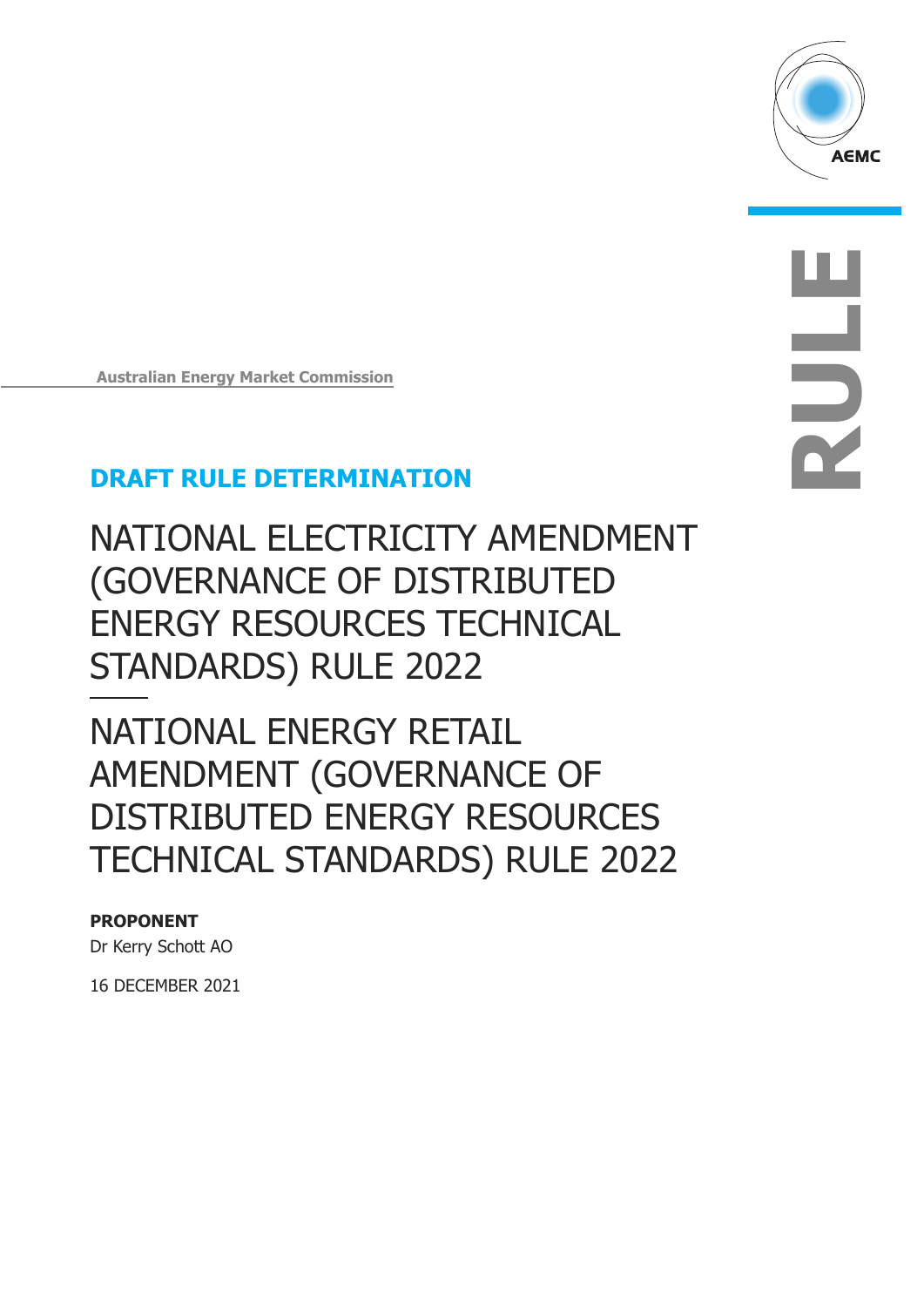### INQUIRIES

Australian Energy Market Commission GPO Box 2603 Sydney NSW 2000

E aemc@aemc.gov.au T (02) 8296 7800

Reference: ERC0319

### **CITATION**

AEMC, Governance of distributed energy resources technical standards, Draft rule determination, 16 December 2021

### ABOUT THE AEMC

The AEMC reports to the Energy Ministers' Meeting (formerly the Council of Australian Governments Energy Council). We have two functions. We make and amend the national electricity, gas and energy retail rules and conduct independent reviews for the Energy Ministers' Meeting.

This work is copyright. The Copyright Act 1968 permits fair dealing for study, research, news reporting, criticism and review. Selected passages, tables or diagrams may be reproduced for such purposes provided acknowledgement of the source is included.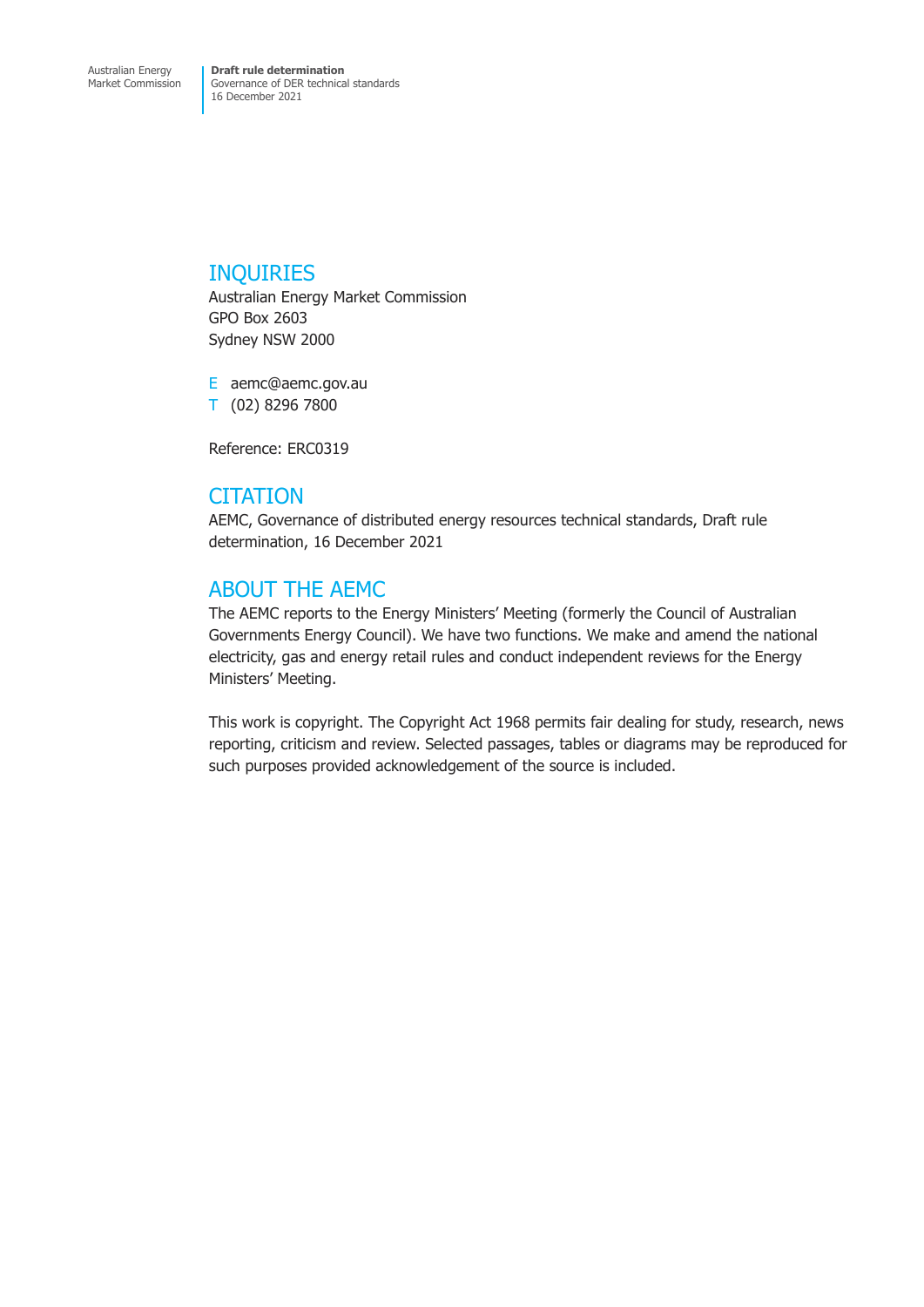Australian Energy Market Commission **Draft rule determination**  Governance of DER technical standards 16 December 2021

# **SUMMARY**

1 Consumers in the national electricity market (NEM) continue to install new distributed energy resources (DER) at an unprecedented rate. DER covers a range of devices such as rooftop solar panels, battery storage systems, electric vehicle chargers and smart appliance such as pool pumps. With the continued transition to a more decentralised power grid, the technical standards for how these DER devices perform in a range of circumstances will become increasingly important for the security and reliability of the distribution networks to which these devices are connected and ultimately the NEM.

2 To address the increasing importance of DER technical standards to the NEM, in September 2020 Dr Kerry Schott AO submitted a rule change request in her capacity as Chair of the Energy Security Board (ESB). The request proposed introducingnew governance arrangements in the NER for DER technical standards. According to the rule change request, new governance arrangements are needed to address:

- the inability to implement consistent technical standards across the NEM
- a need for a fast, flexible and transparent standards setting process.

3 Specifically, the request proposed creating a standing committee under the National Electricity Rules (NER) to assess and, if needed make, DER technical standards for the NEM. Reporting to the Australian Energy Market Commission (AEMC), the committee would consist of a mixture of DER industry, consumer and market body representatives. The committee's proposed functions could include determining new DER technical standards and otherwise providing advice to the AEMC on related issues. The rule change request also asked the AEMC to consider whether any changes to the National Energy Retail Rules (NERR) are required to give effect to these proposed changes.

- 4 The Commission has identified five distinct roles to support DER technical standards, DER integration and realisation of the benefits of DER and where the AEMC could potentially play a role:
	- 1. identifying when the NEM needs new DER technical standards
	- 2. working with the Energy Security Board (ESB) and the Australian Renewable Energy Agency (ARENA)'s Distributed Energy Integration Program (DEIP)
	- 3. observing Standards Australia's DER committees
	- 4. updating DER technical standards in the NER
	- 5. reporting on progress adopting standards and integrating DER.
- 5 The AEMC confirms it will undertake each role to the extent existing initiatives, such as the ESB's DER Implementation Plan and ARENA DEIP workstreams, are not already identifying or addressing the NEM's needs from new and updated DER technical standards. Recognising the importance of timely action, the AEMC is working proactively with other market bodies, industry representatives and Standards Australia to determine priority issues for near-term action.
- 6 The Commission considers it has maximum flexibility to undertake the roles outlined in this

г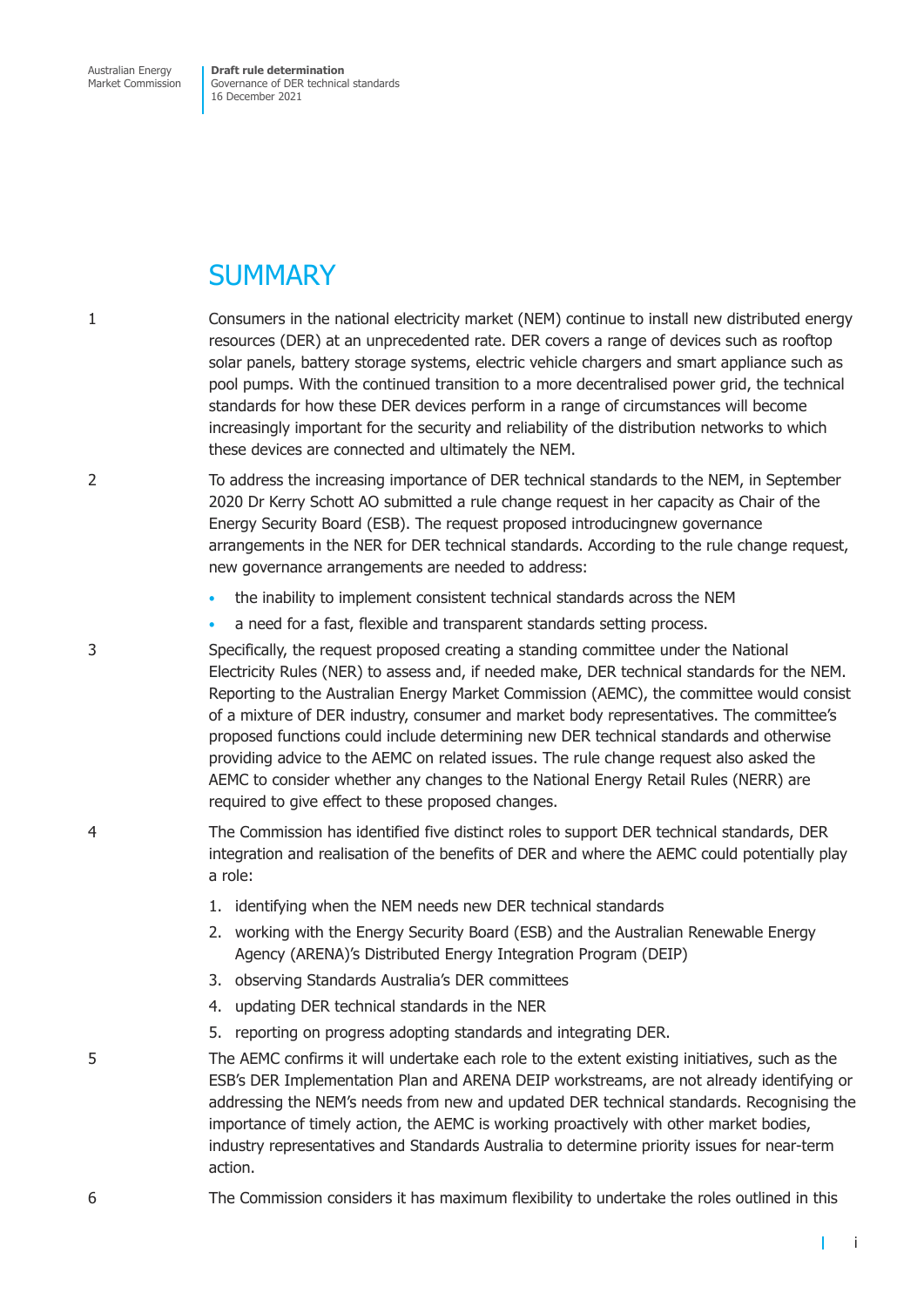draft rule determination by using its existing powers. Specifically, the AEMC can address DER technical standards by using its:

- market review power $1$
- power to convene an independent committee.<sup>2</sup>

7 Using existing powers to address DER technical standards meets the national electricity objective (NEO) and the national energy retail objective (NERO) by supporting consumer outcomes, reducing the administrative and regulatory burden of implementing reforms and promoting market efficiency principles such as productive efficiency and dynamic efficiency.

8 The Commission considers its approach in the draft rule determination provides maximum flexibility to respond to widespread stakeholder interest in a more clearly defined, and extensive, work program to address the development and implementation of DER technical standards in the NEM. By using its existing powers, the AEMC can address urgent and necessary issues not being addressed elsewhere. For example, the AEMC can:

- initiate a review to address the issues raised by the rule change request, rather than introducing new rules, to support the work on DER technical standards
- convene a committee or panel (such as a committee of independent DER experts and industry representatives), rather than prescribing in the NER a standing committee on DER technical standards
- consider DER technical standards as part of a potentially broader work program associated with the NEM's technical integration of DER.

9 The Commission considers there are three further reasons supporting the approach set out in this draft rule determination, rather than making a rule as proposed.

- **Significant time has elapsed since the rule change request.** Since the rule change request was submitted, there have been significant developments addressing DER technical standards in the NEM. This includes new work by the ESB and ARENA. However, these initiatives alone do not address the entirety of issues raised by the rule change request. As a result, there is a need for the Commission to adopt a flexible approach to support the integration of DER in the NEM.
- **Avoiding duplicating existing arrangements and initiatives.** Consistent with limiting the regulatory burden for market participants, the Commission seeks to avoid duplicating work already underway by other organisations. By using existing powers rather than introducing bespoke governance arrangements through new rules, the Commission considers it would be able to fully address the issues raised by the rule change request. In addition, it would not be bound through the NER to take certain actions on an ongoing basis if such work duplicates work for market bodies and stakeholders participating in these reform processes.
- **There is significant benefit from flexibly supporting DER technical integration.**  While the continued uptake of new DER capacity in the NEM is clear, the full grid and

 $\mathbf{I}$ 

<sup>1</sup> Section 45 of the NEL and section 232 of the NERL.

<sup>2</sup> Section 39 of the NEL and section 227 of the NERL.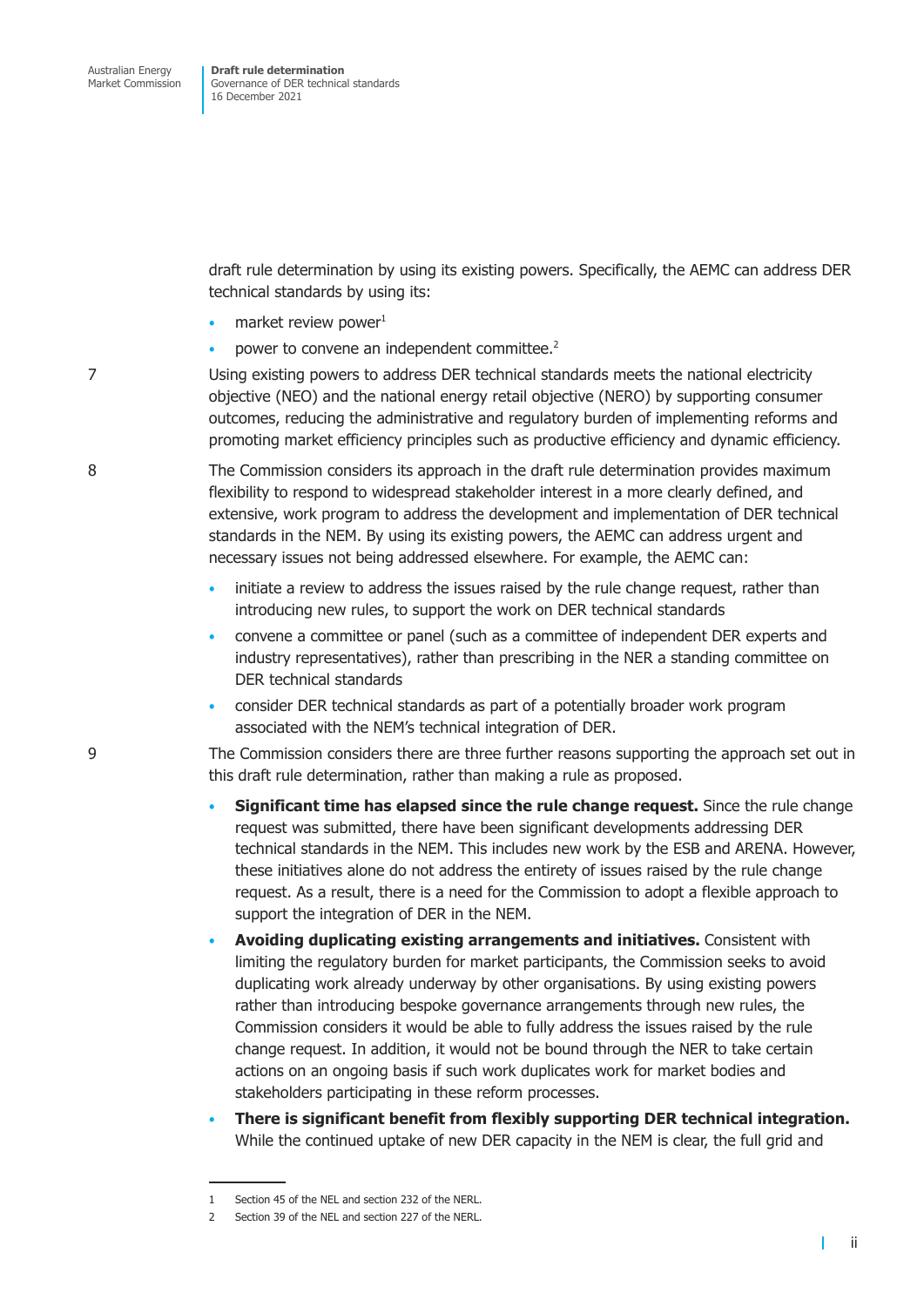> consumer implications from this transition are still being collectively considered by the AEMC and others. This increased uncertainty does not diminish the need for action. However, it makes it less preferable for the Commission to prescribe how the integration of DER in the NEM should be managed. If the AEMC was to undertake its future DER work under new rules as proposed by the rule change request, then that work is expected to be limited to considering only those issues envisaged by the rule change request. The AEMC may not be able to fully consider all issues related to the technical integration of DER which may arise in the future.

- 10 The Commission is satisfied the alternative approach described in the draft rule determination meets the NEO more efficiently than the request's proposed governance arrangements. The Commission considered making a rule to implement the governance arrangements proposed by the rule change request. However, it is not satisfied this approach would contribute to the achievement of the NEO or the national energy retail objective (NERO). The Commission's draft rule determination is therefore to not make a rule.
- 11 The Commission invites written submissions on this draft rule determination by COB Thursday 3 February 2022.

 $\mathbf{I}$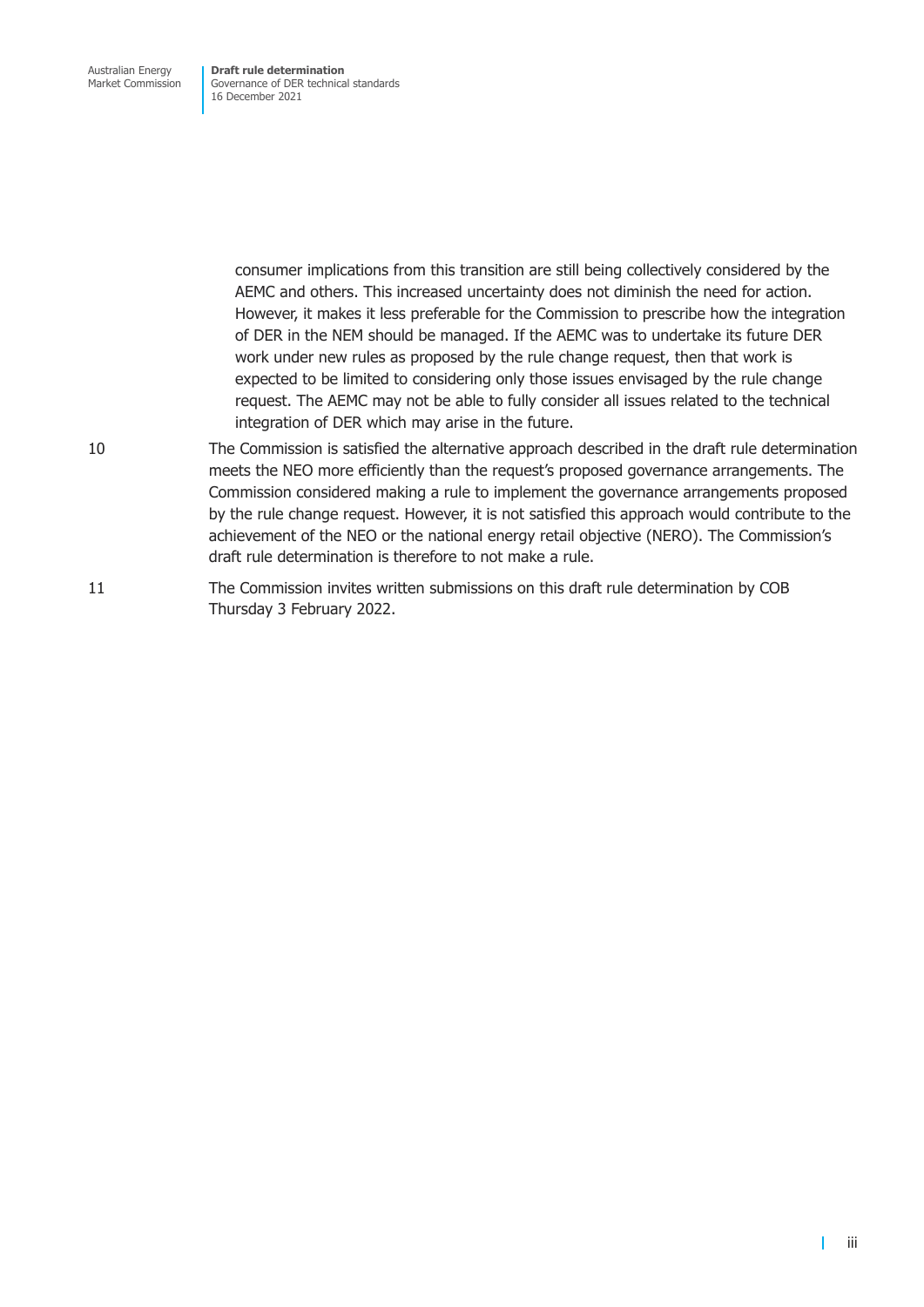Market Commission

Governance of DER technical standards 16 December 2021

# **CONTENTS**

| 1                                                          | <b>Context</b>                                                                                                                                                                                   | $\mathbf{1}$   |
|------------------------------------------------------------|--------------------------------------------------------------------------------------------------------------------------------------------------------------------------------------------------|----------------|
| 1.1                                                        | Unprecedented uptake of DER in the NEM                                                                                                                                                           | $\mathbf{1}$   |
| 1.2                                                        | Existing arrangements in the NER                                                                                                                                                                 | 3              |
| 1.3                                                        | Existing arrangements outside the NER                                                                                                                                                            | $\overline{4}$ |
| $\overline{2}$                                             | Overview of the rule change request                                                                                                                                                              | 9              |
| 2.1                                                        | The rule change request                                                                                                                                                                          | 9              |
| 2.2                                                        | Reason for the rule change request                                                                                                                                                               | 9              |
| 2.3                                                        | Solution proposed in the rule change request                                                                                                                                                     | $\mathsf 9$    |
| 2.4                                                        | The rule making process                                                                                                                                                                          | 12             |
| 2.5                                                        | Consultation on draft rule determination                                                                                                                                                         | 12             |
| 3                                                          | Draft rule determination                                                                                                                                                                         | 13             |
| 3.1                                                        | Overview of decision                                                                                                                                                                             | 13             |
| 3.2                                                        | Summary of reasons                                                                                                                                                                               | 16             |
| 4                                                          | Five DER technical standards roles                                                                                                                                                               | 20             |
| 4.1                                                        | Role one: identify when the NEM needs new DER technical standards                                                                                                                                | 20             |
| 4.2                                                        | Role two: work with the ESB and ARENA's DEIP                                                                                                                                                     | 24             |
| 4.3                                                        | Role three: observe Standards Australia's DER working groups                                                                                                                                     | 26             |
| 4.4                                                        | Role four: update DER technical standards in the NER as needed                                                                                                                                   | 29             |
| 4.5                                                        | Role five: report on progress adopting standards and integrating DER                                                                                                                             | 30             |
| 5                                                          | Using existing powers                                                                                                                                                                            | 33             |
| 5.1                                                        | <b>AEMC-initiated reviews</b>                                                                                                                                                                    | 33             |
| 5.2                                                        | Forming a committee                                                                                                                                                                              | 37             |
|                                                            | <b>Abbreviations</b>                                                                                                                                                                             | 41             |
| A                                                          | <b>APPENDICES</b><br>Summary of other issues raised in submissions                                                                                                                               | 42             |
| B                                                          | Rule making test and assessment framework                                                                                                                                                        | 45             |
| B.1                                                        | Achieving the NEO and the NERO                                                                                                                                                                   | 45             |
| B.2                                                        | Assessment framework                                                                                                                                                                             | 46             |
| <b>B.3</b>                                                 | Stakeholder engagement                                                                                                                                                                           | 47             |
| C                                                          | Legal requirements under the NEL and the NERL                                                                                                                                                    | 50             |
| C.1                                                        | Draft rule determination                                                                                                                                                                         | 50             |
| C.2                                                        | Commission's considerations                                                                                                                                                                      | 50             |
| C.3                                                        | Northern Territory                                                                                                                                                                               | 50             |
| D                                                          | Standards Australia's range of publications                                                                                                                                                      | 51             |
| <b>TABLES</b><br>Table $2.1$ :<br>Table 4.1:<br>Table 4.2: | Proposed approach for a committee on DER technical standards<br>Stakeholder views on identifying DER technical standards for the NEM<br>Stakeholder views on working with the ESB and ARENA DEIP | 10<br>23<br>26 |

Table 4.3: Stakeholder views on aligning the AEMC with Standards Australia 28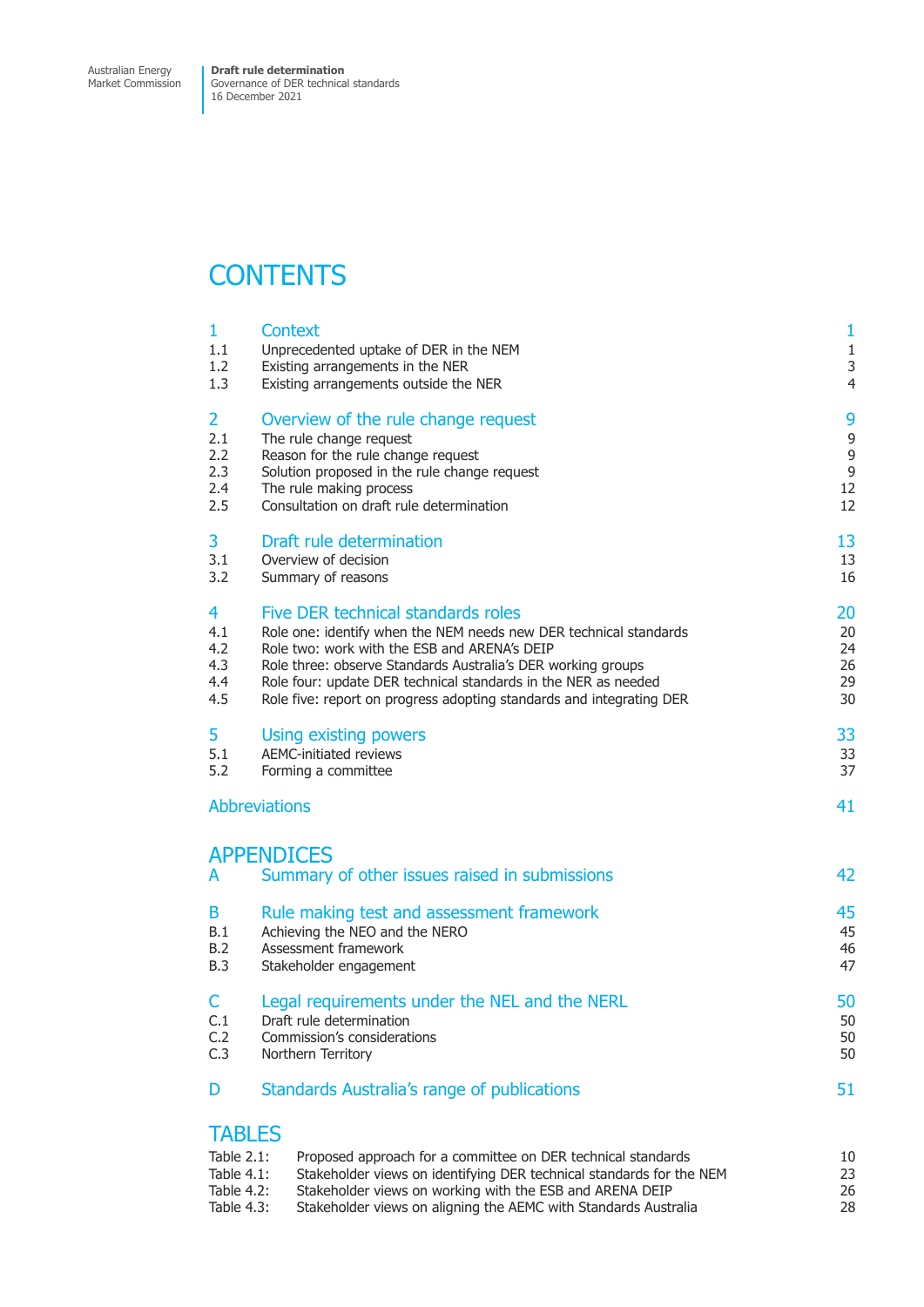Market Commission Governance of DER technical standards 16 December 2021

| Table 4.4:     | Stakeholder views on including DER technical standards in the NER                | 30 |
|----------------|----------------------------------------------------------------------------------|----|
| Table 4.5:     | Stakeholder views on integrating DER technical standards in the NEM              | 32 |
| Table 5.1:     | Stakeholder views on governance approach                                         | 37 |
| Table 5.2:     | Stakeholder views on convening a committee                                       | 39 |
| Table A.1:     | Summary of other issues raised in submissions                                    | 42 |
| Table B.1:     | Assessment framework description                                                 | 46 |
| Table B.2:     | Stakeholder views on the assessment framework proposed in the consultation paper | 47 |
| Table D.1:     | Standards Australia publications requiring lower consensus than a full standard  | 51 |
| <b>FIGURES</b> |                                                                                  |    |
|                |                                                                                  |    |
| Figure 1.1:    | Small-scale solar PV installations and capacity (MW), 2010 to 2021               | 2  |

- Figure 1.2: Forecast distributed PV generation to 2050<br>
Figure 1.3: Overview of the ESB's DER Implementation Plan 7
- Figure 1.3: Overview of the ESB's DER Implementation Plan 7
- Figure 4.1: Roles complement, rather than duplicate, existing initiatives 20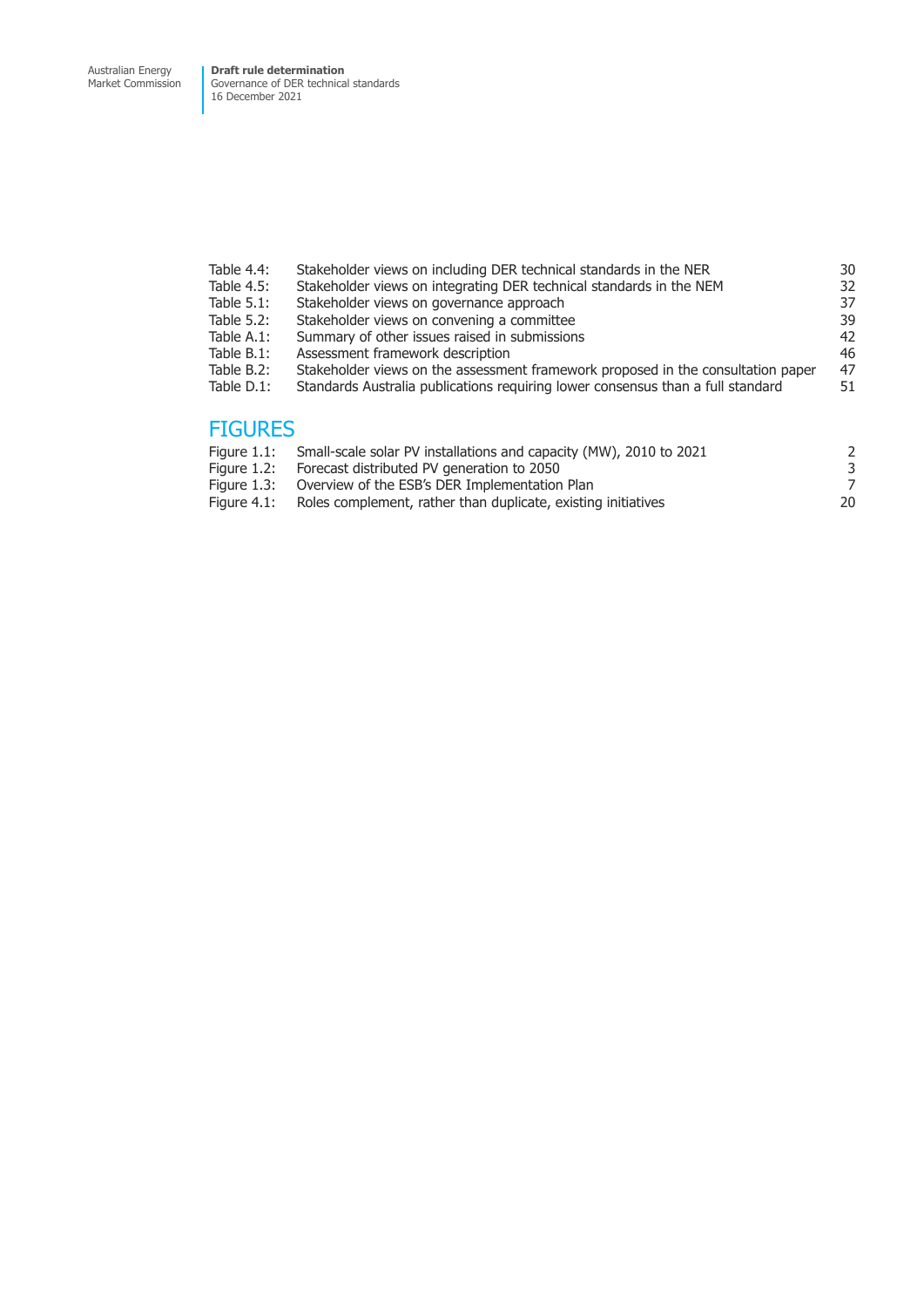<span id="page-7-0"></span>Market Commission

Governance of DER technical standards 16 December 2021

# 1 CONTEXT

This chapter sets out the context for the rule change request submitted by Dr Schott, as Chair of the Energy Security Board (ESB), including the:

- unprecedented uptake of DER in the NEM
- existing arrangements for DER technical standards in the National Electricity Rules (NER)
- existing arrangements for DER technical standards outside the NER.

### 1.1 Unprecedented uptake of DER in the NEM

The national electricity market (NEM) is experiencing an unprecedented uptake of new distributed energy resources (DER) capacity. As part of the transition to a more decentralised power grid, Australians have installed more than 14,500 MW of rooftop solar capacity and more than 33,000 battery storage systems behind-the-meter. $3$  This includes 1,600 MW of new solar PV capacity installed behind the meter in just the first half of 2021, with the Clean Energy Regulator forecasting more than 3,000 MW will be installed by the end of the year.<sup>4</sup>

Figure 1.1 illustrates how the amount of new solar PV capacity being installed behind-themeter is increasing across Australia each year.

<span id="page-7-1"></span>T.

<sup>3</sup> Calculations based on figures published by the Clean Energy Regulator, *Quarterly Carbon Market Report: March Report,* 2021.

<sup>4</sup> Clean Energy Regulator, *Quarterly Carbon Market Report: June Report*, 2021, p. 33.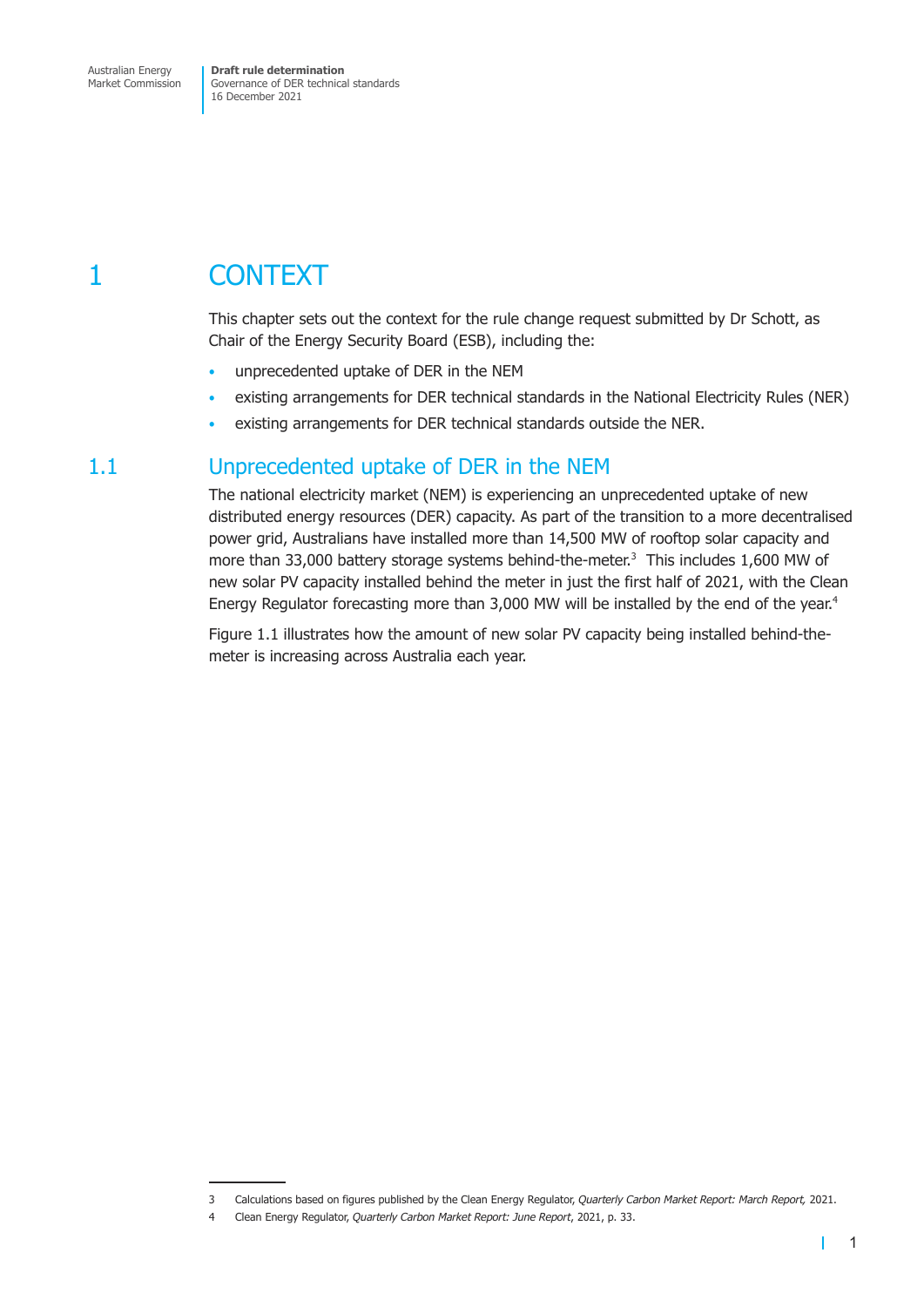

**Figure 1.1: Small-scale solar PV installations and capacity (MW), 2010 to 2021** 

The transition to a more decentralised power grid is expected to continue, with AEMO forecasting between 13 and 22 per cent of the NEM's total underlying energy consumption will be met by DER devices by 2040.<sup>5</sup>

As Figure 1.2 illustrates, AEMO forecasts DER uptake in the NEM will continue for decades to come, driven by solar PV.

 $\overline{1}$ 

Source: Clean Energy Regulator, *Quarterly Carbon Market Report: June Report*, 2021, p. 33.

<sup>5</sup> AEMO, *Integrated System Plan for the NEM*, 2020, p. 41.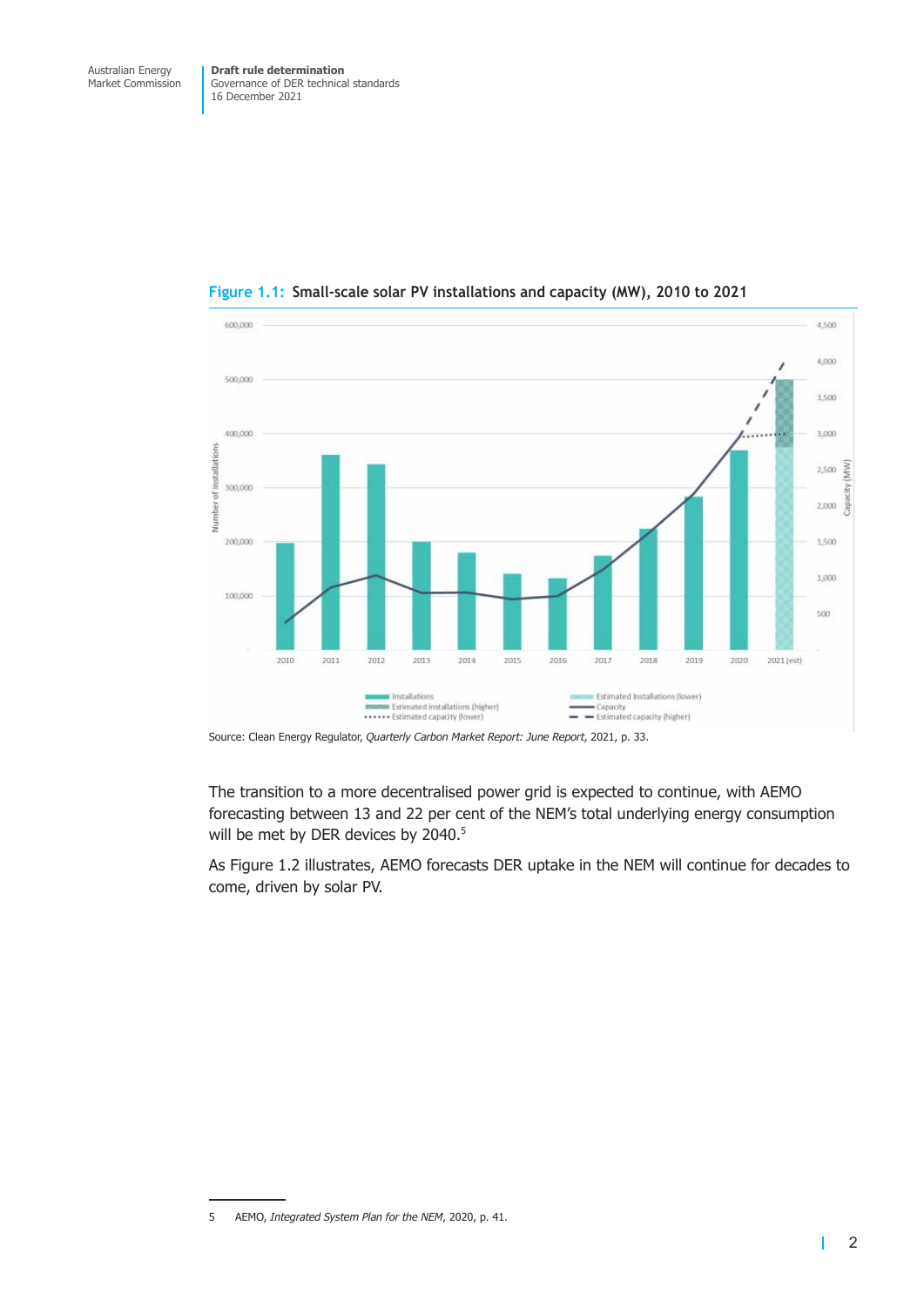

<span id="page-9-0"></span>**Figure 1.2: Forecast distributed PV generation to 2050** 

Source: AEMO, *Integrated System Plan*, 2020, p. 41. Note: Includes PV non-scheduled generation

With this increased reliance on two-way power transfers, the NEM will need technical standards that allow the benefits of DER devices to be achieved through effective integration that contributes to grid security and reliability, minimises potential negative impacts, and maintains consumer choice. Any delay getting the right technical standards in place could lead to significant amounts of new DER capacity unable to fully support the efficient achievement of a more secure and reliable NEM.

### 1.2 Existing arrangements in the NER

New DER technical standards will commence in the NEM on 18 December 2021 with the introduction of minimum inverter standards for DER devices connected to distribution networks.<sup>6</sup> Published in February 2021 in response to a rule change request from AEMO, the new provisions in the National Electricity Rules (NER):<sup>7</sup>

- created DER Technical Standards for embedded generating units connecting to a distribution network through a micro EG connection service
- defined DER Technical Standards as the requirements set out in Australian Standard AS4777.2:2020 as in force from time to time
- required embedded generating units the subject of model standing offers for basic micro EG connection services to comply with DER Technical Standards
- obliged distribution network service providers (DNSPs) to inform connection applicants about the need to comply with DER Technical Standards, if the connection applicant is

<span id="page-9-1"></span>т

<sup>6</sup> AEMC, *Distributed energy resources technical standards*, final determination, 25 February 2021.

<sup>7</sup> AEMC, *Distributed energy resources technical standards,* final determination, 25 February 2021.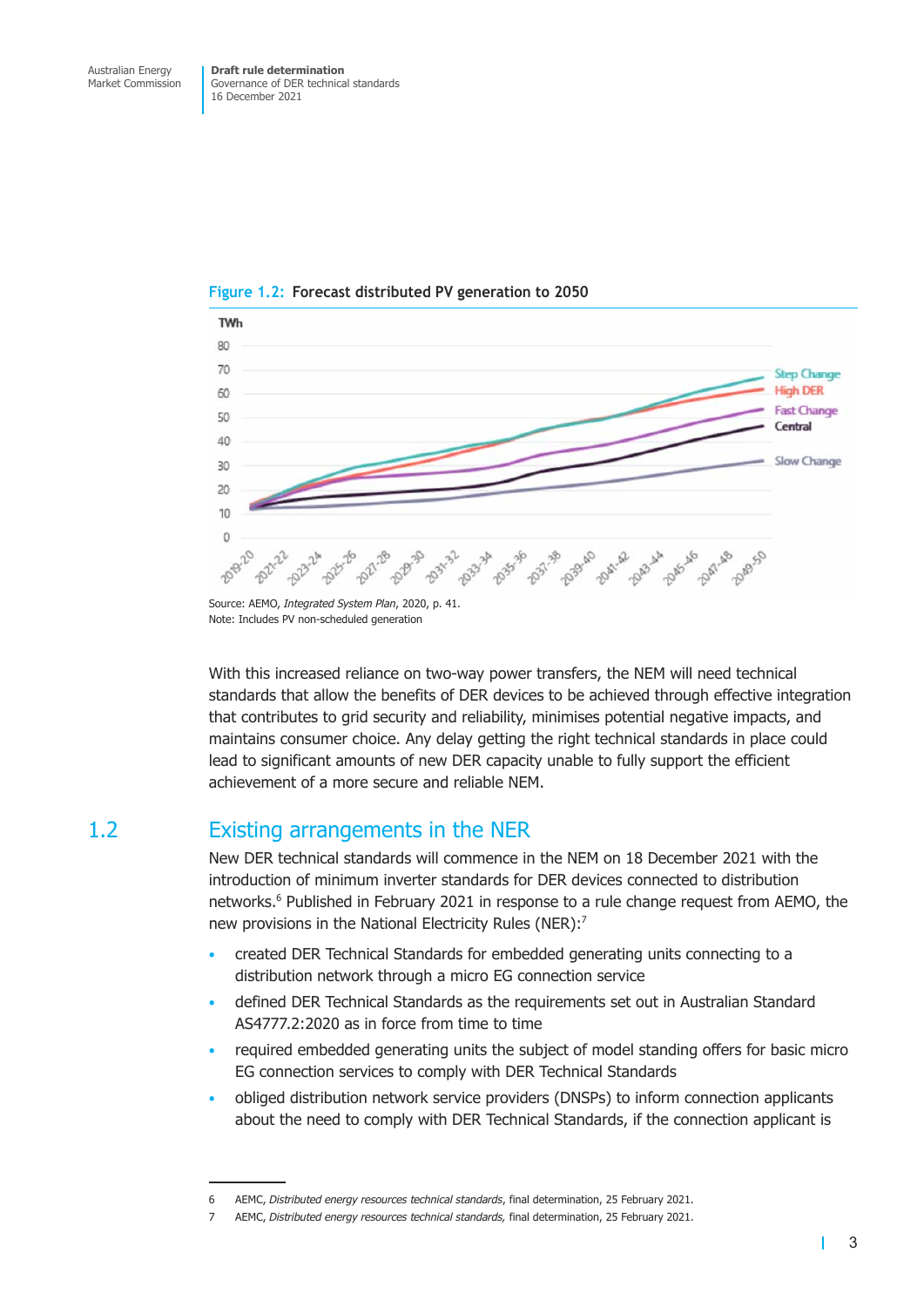> <span id="page-10-0"></span>proposing to connect a new or replacement embedded generating unit through a basic micro EG connection service

- included a requirement in the minimum content requirements of connection offers for connection applicants connecting a new or replacement embedded generating unit to comply with the DER Technical Standards
- applied DER Technical Standards to new connections or replacement inverters and connection alterations.

The rule change request was submitted when the AEMC was part way through the rule change process for AEMO's rule change request.

### 1.3 Existing arrangements outside the NER

In addition to the minimum inverter standards prescribed in the NER, governance arrangements and other initiatives may influence DER technical standards in the NEM. These include:

- the Australian Renewable Energy Agency (ARENA)'s Distributed Energy Integration Program (DEIP)
- the (ESB's DER Implementation Plan
- Standards Australia's processes for developing new DER technical standards.

### **1.3.1 ARENA Distributed Energy Integration Program**

ARENA's DEIP is a collaboration of government agencies, market authorities, industry and consumer associations interested in DER. The voluntary initiative is seeking to maximise the value of DER for all energy users by identifying knowledge gaps and prioritising policy reforms.

Two DEIP workstreams underway in 2021 and 2022 are relevant to DER technical standards in the NEM:

- **interoperability**
- dynamic operating envelopes.

### **Interoperability**

In the context of DER, interoperability is the ability of different information technology systems, devices and software applications to support two-way communication, use and exchange of data. According to AEMO, achieving interoperability for the NEM's DER devices would support accurate, effective and consistent data exchanges between devices and systems.<sup>8</sup>

As the NEM's DER uptake continues, AEMO anticipates three main benefits from achieving greater interoperability:

<span id="page-10-1"></span>T

<sup>8</sup> AEMO 2021, AEMO, Melbourne, viewed 27 June 2021, https://aemo.com.au/consultations/industry-forums-and-workinggroups/list-of-industry-forums-and-working-groups/deip-isc.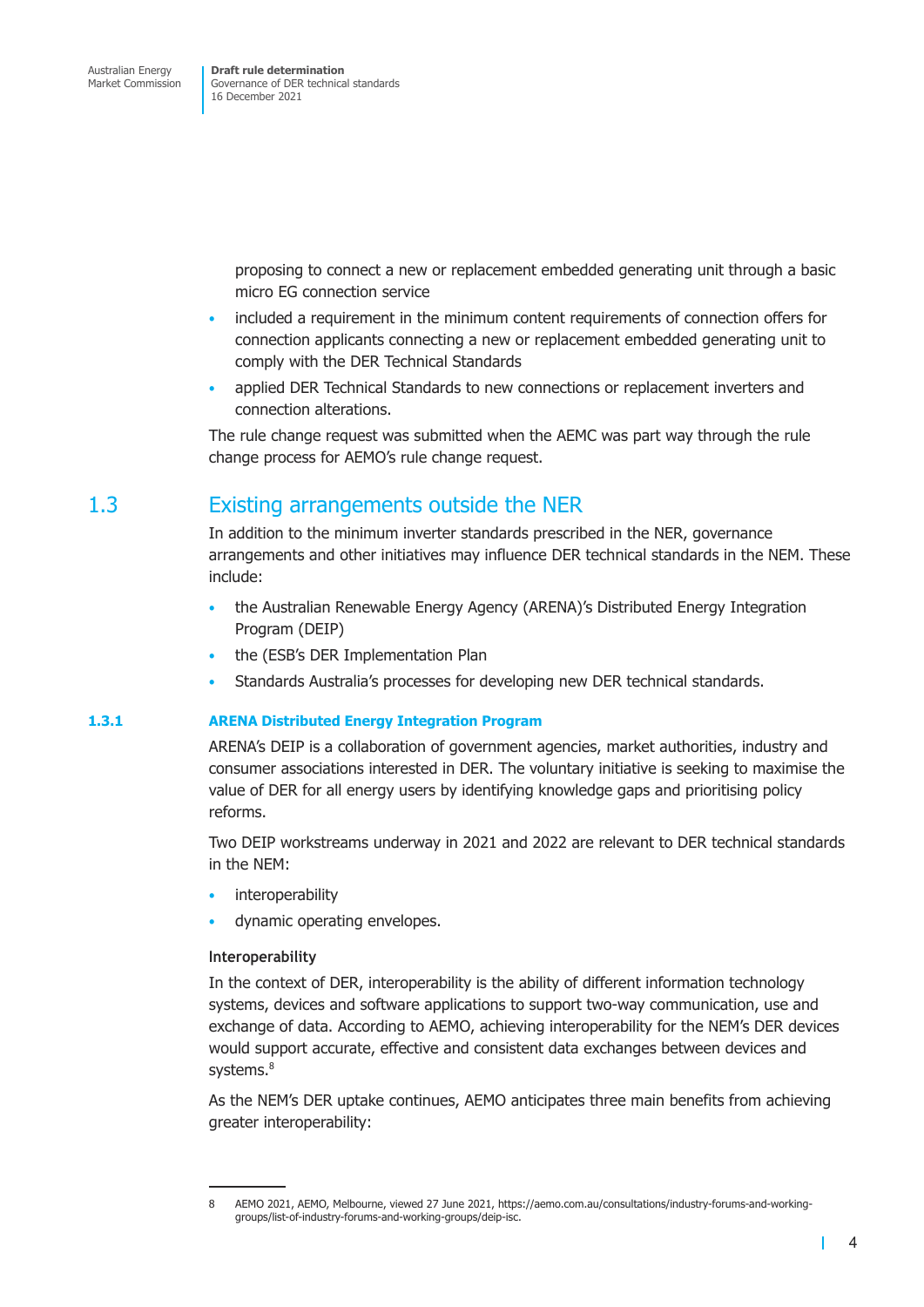- consumers getting more value from devices by having more flexibility over how they use their assets to access grid services
- grid flexibility services can be better supported
- system costs may be reduced by more efficiently relying on existing infrastructure to operate the grid.

DEIP's interoperability workstream plans to support these objectives by:

- prioritising, coordinating and steering the activities needed to establish uniform interoperability and cyber standards
- providing governance and direction on these interoperability activities
- communicating and highlighting interoperability industry and other stakeholder's interoperability priorities
- providing a forum for sharing lessons, achievements and challenges about interoperability, including interactions with other DEIP workstreams and broader DER reforms.9

Further, DEIP's interoperability workstream plans to consult Standards Australia and the Institute of Electrical and Electronics Engineers (IEEE) to promote the incorporation of interoperability objectives in Australian and international DER technical standards.

### **Dynamic operating envelopes**

'Operating envelopes' are the limits on an electricity customer's ability to import and export power to the grid. In the NEM these limits are agreed by network service providers, customers and the Australian Energy Regulator (AER) as part of the regulatory process for connecting customers to a distribution network.

Under 'dynamic operating envelopes', a customer's import and export limits vary over time and location. This compares with 'static operating envelopes', which have historically prevailed in the NEM. Static operating envelopes are where customer import and export limits are fixed at conservative levels regardless of the distribution network's hosting capacity at any given moment in time. Implementing dynamic rather than static operating envelopes is therefore likely to support higher levels of energy exports from DER when distribution networks have more hosting capacity.10

The Commission understands DEIP's workstream on dynamic operating envelopes aims to:<sup>11</sup>

- build a shared understanding among interested stakeholders of the opportunities and challenges from dynamic operating envelopes
- share insights on approaches to dynamic operating envelopes that are currently being considered by various policymakers and industry

т

<sup>9</sup> AEMO, AEMO, Melbourne, viewed 27 June 2021, https://aemo.com.au/consultations/industry-forums-and-working-groups.deipisc.

<sup>10</sup> ARENA 2021, ARENA, Canberra, viewed 27 June 2021, https://arena.gov.au/knowledge-innovation/distributed-energyintegration-program/dynamic-operating-envelopes-workstream/.

<sup>11</sup> ARENA 2021, ARENA, Canberra, viewed 27 June 2021, https://arena.gov.au/knowledge-innovation/distributed-energyintegration-program/dynamic-operating-envelopes-workstream/.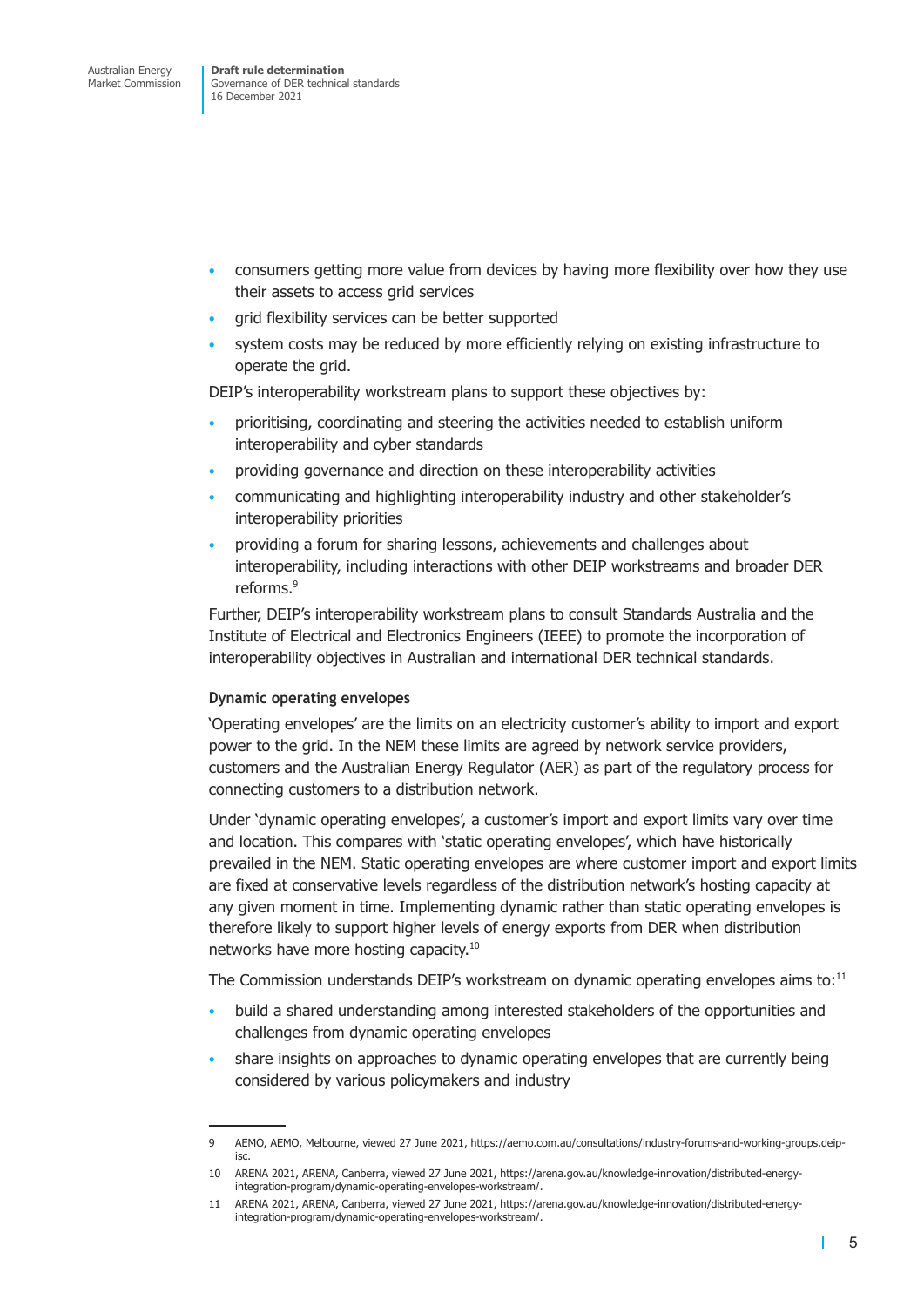Governance of DER technical standards 16 December 2021

• identify policy reforms that could be implemented to introduce dynamic operating envelopes.

#### **1.3.2 ESB Distributed Energy Resources Implementation Plan**

As part of its post-2025 market design advice to Energy Ministers, finalised in July 2021, the ESB committed to developing a DER implementation plan. The plan involves specifying roles and responsibilities related to DER integration issues for market bodies (including the AEMC) and other stakeholders between now and 2025. These "reforms are intended to leverage technology and data, improve access and efficiency, enhance market participation and strengthen customer protections and engagement."<sup>12</sup>

As part of its DER Implementation Plan, the ESB is developing technical, market and regulatory reforms for DER technical standards. The ESB's planned outcome from this work is the introduction of "mandatory compliance for new solar PV and storage systems by 2025."<sup>13</sup>

The ESB has started work on interoperability for DER devices by developing an assessment framework. It has engaged consultants to assist with the development of this framework and will seek stakeholder feedback in mid-December. More broadly, the ESB's DER Implementation Plan specifies roles to develop policy reforms addressing cyber standards, dynamic operating envelopes and communication standards for DER devices in the NEM.<sup>14</sup>

For an overview of the ESB's DER Implementation Plan, see Figure 1.3.

 $\mathbf{I}$ 

<sup>12</sup> ESB, *Post-2025 Market Design Final Advice to Energy Ministers, Part C,* 2021, p. 28.

<sup>13</sup> ESB, *Post-2025 Market Design Final Advice to Energy Ministers, Part C,* 2021, p. 31.

<sup>14</sup> ESB, *Post-2025 Market Design Final Advice to Energy Ministers, Part C*, 2021, p. 31.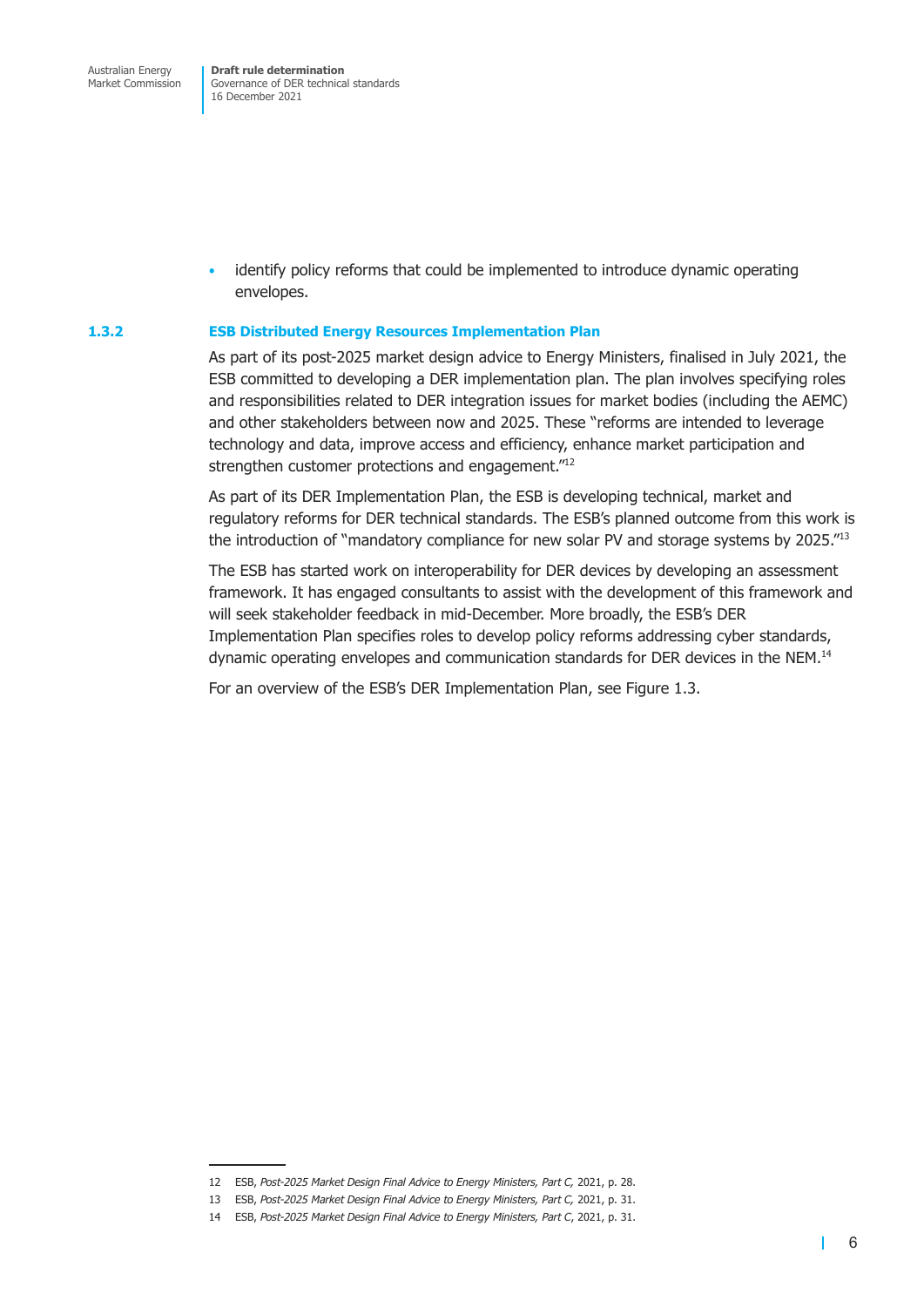



Source: ESB, *Post-2025 Market Design Final Advice to Energy Ministers, Part B*, 2021, p. 73.

#### **1.3.3 Standards Australia technical standards and other publications**

Standards Australia is the nation's primary standard setting organisation. It specialises in developing technical standards for devices manufactured and sold across a diverse range of economic sectors. Where necessary, Standards Australia works with international standard setting organisations such as the Institute of Electrical and Electronics Engineers (IEEE) to align national and international standards.

In the energy sector, Standards Australia has developed (or is developing) technical requirements for a range of services provided by DER devices. For example, Standards Australia's technical committees are currently considering the following technical standards for:

- $\bullet$  minimum inverter standards<sup>15</sup>
- wiring rules $16$
- secondary batteries<sup>17</sup>
- remote demand management of electrical products<sup>18</sup>

т

<sup>15</sup> Standards Australia committee number EL042.

<sup>16</sup> Standards Australia committee number EL-001.

<sup>17</sup> Standards Australia committee number EL-005.

<sup>18</sup> Standards Australia committee number EL-054.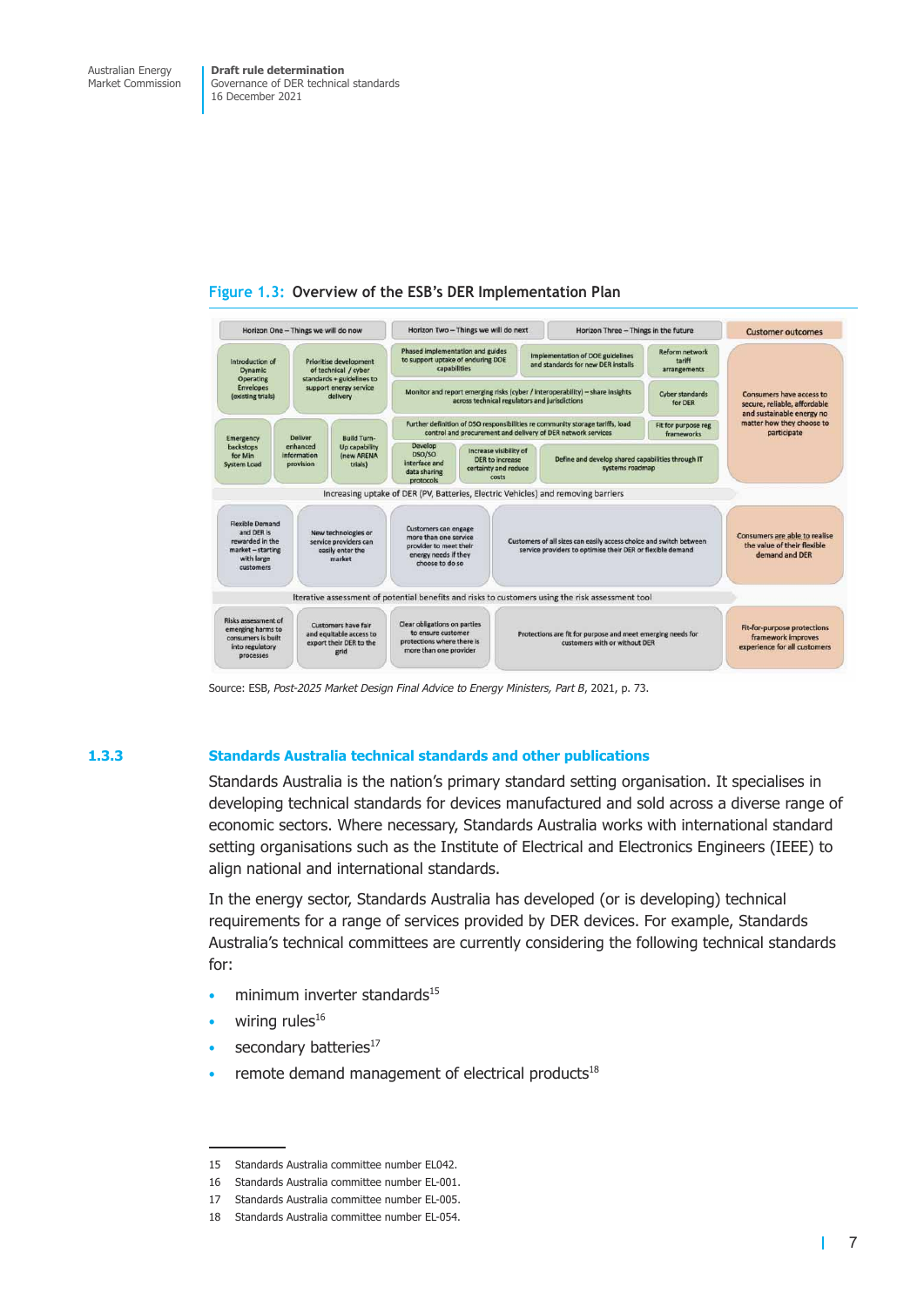Governance of DER technical standards 16 December 2021

• smart energy (addressing IEEE 2030.5, an international technical standard that is being considered by ARENA DEIP and the ESB in the context of interoperability)<sup>19</sup>

In addition, Standards Australia recently developed an updated version of minimum inverter requirements for small-scale generation units.20

Standards Australia does not have the ability to impose mandatory obligations on the original equipment manufacturers (OEMs) selling DER devices in Australia. Rather, technical standards are typically 'called up' by a variety of jurisdictional regulatory regimes. Such use results in a standard becoming a mandatory requirement rather than voluntary. For example, the AS 4777.2 suite of DER standards for small-scale generators are called up in the wiring rules adopted by each Australian state and territory.<sup>21</sup>

Standards Australia has a range of options available for proponents of new or updated standards. Where a proponent might want to prioritise extensive and transparent stakeholder consultation over the time taken to develop a new standard, Standards Australia can help by forming a committee to develop a new technical standard. Committees consist of a mixture of stakeholder representatives. Publishing a new standard requires the consensus support from at least 80 per cent of the committee's members. Conversely, a proponent might want to prioritise speed over extensive stakeholder consultation. If so, Standards Australia offers a range of lower consensus publications typically prepared more quickly than formal standards.

For more on Standards Australia's options requiring lower stakeholder consensus, see appendix D.

1

<sup>19</sup> Standards Australia committee number EL-062.

<sup>20</sup> This is AS 4777.2. This standard is applied in the NEM through the recent DER technical standards rule change. See AEMC, *Distributed energy resources technical standards,* final determination, 25 February 2021.

<sup>21</sup> Standards Australia submission to the consultation paper, p. 3.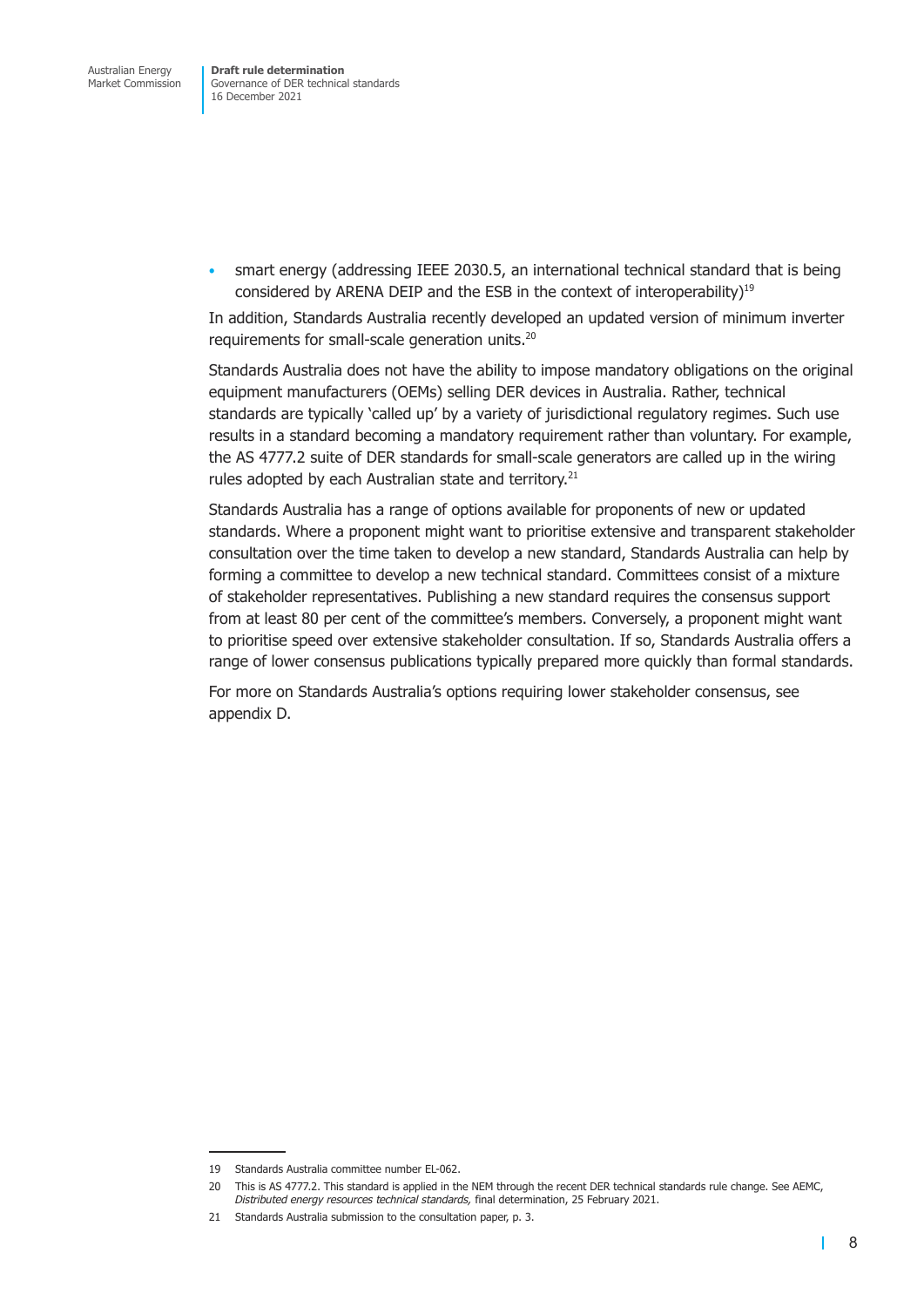# <span id="page-15-0"></span>2 OVERVIEW OF THE RULE CHANGE REQUEST

### 2.1 The rule change request

On 21 September 2020, Dr Kerry Schott AO, in her capacity as Chair of the ESB, lodged a rule change request seeking to introduce new governance arrangements for distributed energy resources (DER) technical standards (rule change request).

### 2.2 Reason for the rule change request

According to the rule change request, there are two main reasons for introducing new governance arrangements for DER technical standards:

- the inability to implement consistent technical standards across the NEM<sup>22</sup>
- a need for a fast, flexible and transparent standards setting process.<sup>23</sup>

For more on the request's analysis of these issues, see the AEMC's consultation paper.<sup>24</sup>

### 2.3 Solution proposed in the rule change request

The rule change request outlined several objectives from its proposed new governance arrangements.

- Relevant DER technical standards should sit in the NER or in a separate instrument under the NER. In this way, standards will be required to meet the NEO with respect to system security, distribution network management, and the sale of DER services.
- DER technical standards should be developed and adopted in the NER transparently, efficiently and effectively to meet the rapid deployment of DER and the changing needs of consumers, the electricity system and the overall NEM.
- NEM DER technical standards should enable new requirements and obligations to take effect in the NEM before Standards Australia finalises any relevant standard update, on an ongoing basis, in recognition that the Australian Standards process may not meet NEM needs at all times.25

To achieve these objectives, the rule change request proposed the AEMC be responsible for the ongoing governance of DER technical standards in the NEM. Under the proposed approach, the AEMC would undertake this role by:

- establishing DER technical standards as part of the NER or a subordinate instrument under the NER
- implementing standards through customer connections.<sup>26</sup>

 $\mathbf{I}$ 

<sup>22</sup> Rule change request, p. 3.

<sup>23</sup> Rule change request, p. 4.

<sup>24</sup> AEMC, *Governance of DER technical standards*, consultation paper, 2 September 2021, p. 7.

<sup>25</sup> Rule change request, p. 4.

<sup>26</sup> Rule change request, pp. 4-5.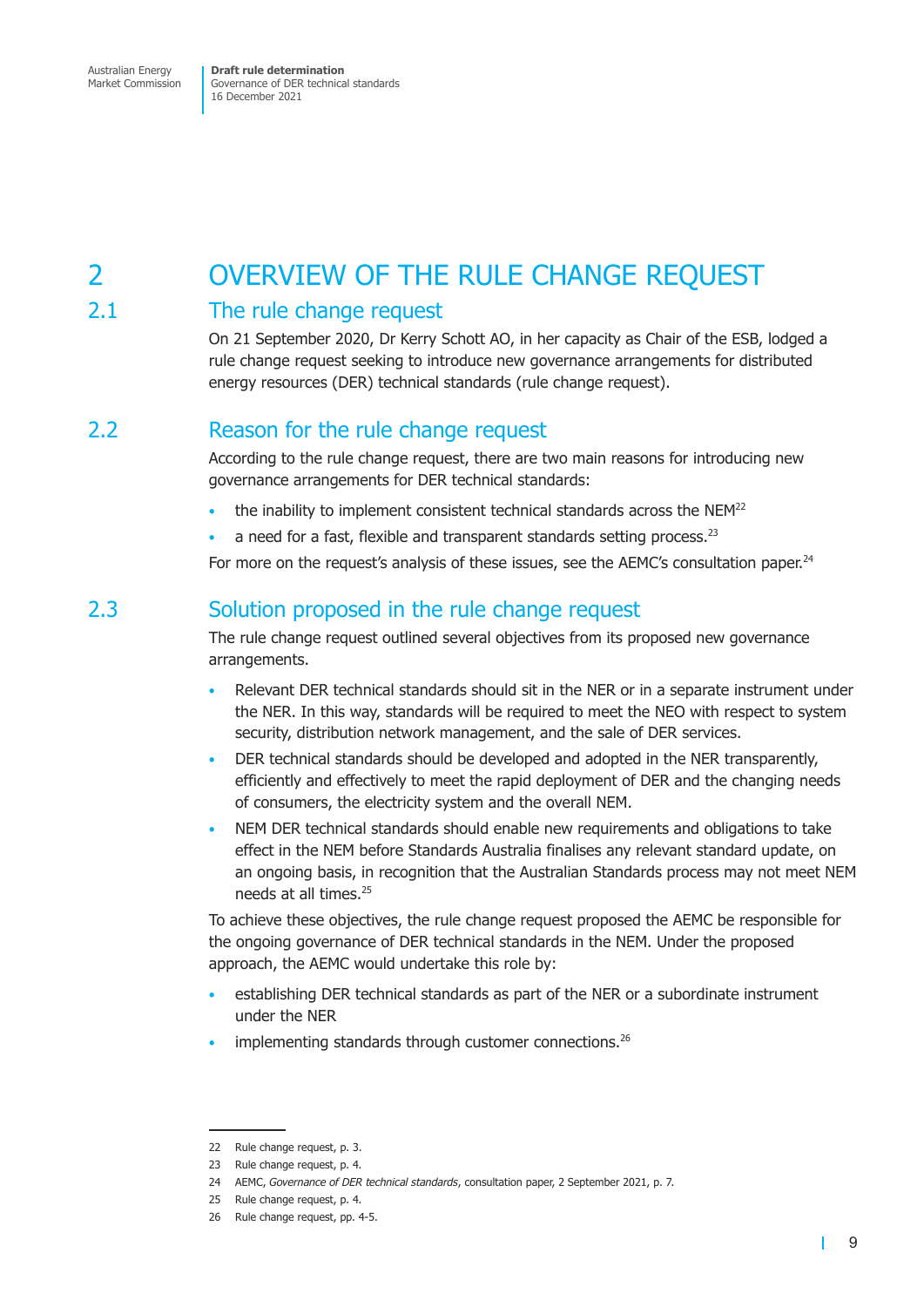Market Commission

Governance of DER technical standards 16 December 2021

### **2.3.1 Establish DER technical standards under the NER or a subordinate instrument**

The rule change request proposed:

- the AEMC decide new and updated DER technical standards in the NEM
- the AEMC may consider new standards "where these will improve overall outcomes for consumers, including in areas such as connections and data protocols"27
- new technical standards be amended and added to the NER or to a subordinate instrument under the NER
- the AEMC collaborate with AEMO and the AER in developing and updating DER technical standards
- the AEMC obtain expert advice to support its standard setting functions by either:
	- an advisory committee established as a standing or ad hoc committee under s. 39 of the National Electricity Law (NEL), or
	- consultants
- the AEMC be required to develop and maintain a technical standards work program.

Further, the rule change request proposed a structure and functions of a committee that the AEMC could establish to support its decision maker role. Table 2.1 sets out these considerations.

|                | Members should be drawn from:                                                                                                                                              |
|----------------|----------------------------------------------------------------------------------------------------------------------------------------------------------------------------|
|                | Market bodies<br>$\bullet$                                                                                                                                                 |
|                | Consumers/consumer representatives with DER experience<br>$\bullet$                                                                                                        |
| Membership     | Distribution Network Service Providers (DNSPs)<br>$\bullet$                                                                                                                |
|                | Original equipment manufacturers (OEMs)<br>$\bullet$                                                                                                                       |
|                | Jurisdictional safety regulators<br>$\bullet$                                                                                                                              |
|                | Aggregators<br>$\bullet$                                                                                                                                                   |
|                | Standards Australia.<br>$\bullet$                                                                                                                                          |
| Appointment    | Members should be appointed by the AEMC based on their<br>expertise in technical standards. Appointment should follow a<br>nomination and merit-based selection process.   |
| Expertise      | Members should be selected based on expertise and experience in<br>different dimensions of the DER supply and use chain, rather than<br>representing particular interests. |
|                | Membership should be balanced to account for:                                                                                                                              |
| <b>Balance</b> | Geographical location and participating jurisdictions<br>$\bullet$<br>$\bullet$                                                                                            |

<span id="page-16-0"></span>

|  |  |  |  |  | Table 2.1: Proposed approach for a committee on DER technical standards |  |  |  |
|--|--|--|--|--|-------------------------------------------------------------------------|--|--|--|
|--|--|--|--|--|-------------------------------------------------------------------------|--|--|--|

<sup>27</sup> Rule change request, p. 6.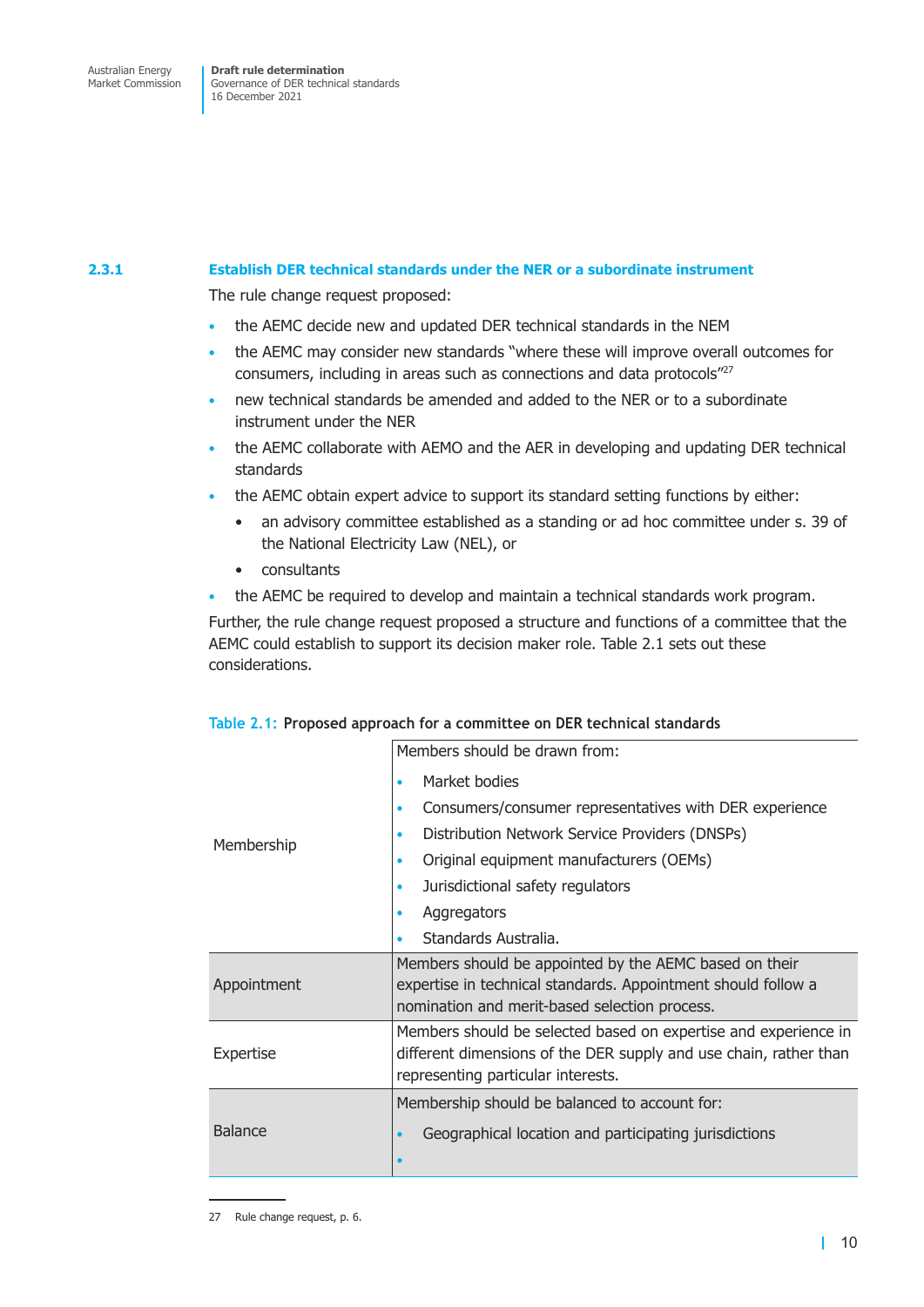|                 | Covering NEM networks, non-NEM networks, and stand-alone<br>power system standards considerations<br>Appropriate mix of commercial, legal, and technical expertise<br>Diversity of members' backgrounds. |
|-----------------|----------------------------------------------------------------------------------------------------------------------------------------------------------------------------------------------------------|
| Required output | Meeting minutes.                                                                                                                                                                                         |

Source: Rule change request, p. 5

#### **2.3.2 Implement standards through customer connections**

The rule change request proposed implementing DER technical standards through customer connections in accordance with the process for:

- NEM connections by incorporating DER technical standards via the minimum content requirements of relevant NER Chapter 5A connection contracts, negotiation frameworks, and model standing offers
- deemed standard connection contracts through the model terms and conditions prescribed in Schedule 2 to the National Energy Retail Rules (NERR).

The proponent also suggested agreements require "the connection application meet DER technical standards as made and updated from time-to-time."28 Such a requirement would avoid the AER needing to continually approve agreements over time as DER technical standards change.

By including these new requirements in connection agreements, the proponent argued an obligation to meet DER technical standards would extend to:

- connection applicants (or their representatives)
- manufacturers
- installers of DER and DER devices.<sup>29</sup>

Under the proposed solution, the AER would be responsible for enforcing compliance, with the AEMC responsible for identifying any gaps in compliance and enforcement and developing new processes, as required. The effect, according to the rule change request, would be "nationally consistent technical requirements and settings" for DER and DER devices.<sup>30</sup>

The request acknowledged the unique regulatory arrangements in place in Victoria compared with other NEM jurisdictions. Accordingly, the rule change request suggested the Victorian Government and the Essential Services Commission may need to consider how to implement new governance arrangements for DER technical standards in Victoria.<sup>31</sup>

<sup>28</sup> Rule change request, p. 7.

<sup>29</sup> Rule change request, p. 6.

<sup>30</sup> Rule change request, p. 7.

<sup>31</sup> Rule change request, p. 6.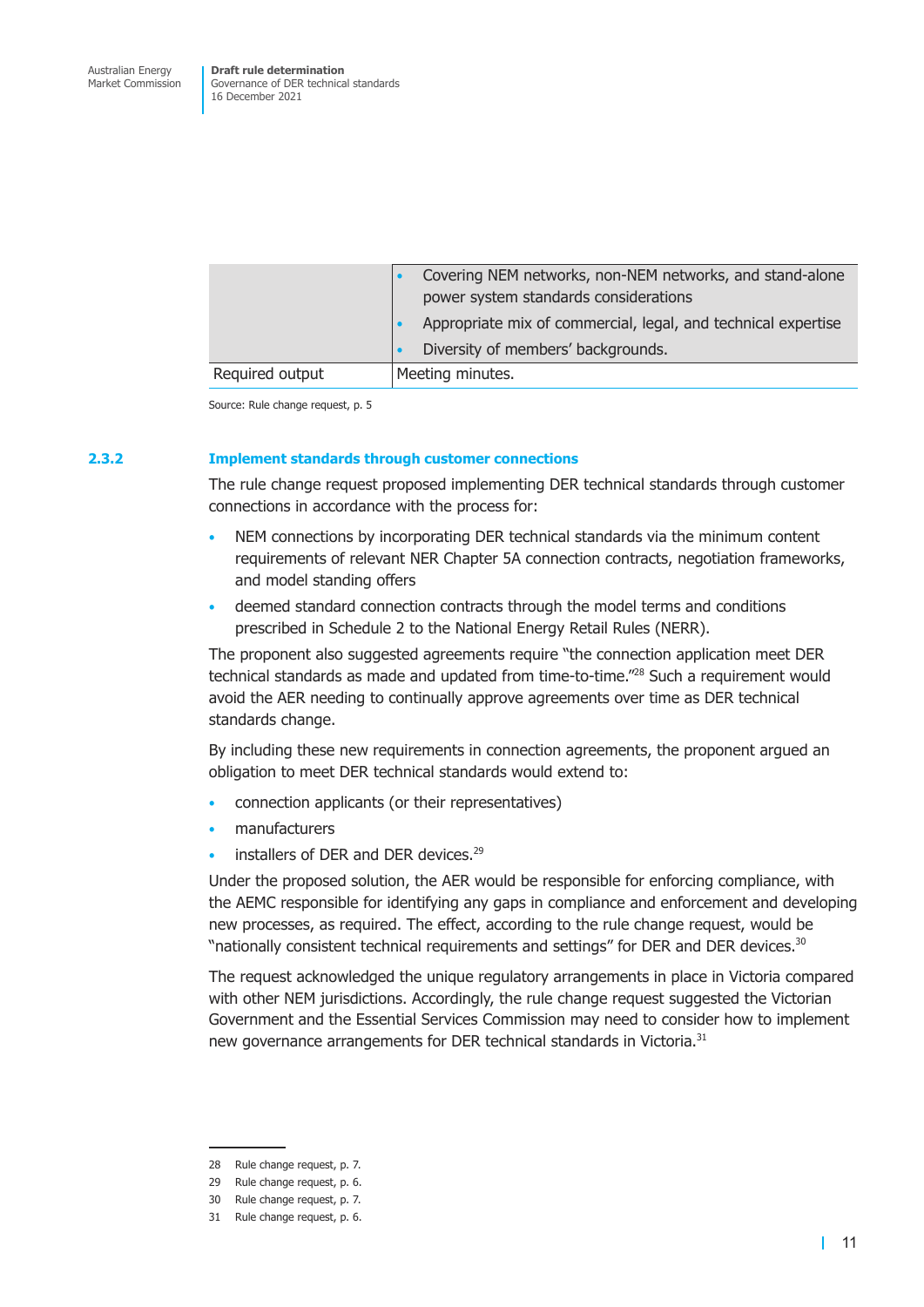<span id="page-18-0"></span>Market Commission

Governance of DER technical standards 16 December 2021

### 2.4 The rule making process

On 2 September 2021, the Commission published a notice advising of its commencement of the rule making process and consultation in respect of the rule change request. $32$  The Commission also published a consultation paper identifying specific issues for consultation. Submissions closed on 7 October 2021.

The Commission received 27 submissions as part of the first round of consultation. All issues raised by stakeholders in submissions and in various meetings held during this period have been considered in making this draft rule determination. Issues raised in submissions are discussed and responded to throughout this draft rule determination. Other issues are addressed in appendix A.

### 2.5 Consultation on draft rule determination

The Commis[sion invites w](#page-48-1)ritten submissions on this draft rule determination by COB Thursday 3 February 2022.

Any person or body may request that the Commission hold a hearing in relation to the draft rule determination. Any request for a hearing must be made in writing and must be received by the Commission no later than 23 December 2021.

Submissions and requests for a hearing should quote project number ERC0319 and may be lodged online at www.aemc.gov.au.

<sup>32</sup> This notice was published under s. 95 of the NEL and s. 251 of the NERL.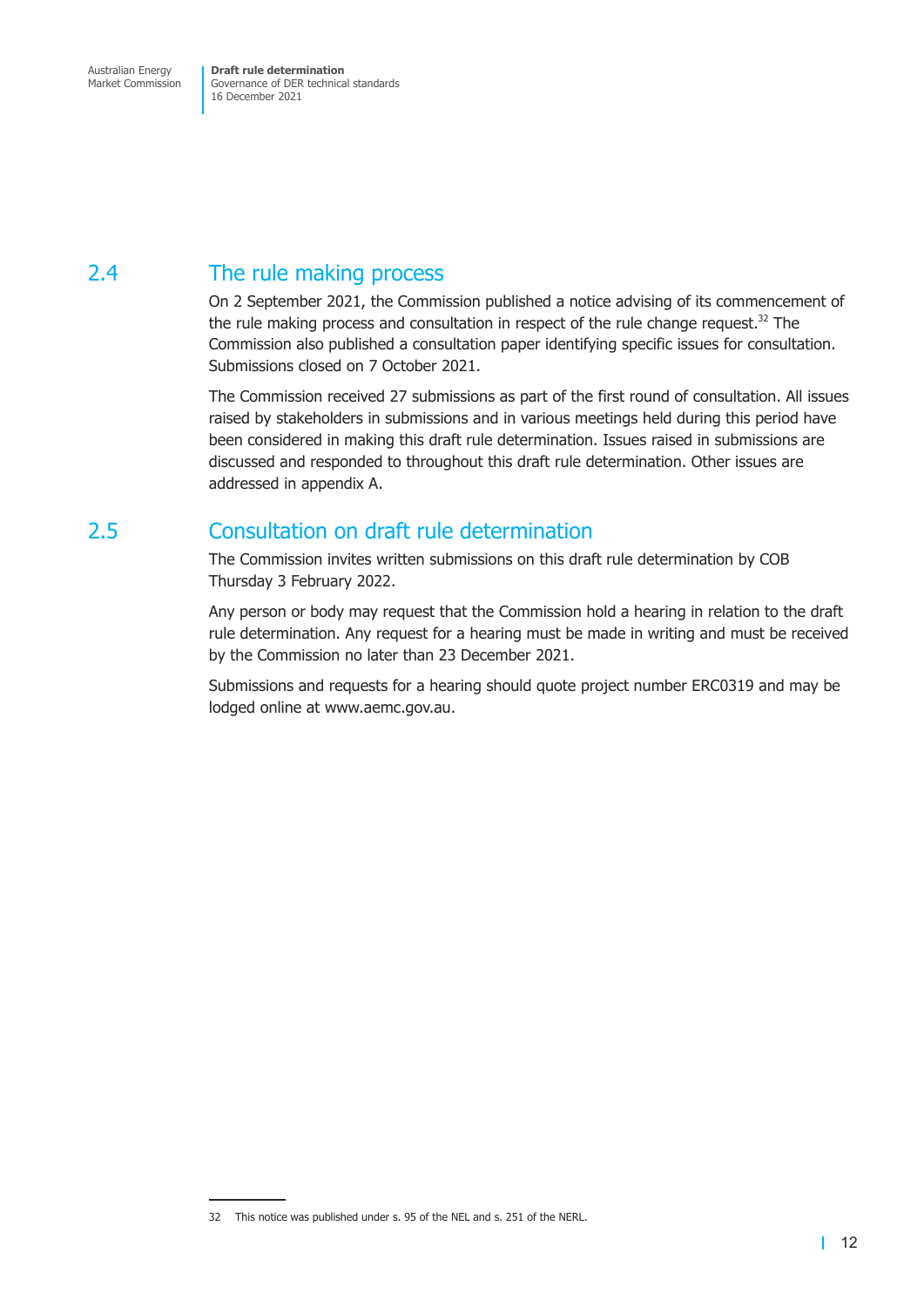# <span id="page-19-0"></span>3 DRAFT RULE DETERMINATION

With the NEM's continued uptake of new DER capacity at record rates, the Commission recognises the importance of timely action to address DER technical standards. It will work with other market bodies to identify the priority issues to aid the development and implementation of DER technical standards.

The Commission will use its existing powers to support the development and implementation of DER technical standards for the NEM and address the issues raised by the request in a timely and responsive manner. The Commission is satisfied this approach is likely to contribute to the achievement of the NEO and NERO.

By contrast, the Commission is not satisfied that implementing the proposal set out in the rule change request would contribute to the achievement of the NEO or NERO. For the reasons set out in this chapter, and in the following chapters, its draft rule determination is to not make a rule.

The remainder of this chapter provides an overview of how the issues raised in the rule change request can be addressed if the draft rule determination approach is implemented and summarises the reasons for this decision, including why the proposal in the rule change request would not contribute to the achievement of the NEO or NERO.

### 3.1 Overview of decision

The section provides an outline of the roles required to address the issues raised in the rule change request by:

- addressing DER technical standards in the NEM through five distinct roles
- using existing AEMC powers to undertake these roles where this is appropriate.

The Commission has identified five distinct roles to support DER technical standards, DER integration and realisation of the benefits of DER and where the AEMC could potentially play a role:

- 1. identifying when the NEM needs new DER technical standards
- 2. working with the ESB and ARENA's DEIP
- 3. observing Standards Australia's DER committees
- 4. updating DER technical standards in the NER as needed
- 5. reporting on progress adopting standards and integrating DER.

The AEMC will undertake each role to the extent existing initiatives such as the ESB's DER Implementation Plan and ARENA DEIP workstreams are not already identifying or addressing NEM needs for new or updated DER technical standards.

The five roles described above align with widespread stakeholder interest in a more clearly defined, and extensive, work program to address the development and implementation of DER technical standards in the NEM. The unprecedented and continuing uptake of new DER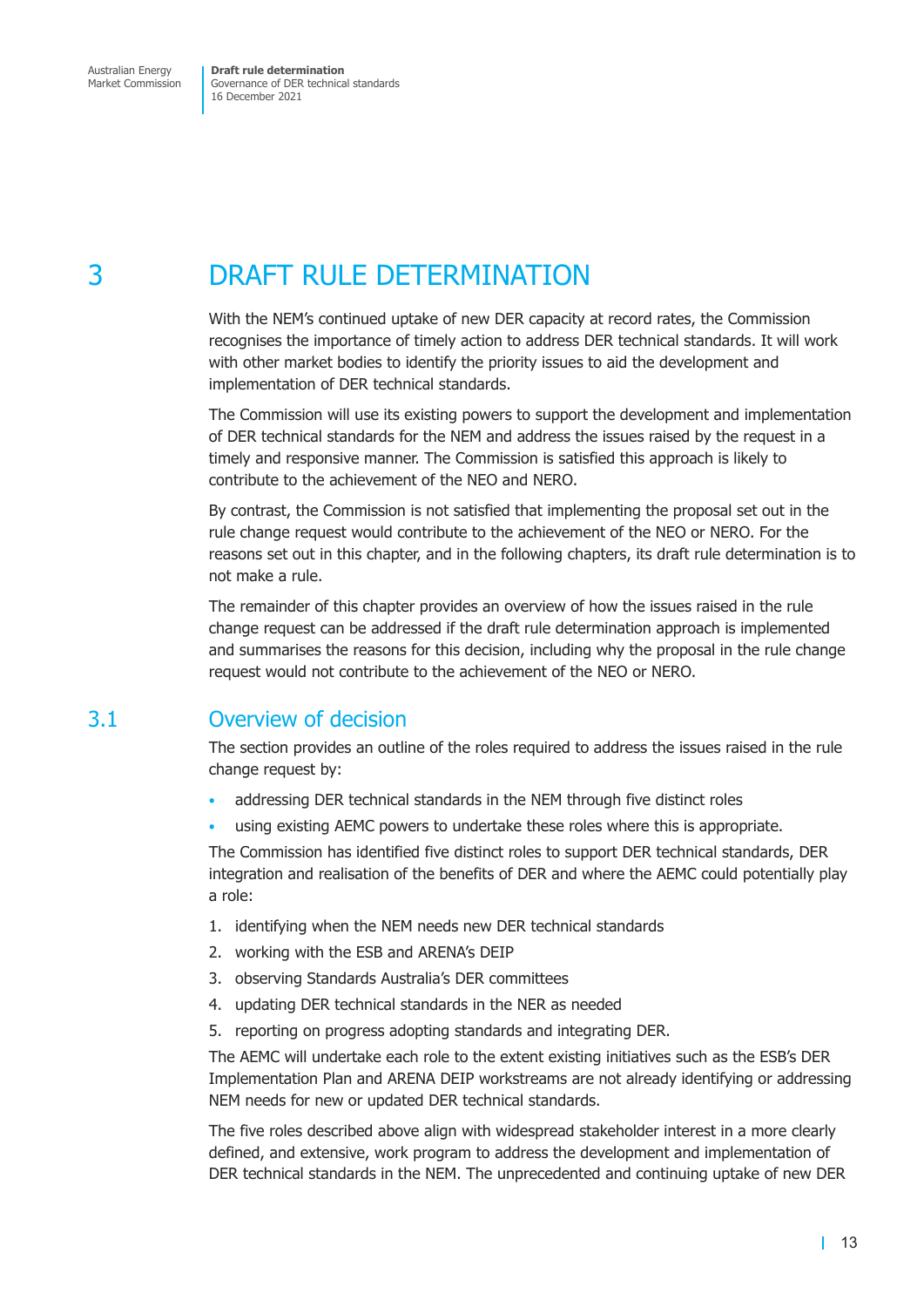capacity in the NEM raises challenges, and opportunities, for maintaining the security and reliability of power supply in the long-term interests of consumers (see section 1.1).

Where the AEMC needs to undertake any of the roles identified in this draft rule determination, it will use its existing powers rather than rely on new rules. Specifically, the AEMC will be able to use its:

- market review power<sup>33</sup>
- power to establish a committee to provide advice.<sup>34</sup>

The ability to self-initiate a review allows the AEMC to carry out roles one and five as outlined above. In undertaking a review, the AEMC may establish a committee or working group to support the work to be carried out in the review.

In addition, stakeholders can submit a rule change request to the AEMC seeking to amend DER technical standards in the NER or the NERR at any time. Nothing in this draft rule determination affects this legislated process.

As explained below (section 3.2), using existing powers meets the NEO by supporting consumer outcomes, reducing the administrative and regulatory burden of implementing reforms and promoting market efficiency principles such as productive efficiency and dynamic efficiency.

For more on how the AEMC will use existing powers to address DER technical standards in the NEM, see chapter 5.

#### **3.1.1 Role one: identify when the NEM needs new DER technical standards**

Role one invo[lves identif](#page-39-1)ying the need for new or updated technical standards by:

- initiating a review to consult with market bodies, independent experts and industry representatives to assess the progression of DER uptake in the NEM in response to triggers identified by the AEMC or other stakeholders
- publishing a report setting out the findings from this analysis and stakeholder consultation
- working with stakeholders to support the integration of DER technical requirements in the NEM as needed.

For a more detailed description of this role, see section 4.1.1.

#### **3.1.2 Role two: work with the ESB and ARENA DEIP**

In the short-term, the AEMC would be able to [undertake work](#page-26-1) identifying when the NEM needs new or updated DER technical standards to complement the ESB's DER Implementation Plan and/or ARENA DEIP's workstreams on interoperability and dynamic operating envelopes. Rather than replicating the ESB and ARENA DEIP work, role two enables the AEMC to support these existing initiatives by:

<sup>33</sup> Section 45 of the NEL.

<sup>34</sup> Section 39 of the NEL.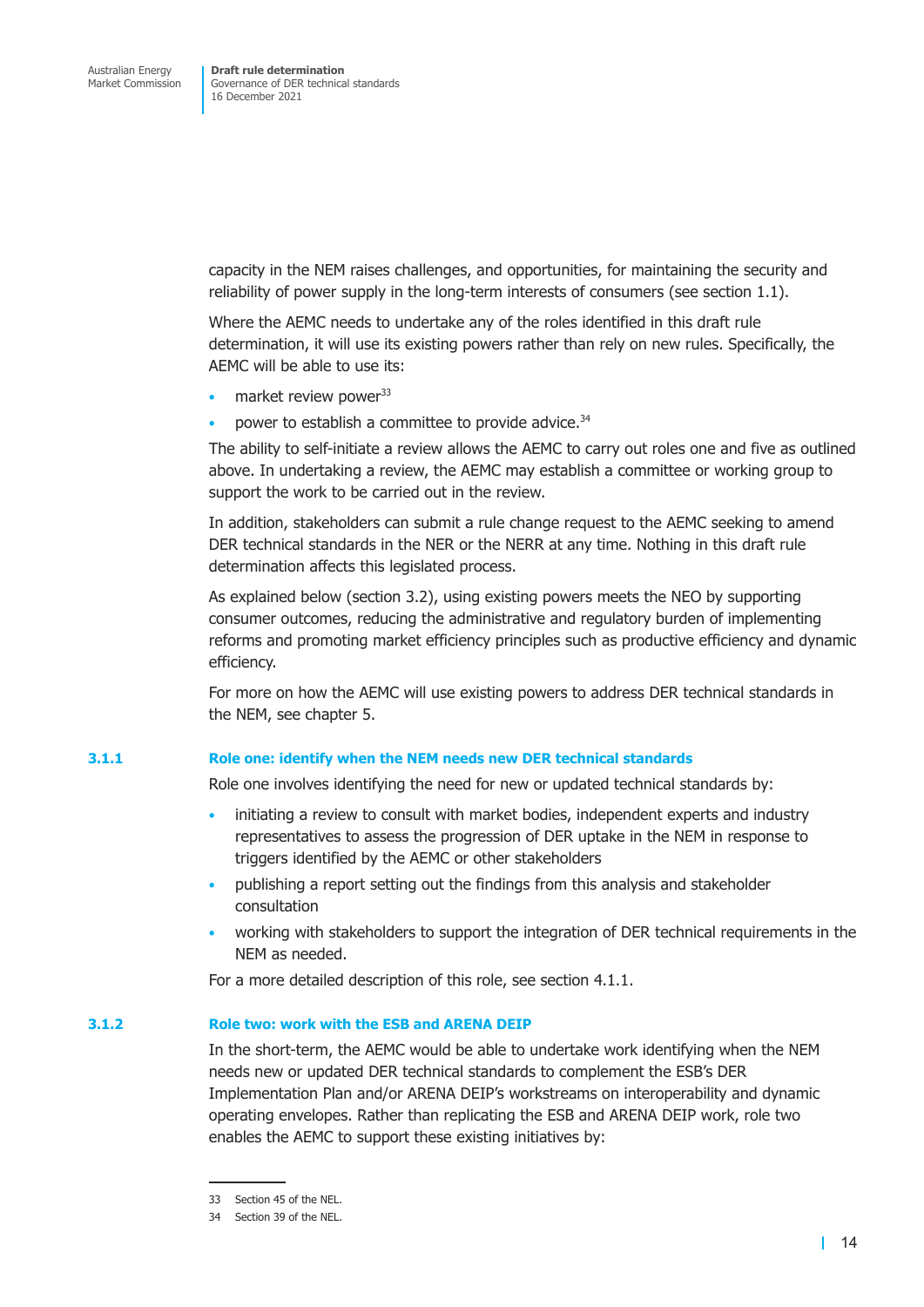Governance of DER technical standards 16 December 2021

- actively participating in both processes
- facilitating the progression of issues from these fora to Standards Australia as relevant.

This role recognises the ability of other initiatives to complement role one, while remaining focused on the AEMC's ability to support practical outcomes for consumers.

For a more detailed description of this role, see section 4.2.1.

#### **3.1.3 Role three: observe Standards Australia's DER technical committees**

Role three involves the AEMC participating in St[andards Austr](#page-30-1)alia's DER technical committees as an observer — that is, a non-voting member. For example, the AEMC is currently an observer on Standards Australia's working group for AS 4777.2 (minimum inverter standards for small-scale generators).<sup>35</sup>

By expanding the AEMC's participation in other DER-related committees, the AEMC will be able to provide perspectives to working groups on NEM issues and priorities.

For a more detailed description of this role, see section 4.3.1.

#### **3.1.4 Role four: update DER technical standards in the NER as needed**

Once technical standards are developed, by Sta[ndards Austra](#page-32-1)lia or international organisations such as the IEEE, the AEMC has a role updating DER technical standards in the NER as needed. This would mean standards, if required, apply across the NEM. In this capacity, the AEMC will respond to rule change requests to add, update or remove technical standards or other requirements in the NER. Responses to rule change requests will be determined in accordance with the NEO.

For a more detailed description of this role, see section 4.4.1.

#### **3.1.5 Role five: report on progress adopting standards and integrating DER**

Finally, to the extent there is a gap in existing i[nitiatives, the](#page-35-1) AEMC will initiate a review to report (as needed and without duplicating other initiatives) on DER technical standards and requirements that apply in the NEM through the NER and/or the NERR. This report may include, as relevant:

- reporting on recently introduced or updated DER technical standards in the NEM
- in conjunction with role one, assessing and commenting on market trends associated with integrating DER in the NEM, including the outcomes from work by other market bodies and initiatives
- recommendations, where necessary, about actions market participants and other stakeholders may be able to undertake to better support the integration of DER.

For a more detailed description of this role, see section 4.5.1.

<sup>35</sup> For more on Standards Australia's DER committees, see section 1.3.3.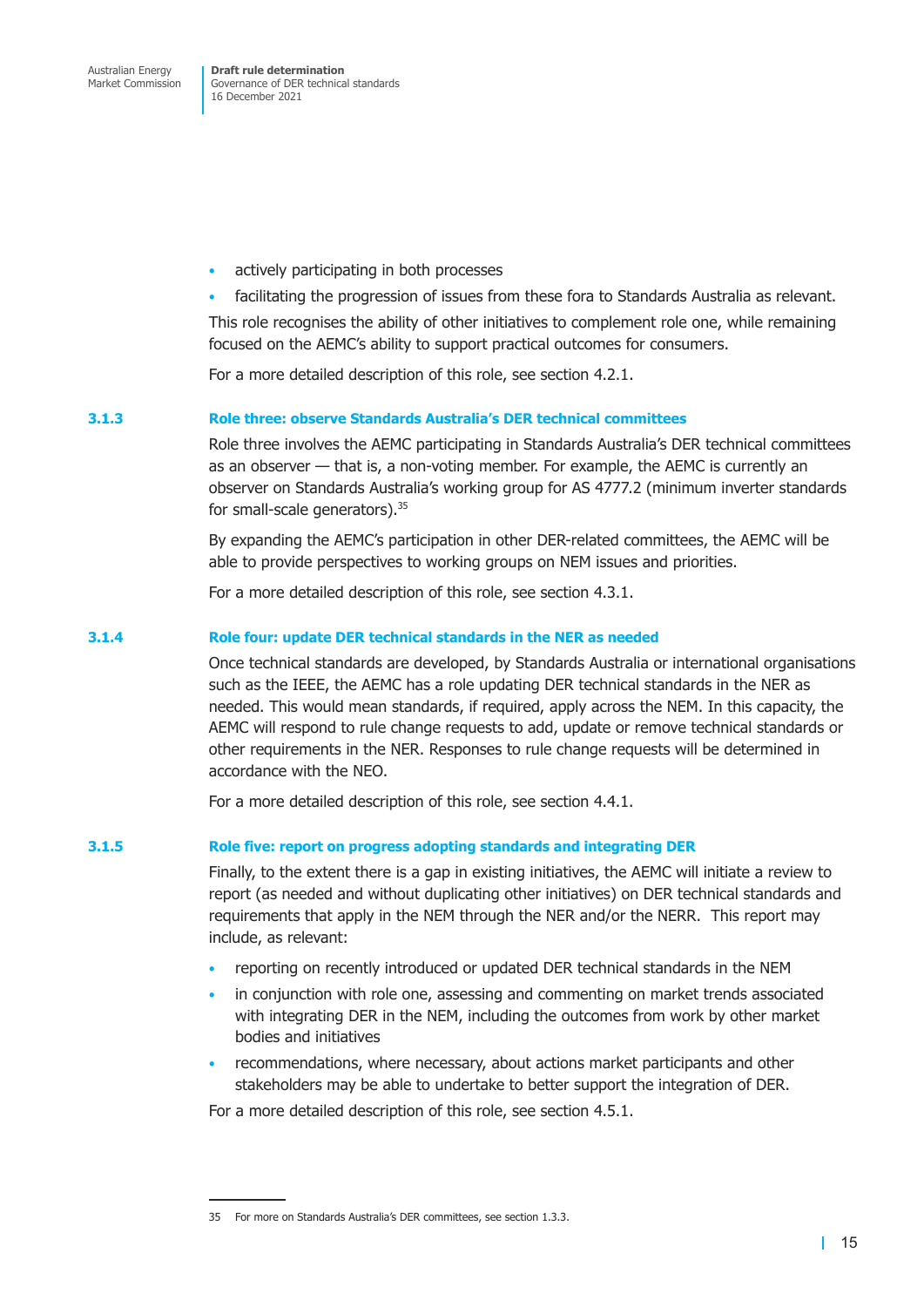<span id="page-22-0"></span>Market Commission

Governance of DER technical standards 16 December 2021

### 3.2 Summary of reasons

The Commission has decided not to adopt the governance arrangements proposed by the rule change request. The Commission considers its existing powers, as set out in the energy laws, provide maximum flexibility to address the issues raised by the rule change request. By constrast, the governance arrangements proposed by the rule change request would not contribute to achieving the NEO.

As explained below, the AEMC can use its existing powers to:

- initiate a review to address the issues raised by the rule change request, rather than introducing new rules, to support the Commission's work on DER technical standards
- convene a committee or panel (such as a committee of independent DER experts and industry representatives), rather than prescribing in the NER a standing committee on DER technical standards
- consider DER technical standards as part of a potentially broader work program associated with the NEM's technical integration of DER.

Under the NEL, the Commission is required to assess the rule change request against the NEO and NERO.<sup>36</sup> The discussion below sets out an overview of the reasons for the draft rule determination and how this meets the energy objectives. Further detail on the Commission's assessment are set out in the subsequent chapters of this draft rule determination. The rule making test and assessment framework are at appendix B.

#### **3.2.1 Significant time since the rule change request**

In the time since the rule change request was [lodged, ther](#page-51-1)e have been significant developments addressing DER technical standards in the NEM. This includes new work by the ESB and ARENA. These developments alone do not address the entirety of issues raised by the rule change request, particularly the substantive need for more action to better integrate DER. These initiatives alone do not address the entirety of issues raised by the rule change request. As a result, there is a need for the Commission to adopt a flexible approach to support the integration of DER in the NEM.

The Commission also understands there are a range of approaches for developing technical standards and supporting publications offered by Standards Australia (see section 1.3).

Having considered these developments, the Commission has concluded the proposal set out in the rule change request would not be consistent with meeting the NEO as it does not accommodate the changed circumstances regarding the integration of DE[R in the NEM](#page-10-1). Consequently, the Commission has considered alternative solutions to that proposed. It has sought to identify mechanisms by which it commits to addressing issues about DER technical standards that are flexible in terms of how the AEMC can take proportionate and relevant action.

<sup>36</sup> For more detail on the NEO and the Commission's obligations under the NEL, including the relevant assessment criteria developed for this rule change response, see appendix B and appendix C.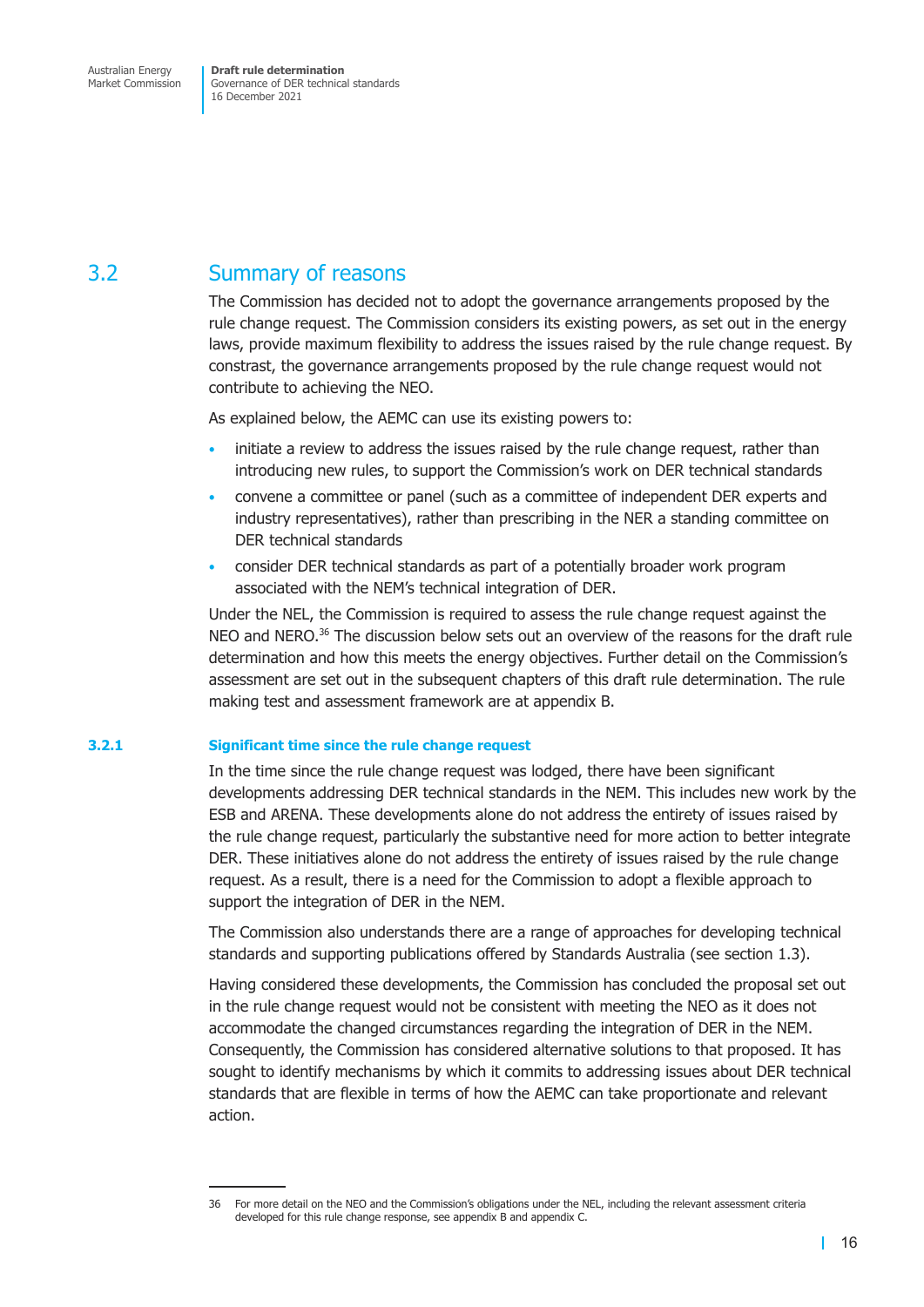It has concluded the approach set out in this draft rule determination supports the development of a proportionate and necessary work program by the AEMC. The Commission considers that this approach will meet the NEO.

This is because the flexibility of the approach, if implemented, would enable the AEMC to respond as needed to stakeholder and NEM issues as they change over time without the burden of establishing and maintaining a standing committee.

In addition, the draft rule determination approach would allow the AEMC to work with other market bodies and their work programs, providing the opportunity for the AEMC to focus on actions where it can best support the integration of DER into the NEM. This is consistent with limiting the regulatory burden on market participants and, ultimately, consumers.

#### **3.2.2 Avoid duplicating existing arrangements and initiatives**

Consistent with limiting the regulatory burden for market participants, the Commission wants to avoid duplicating work already underway by other organisations. By using existing powers rather than introducing bespoke governance arrangements through new rules, the Commission considers that it would be able to fully address the issues raised by the rule change request. In addition, the flexibility of the draft rule determination approach means the AEMC would not be bound by the NER to taking certain actions on an ongoing basis if such an approach duplicates work for market bodies and stakeholders participating in these reform processes.

Avoiding duplication supports consumer interests by enabling the integration of DER to occur in a more timely manner. As a result, manufacturers and service providers should be able to provide a range of DER devices to consumers in the NEM without the costs that may arise from a less timely and more cumbersome integration approach. The draft rule determination approach does this by clarifying that the AEMC undertake the roles necessary to technically integrate DER. It avoids duplicating activities already underway such as Standards Australia's processes for determining new DER technical standards and work by the ESB and ARENA DEIP to identify NEM priorities for DER technical standards.

By contrast, the governance arrangements proposed in the request sought to create more rigid rule-based obligations. This approach could lead to duplicating work across market bodies, which may undesirably slow DER integration (such as installation timeliness) and limiting consumer choice of DER based products and services. A smaller range of DER devices being sold in the local market may also be less suited to the needs of consumers and place upward pressure on device prices, particularly if there is the potential for complex or additional technical standards. For this reason, the Commission has concluded the proposed arrangements are not consistent with achieving the NEO.

The draft rule determination further supports consumer outcomes by seeking to reduce the cost and complexity of implementing regulatory and administrative reforms. By focusing the AEMC's reporting roles on the DER future outlook and clarifying market information, including the impact of other jurisdictional regimes on NEM developments, the draft rule determination aims to set out arrangements making it easier for NEM participants and other stakeholders to comply with standards at the least administrative cost possible.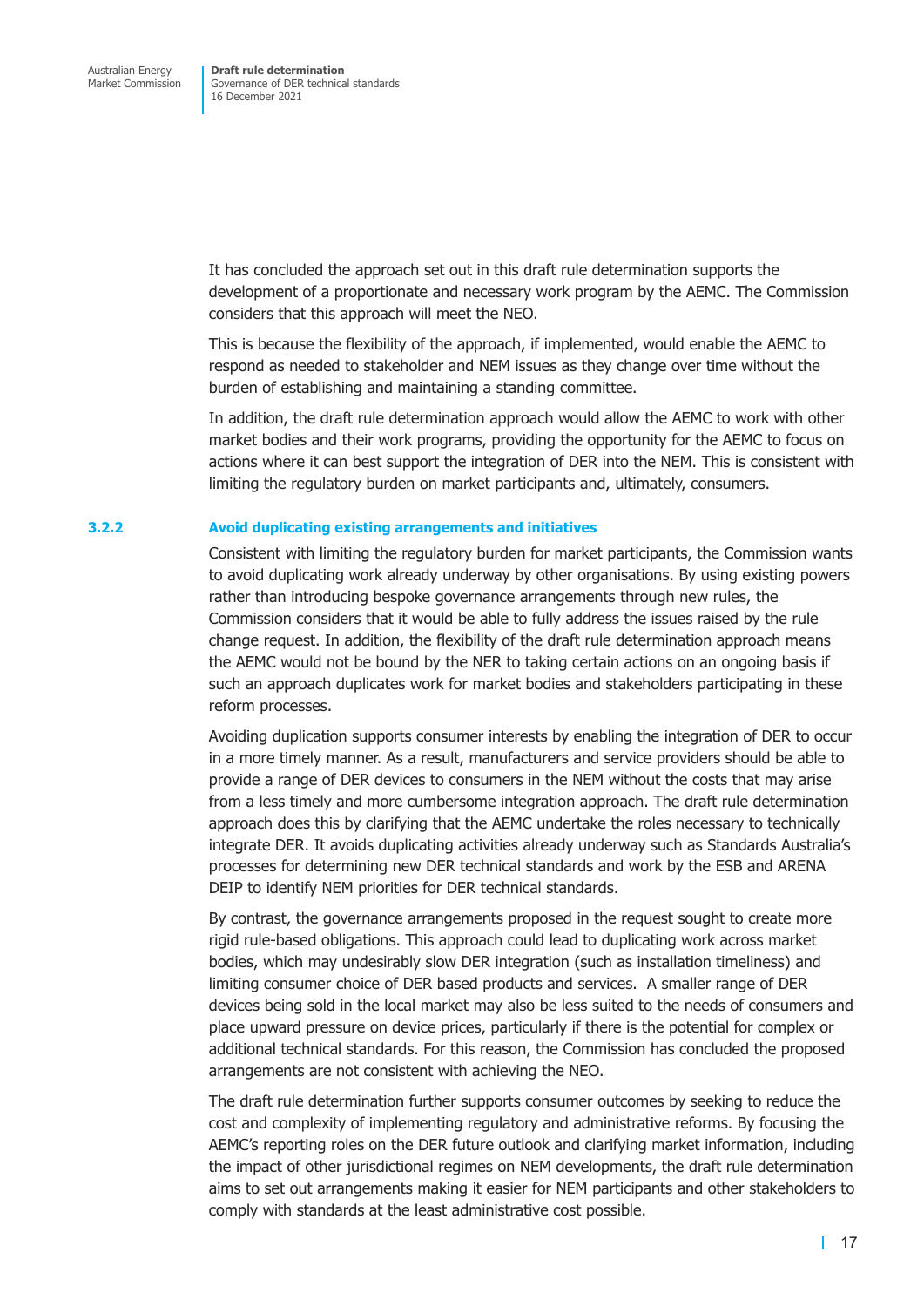Market Commission

Governance of DER technical standards 16 December 2021

#### **3.2.3 Significant benefit from flexibily supporting DER technical integration**

In addition to increased policy uncertainty, there is increased uncertainty about market developments with respect to new DER capacity. While the strong growth in new capacity is continuing as forecast (see section 1.1), the full grid and consumer implications from this transition (and what policy reforms are needed in response) are still being collectively considered by the AEMC and others. This increased uncertainty does not diminish the need for action. However, it likely makes it less preferable for the AEMC to prescribe how the integration of DER in the N[EM should b](#page-7-1)e managed.

For example, in future years there may be a need to consider the potential need for new technical standards in the NER for electric vehicles (EV). Such work could overlap with further work refining NER requirements for small-scale generators, such as the minimum inverter standards envisaged under AS 4777.2 (see section 1.2). If the AEMC relies on its existing ability to initiate a review, then the focus of any specific future review can be established to address the particular needs of the market at that time. As a result, the scope of any future DER work carried out by the AEMC can be [broader tha](#page-9-1)n the specific issues identified in the rule change request.

If the AEMC was to undertake its future DER work under new rules as proposed by the rule change request, then that work would be limited to considering only those issues envisaged by the rule change request. The AEMC may not be able to consider all issues related to the technical integration of DER under such provisions. In light of this limitation, the Commission has concluded that the proposal is not consistent with achieving the NEO.

Alternatively, the AEMC can use its existing review powers to conduct a review into any matter relating to the NER, which is a much broader scope that can be focused on addressing the needs of the market at a future point in time.<sup>37</sup>

Similarly, the proposal in the rule change request was for the NER to be amended to establish a committee under the AEMC. The Commission has concluded it would not be consistent with the NEO to include detailed rules on the convening and operation of a standing committee in the NER. Where there is a future need for a committee or working group the AEMC may use its existing statutory powers to establish one as needed. The ability of the AEMC to establish committees and panels as needed enables such a group at any point in time to include parties that have expertise relevant to the issues of interest at that time. The Commission considers this flexibility in the membership of any future committee as consistent with achieving the NEO.

By maintaining flexibility to support the technical integration of new DER capacity in the NEM, the draft rule determination promotes two types of market efficiency relevant to achieving the NEO:

- productive efficiency
- dynamic efficiency.

<sup>37</sup> Section 45 of the NEL.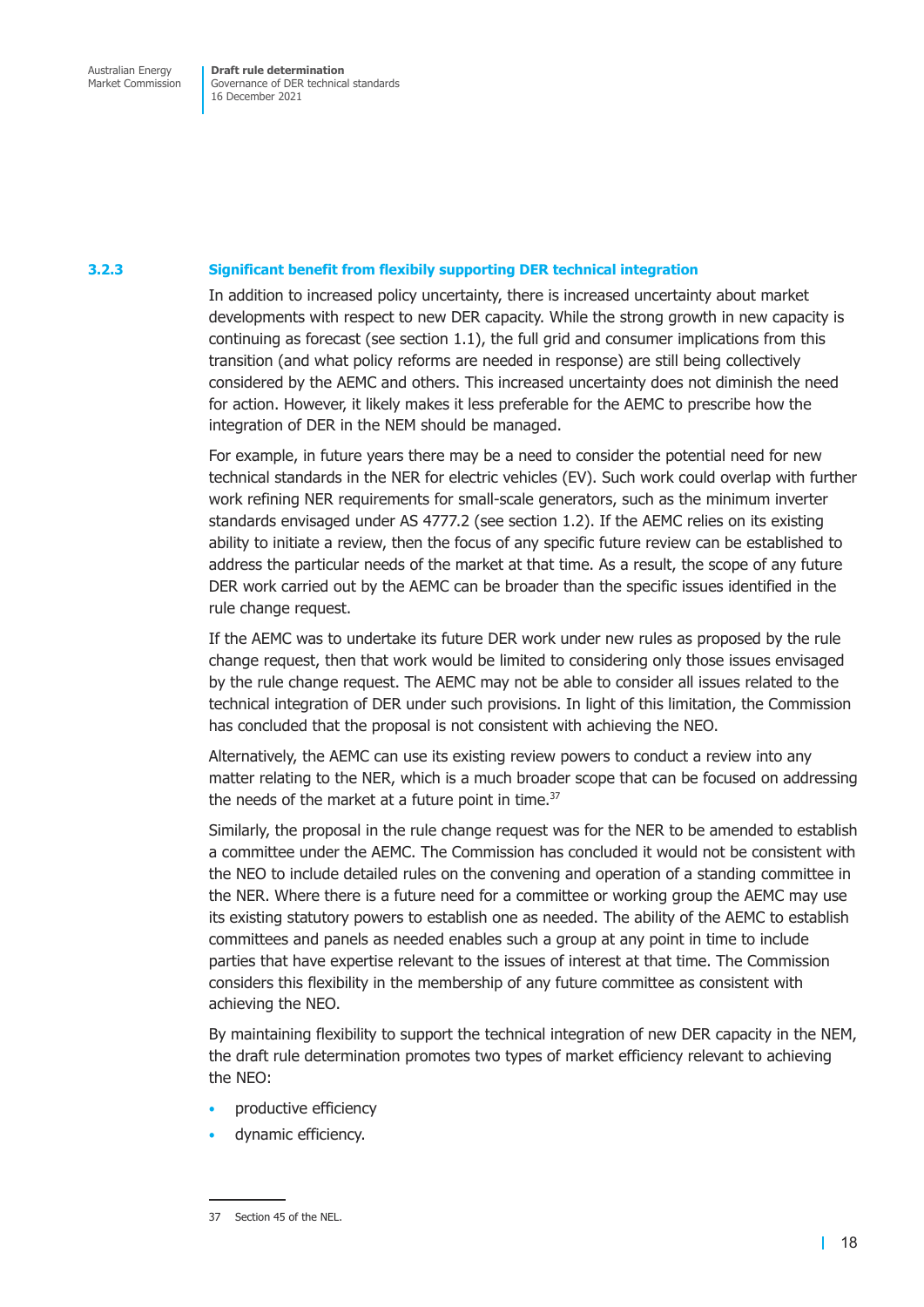Productive efficiency is promoted by governance arrangements that aim to provide maximum flexibility to OEMs to innovate devices processes and other technological aspects of manufacturing in a timely manner, while still contributing to the safety, security and reliability of the NEM's power supply. For example, the draft rule determination only envisages the NER including DER technical standards once these standards have been subjected to rigorous analysis and consultation through established standards setting processes in Australia or internationally. If the AEMC (or a committee established by the AEMC) were to be made responsible for determining DER technical standards for the NEM, there would be a higher risk that standards would be updated without providing sufficient time for device manufacturers to update processes and equipment and complete the necessary compliance and safety testing in line with new NER requirements.

Dynamic efficiency is promoted by governance arrangements that provide maximum flexibility for the AEMC to support improvements to manufacturing efficiency over time. That is, using the AEMC's existing powers as necessary rather than prescribing detailed new governance arrangements in the NER now will enable market bodies to better refine DER governance to meet emerging needs from consumers and OEMs over time.

Efficiency principles are further supported by the draft rule determination allocating risk to those parties best suited to managing or mitigating these risks. For example, under the draft rule determination Standards Australia will remain responsible for determining new or updated DER technical standards. This reflects Standards Australia's institutional skills and experience, including relationships with standards development processes in the international jurisdictions with the potential to impact devices imported in Australia. By contrast, given the AEMC's institutional experience, it is the appropriate organisation to maintain responsibility for assessing the extent to which DNSP obligations are consistent with the NEM's continued uptake of new DER capacity.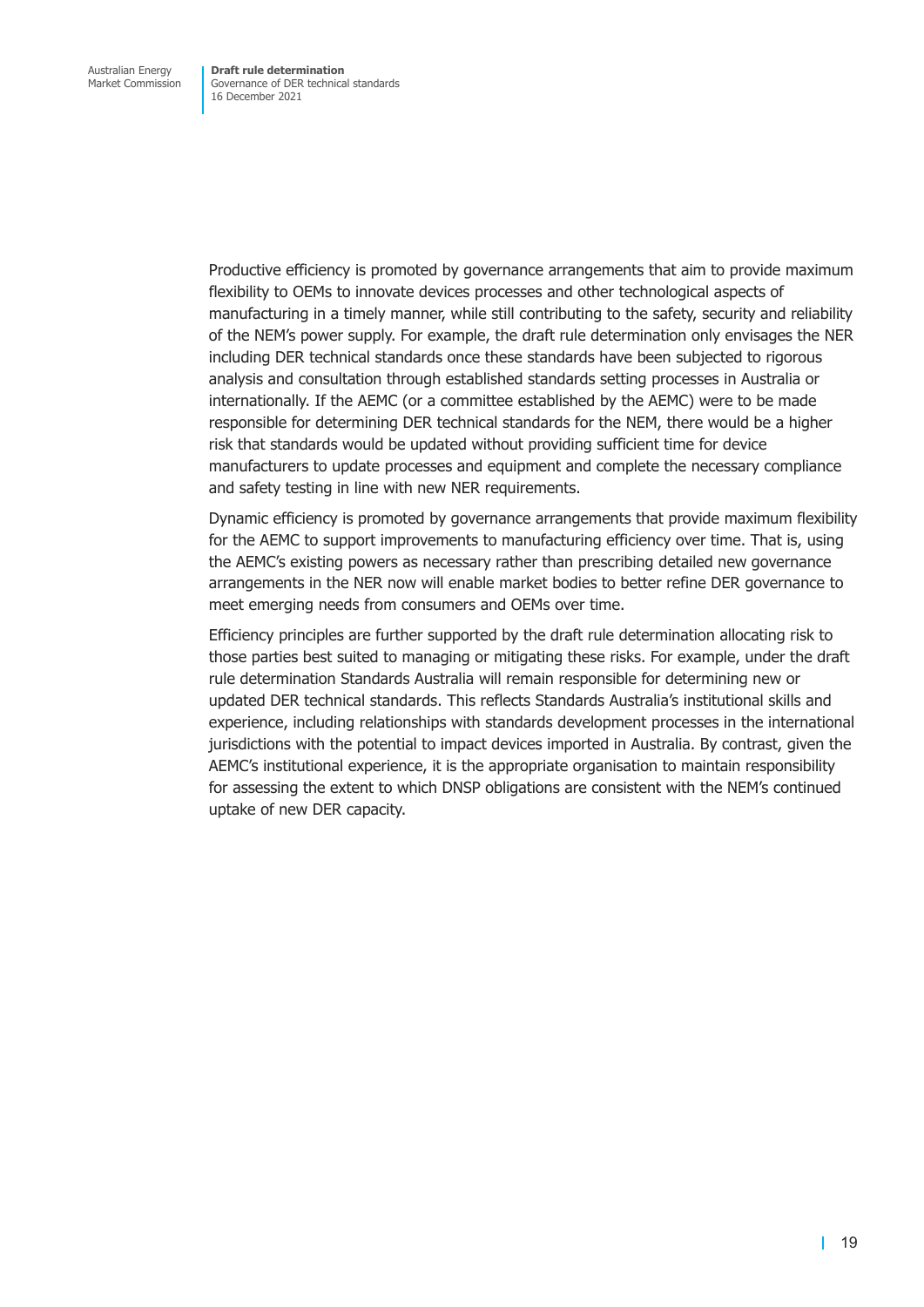<span id="page-26-0"></span>Market Commission

Governance of DER technical standards 16 December 2021

# 4 FIVE DER TECHNICAL STANDARDS ROLES

The five roles for addressing DER technical can be understood as a series of chronological activities before, during and after the development of technical standards.

The AEMC commits to undertaking each role where there are gaps not yet addressed by other organisations and initiatives. In this way, a core feature of the Commission's draft rule determination is to clarify and undertake roles addressing the NEM's DER technical standards issues in ways that complement rather than duplicate existing initiatives (see Figure 4.1).





Source: AEMC

### 4.1 Role one: identify when the NEM needs new DER technical standards

### **4.1.1 Description**

To the extent there is no other organisation undertaking this role, the AEMC would be able to carry out a review to identify the need for new or updated technical standards by:

- <span id="page-26-1"></span>• regularly consulting independent experts and industry representatives to assess the progression of DER uptake in the NEM
- publishing the findings from this analysis and stakeholder consultation
- working with industry and regulatory stakeholders, where necessary, to help develop proposals for Standards Australia.

Reporting on the NEM's needs and priorities for technical standards, requirements and related issues could include making recommendations for market participants, other market bodies or Standards Australia's standard development processes. A report could clarify market and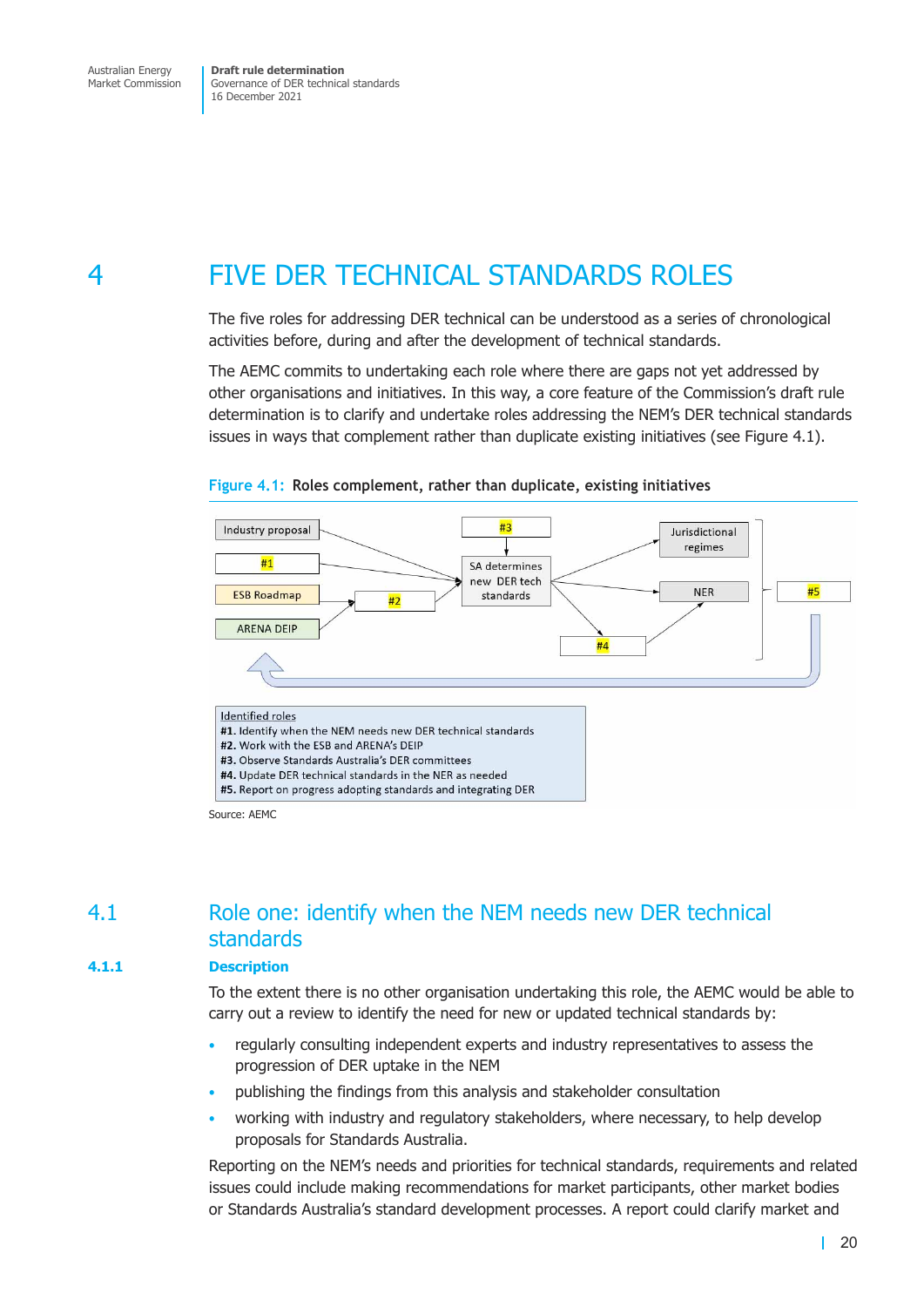regulatory information for market participants and other stakeholders. This could be particularly beneficial given the complex jurisdictional interactions that exist regarding DER technical standards.<sup>38</sup>

The AEMC would undertake this role to the extent it is consistent with, and avoids duplicating, other initiatives such as the ESB's DER Implementation Plan (see section 1.3.2). In other words, when there is value that can be added to other initiatives that are seeking to integrate DER into the NEM. Where the role is already being fulfilled by other organisations, the AEMC will refrain from acting.

In practical terms, the AEMC can carry out this reporting function as needed by undertaking a review under s. 45 of the NEL. The specific issues to be addressed by a market review on DER technical standards could be set out in terms of reference that reflect stakeholder consultation on priority DER issues. That is, the AEMC will endeavour to address stakeholder needs through the content and timing of market reviews.

The AEMC's existing powers provide significant discretion to consider the known and emerging issues raised by the rule change request and stakeholder feedback on the consultation paper. For more on the AEMC's market review powers, see section 5.1.

If the AEMC carries out a review, it may convene a committee or working group of independent experts and industry representatives to support the review.<sup>39</sup> The purpose of convening such a committee, as with the model proposed by the rule c[hange reque](#page-39-2)st, would be to benefit from diverse insights from advisers across the market.

Alternatively, as the rule change request further considered, the AEMC could engage external consultants from time to time. This would enable the AEMC to obtain relevant and specialised advice and assistance in carrying out a review. The use of existing statutory powers to establish a committee, working group or otherwise engage consultants would enable the AEMC to seek out the most relevant expertise for the particular issues it is considering in a review at that time.

#### **4.1.2 Commission's assessment**

The Commission has considered the reasons for the rule change request as well as the concerns expressed by stakeholders during the first round of consultation. A key issue has been a desire for a more clearly defined prioritisation of DER technical standards and requirements for the NEM.<sup>40</sup>

This is motivated, in part, by the significant potential for market uncertainty resulting from the unprecedented uptake of new decentralised capacity across the power grid. It recognises the disparate nature of existing governance arrangements (some of which are beyond the AEMC's jurisdiction to address), and the difficulty discerning NEM-wide priorities when industry-led proposals for new technical standards are submitted to Standards Australia.

<sup>38</sup> For more on jurisdictional interactions, see AEMC, *Governance of DER technical standards,* consultation paper, 2 September 2021, pp. 5-6.

<sup>39</sup> See sections 39 and 45(3) of the NEL.

<sup>40</sup> Submissions to the consultation paper: AEMO, AGL, ARENA, AusNet, ECA, Enphase, Ergon Energy and Energex, IEEFA, PIAC and Tesla.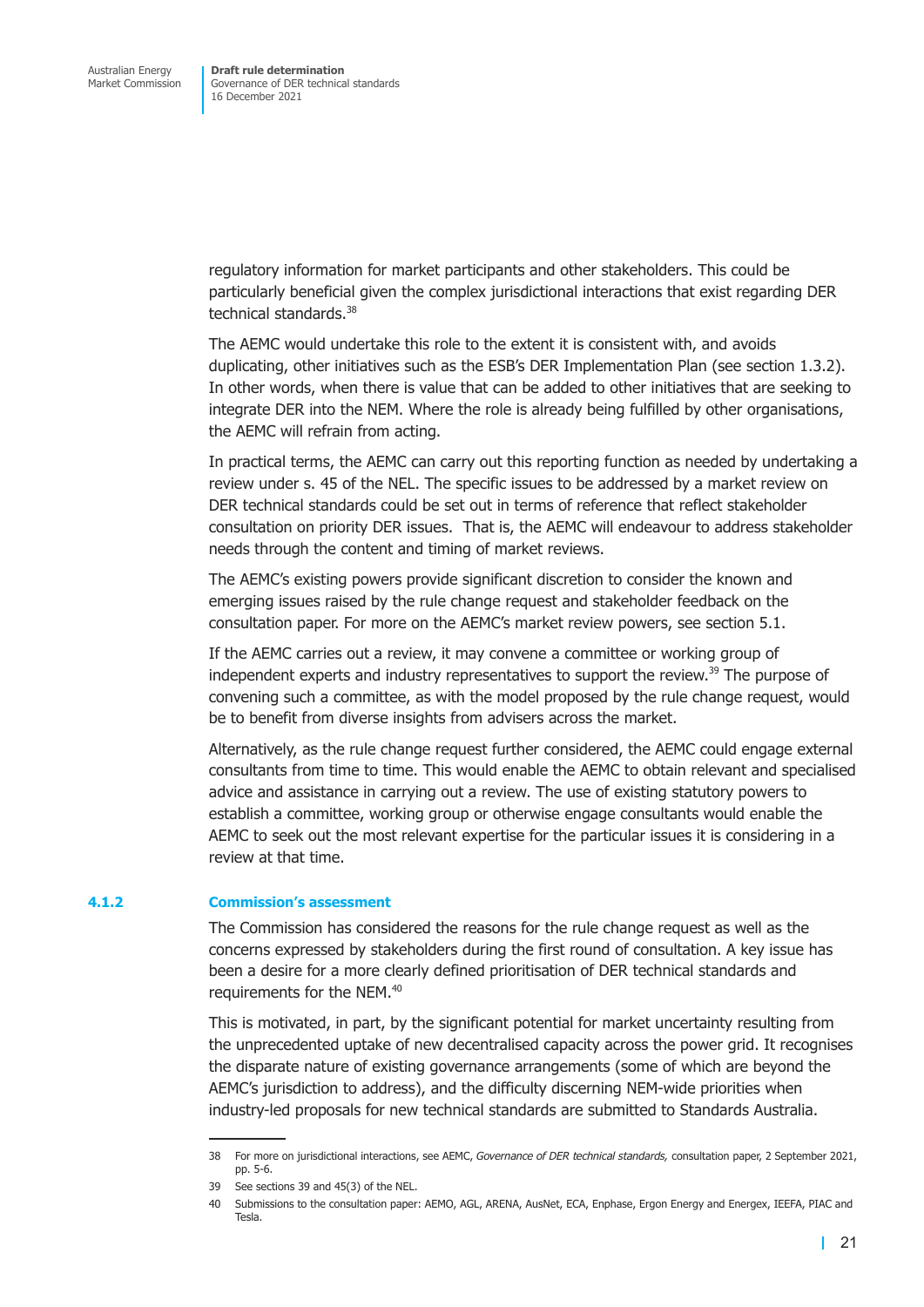Undertaking the role as explained above has several benefits.

• **Address speed concerns raised by the rule change request:** The AEMC understands some of the delays ascribed to the standards development process by the rule change request can be explained by contradictory or competing perspectives from energy stakeholders when a new standard is proposed. Given the speed with which DER technologies are evolving, this is unsurprising — stakeholders understandably bring different interests to Standards Australia's DER working groups. Clarifying these perspectives can involve time-consuming analysis and discussion within a Standards Australia technical committee.

This suggests that more active engagement to clarify the NEM's needs for specific technical standards, in consultation with a range of interested stakeholders, can help prioritise energy sector issues before the formal standards development process begins. Moreover, where the prioritisation has been carried out with reference to the NEO's focus on the long-term interests of consumers this would enable a better alignment of DER technical standards through Standards Australia with the needs of the NEM and electricity consumers. This approach has the potential to lead to greater time saved through the standards development process.

If the AEMC was to carry out this function, the flexibility of the AEMC's review powers would support the objective identified by the rule change request. Compared with the NER-based committee model proposed by the rule change request, the AEMC can undertake reviews on any of the issues related to DER technical integration at any time. This provides flexibility to focus on priority issues as soon as they arise as necessary.

- **Make standards development more transparent and consultative:** Another concern made clear by the rule change request and stakeholder submissions is the need for DER technical standards to be developed transparently, with decision-makers consulting affected stakeholders. $41$  If the AEMC was to carry out this first role, it could achieve both objectives by using its review powers to identify the NEM's needs for DER technical standards. A review would be finalised with the publication of a report setting out findings and recommendations, with regard to stakeholder consultation and expert advice.
- **Reduce the regulatory burden for NEM participants:** The AEMC appreciates the significant regulatory burden stakeholders may face navigating the various jurisdictional regimes for DER technical standards. This burden could exacerbate unequal access to decision-making for different stakeholders. As highlighted by the rule change request, certain stakeholders may be able to commit more resources to existing standards development processes.<sup>42</sup>

However, undertaking this first role provides the opportunity to at least partly address these concerns by making it easier for interested stakeholders to refer to a single publication summarising and explaining developments on DER technical standards and

<sup>41</sup> Submissions to the consultation paper: AEMO, AGL, Citipower, Powercor and United Energy, IEEFA and Origin Energy.

<sup>42</sup> Rule change request, p. 5.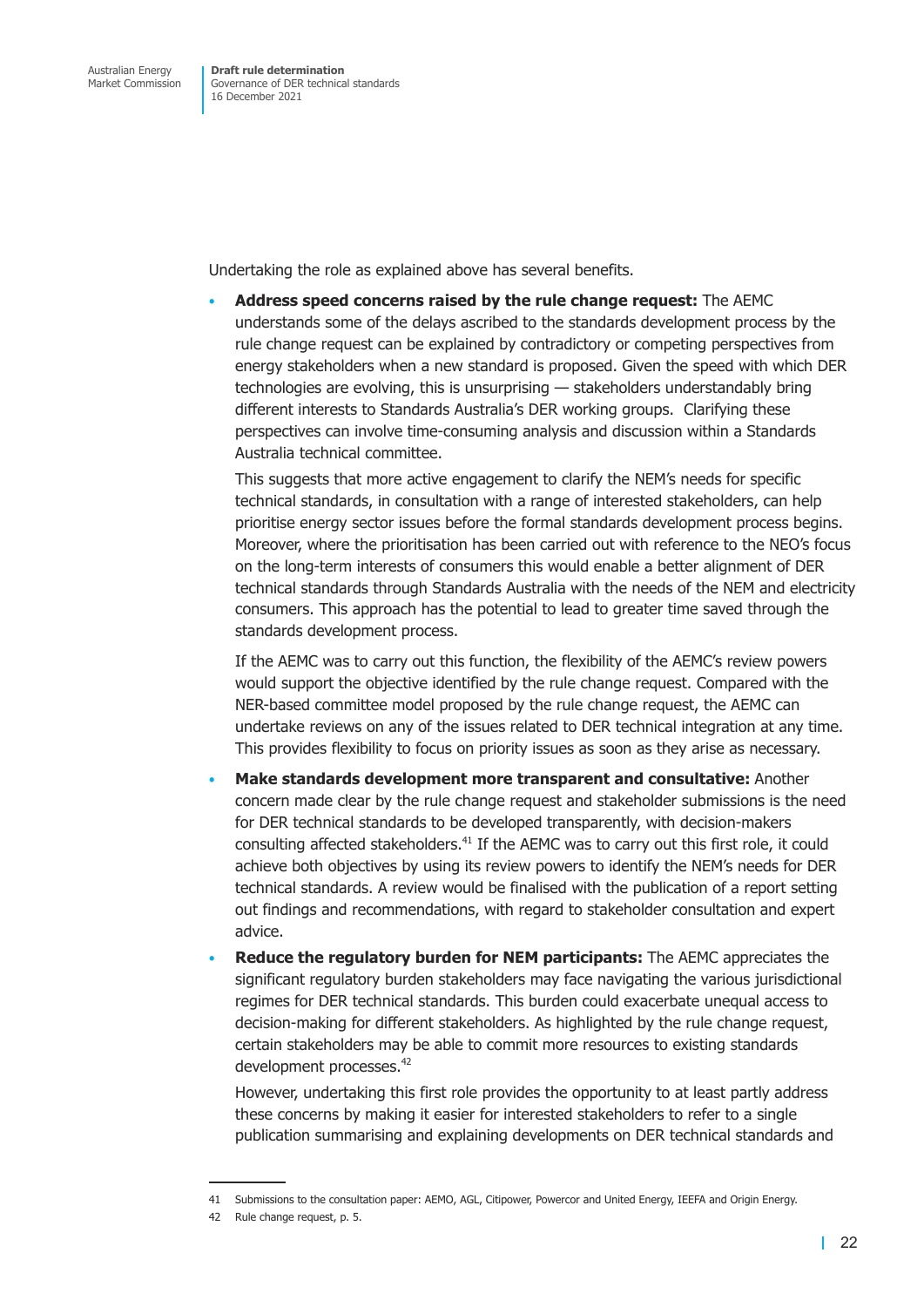> requirements across jurisdictions. With a quickly evolving sector of the electricity market, and many varied participants, the Commission considers this outcome of role one is likely to be beneficial to numerous stakeholders.

Overall, the Commission considers implementing role one would meet the NEO by reducing the cost and complexity of implementing regulatory and administrative reforms for DER technical standards. First, consumers benefit from more clear and targeted standards development by Standards Australia as a result of a clarification of NEM priorities from the outset. Secondly, compared with the rule change request, consumers reduce the risk of participating in duplicate processes for developing new DER technical standards.

### **4.1.3 Stakeholder engagement**

The table below summarises the issues raised by stakeholders about identifying DER technical standards and requirements relevant for the NEM.

| <b>ISSUE</b>                                                                                                                                                                                                     | <b>STAKEHOLDERS</b>                                                                                                  | <b>AEMC RESPONSE</b>                                                                                                                          |
|------------------------------------------------------------------------------------------------------------------------------------------------------------------------------------------------------------------|----------------------------------------------------------------------------------------------------------------------|-----------------------------------------------------------------------------------------------------------------------------------------------|
| Overall support for the AEMC<br>taking a more active role<br>addressing DER technical<br>standards in the NEM,<br>including support for the<br>governance arrangements<br>proposed by the rule change<br>request | AEMO, AGL, ARENA, AusNet,<br>ECA, Enphase, Ergon Energy<br>and Energex, IEEFA, PIAC<br>and Tesla                     |                                                                                                                                               |
| While supportive of some<br>action to address DER<br>technical standards in the<br>NEM, some reservations<br>about aspects of the<br>governance arrangements<br>proposed by the rule change<br>request           | AER, CEC, ENA, George<br>Wilkenfeld and Associates,<br>Origin Energy, Rheem, SA<br>DEM, SAPN and Vector              | Role one allows the issues<br>underlying the rule change<br>request to be addressed while<br>accounting for the need to<br>avoid duplication. |
| Do not agree with the rule<br>change request because of<br>the risk of duplicating other<br>initiatives and, potentially, not<br>doing these duplicate roles as<br>well as other organisations                   | AusGrid, Dr Martin Gill,<br><b>Master Electricians</b><br>Association, Standards<br><b>Australia and TasNetworks</b> |                                                                                                                                               |
| An AEMC committee on DER<br>technical standards could                                                                                                                                                            | $AGL$ (p. 1)                                                                                                         | Role one aims to complement<br>rather than duplicate existing                                                                                 |

### **Table 4.1: Stakeholder views on identifying DER technical standards for the NEM**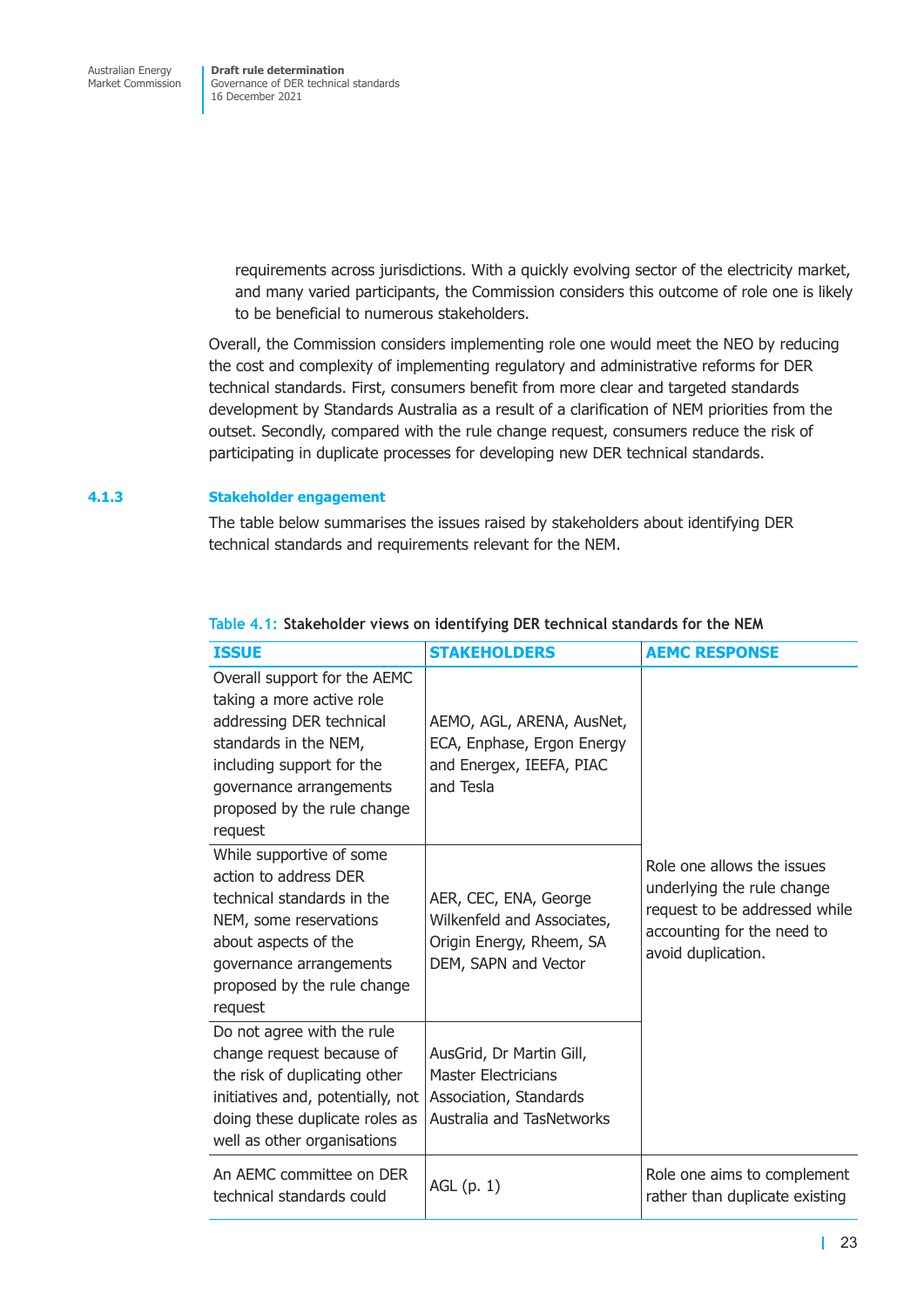<span id="page-30-0"></span>

| <b>ISSUE</b>                                                                                                                                                                                                                       | <b>STAKEHOLDERS</b>            | <b>AEMC RESPONSE</b>                                                                                                                                                   |
|------------------------------------------------------------------------------------------------------------------------------------------------------------------------------------------------------------------------------------|--------------------------------|------------------------------------------------------------------------------------------------------------------------------------------------------------------------|
| complement Standards<br>Australia in several ways.<br>These include identifying NEM<br>policy priorities from new<br>technical standards and<br>supporting review findings<br>with research, studies, and<br>cost-benefit analysis |                                | standards development, while<br>still accounting for NEM<br>priorities.                                                                                                |
| The AEMC should provide<br>greater forward planning for<br>DER technical standards<br>activities and objectives for<br>the NEM                                                                                                     | ENA $(p.1)$ and Tesla $(p. 1)$ | Stakeholders should obtain<br>greater certainty about future<br>market developments and<br>responses to technological<br>developments from role one.                   |
| The development of new DER<br>technical standards should<br>better reflect NEO<br>assessments and other cost-<br>benefit assessments                                                                                               | Reposit Power (p. 1)           | The AEMC will, if and when<br>undertaking role one, develop<br>NEO assessment frameworks<br>to consider the NEM's needs<br>and priorities from technical<br>standards. |

### 4.2 Role two: work with the ESB and ARENA's DEIP

### **4.2.1 Description**

<span id="page-30-1"></span>In the short-term, the AEMC recognises some work identifying when the NEM needs new or updated DER technical standards may be carried out by the ESB's DER Implementation Plan and/or ARENA DEIP's workstreams on interoperability and dynamic operating envelopes. If so, rather than replicating this work, the AEMC would, under role two, support these initiatives by:

- actively participating in both processes and undertaking any tasks agreed in these fora
- if necessary, facilitate the progression of issues raised in these fora to Standards Australia.

This role recognises the ability of other initiatives to complement role one, while remaining focused on the AEMC's ability to support practical outcomes for consumers.

Where the AEMC reaches any findings or makes recommendations distinct from the ESB or ARENA DEIP, these would be included in the report published as part of a review undertaken in role one.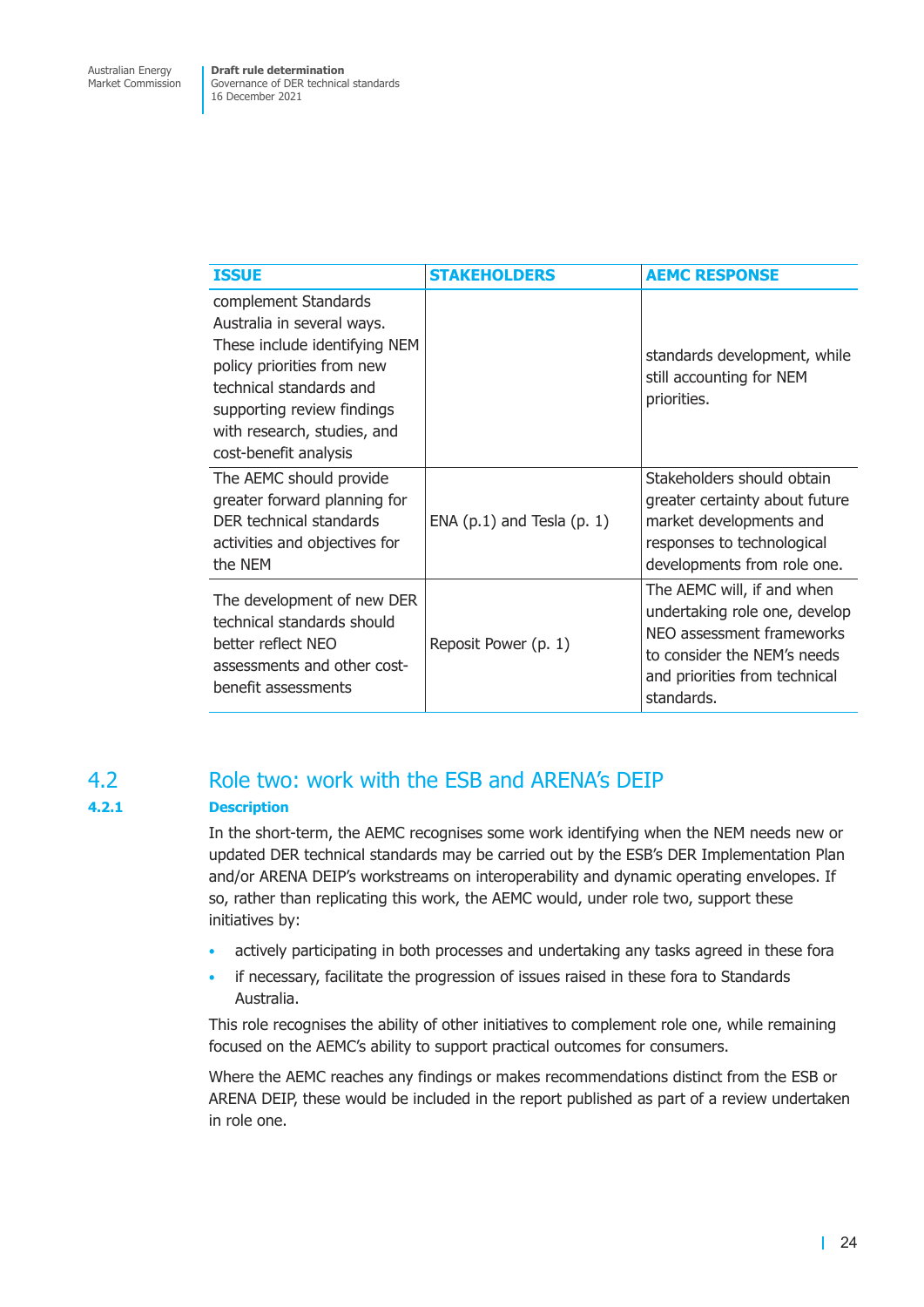### **4.2.2 Commission's assessment**

The AEMC expects three main benefits from implementing role two to work with the ESB and ARENA DEIP, where existing initiatives are addressing the NEM's need for new or updated DER technical standards.

• **Avoiding duplicating or contradicting NEM policy recommendations made elsewhere.** There is some uncertainty about the extent to which the ESB's DER Implementation Plan and ARENA's DEIP workstreams will address technical standards issues raised by the rule change request. Therefore, the Commission considers it would be prudent to ascertain the extent to which these initiatives will address DER technical standards before confirming its work plan under role one.

This approach would avoid the AEMC addressing issues, and making policy recommendations, that might duplicate or depart from similar findings by other initiatives. In this way, the draft rule determination meets the NEO by avoiding potential duplication between the AEMC's activities and existing initiatives such as the ESB's DER Implementation Plan and ARENA DEIP workstreams.

- **Minimising the regulatory burden on stakeholders.** Many of the same stakeholders would participate in any AEMC work on DER technical standards as well as contributing to the ESB's DER Plan and ARENA DEIP workstreams. Given stakeholders are already facing numerous requests to participate in policy initiatives, avoiding adding any unnecessary tasks would be beneficial. The Commission considers its approach to implementing role two would meet the NEO because it is expected to reduce the regulatory and administrative complexity of determining the NEM's priorities from DER technical standards. This is because stakeholders would not be required to participate in potentially duplicative processes associated with both the ESB and ARENA DEIP, and the activities of a standing AEMC committee on DER technical standards.
- **Assuring stakeholders work on DER technical standards will endure.** The work to technically integrate DER into the NEM may last beyond the ESB and ARENA DEIP's planned activities. The purpose of working with these initiatives in the short-term is to leverage existing work where it addresses DER technical standards, while enabling the AEMC to continue the role of guiding DER integration work over the longer-term. This approach is likely to be consistent with achieving the NEO because it should assure consumers the AEMC's future work program on DER technical standards addresses the safety, security and reliability of power supply in the context of ongoing policy developments.

#### **4.2.3 Stakeholder engagement**

The table below summarises the issues raised by stakeholders about working with the ESB and DEIP on DER technical standards for the NEM.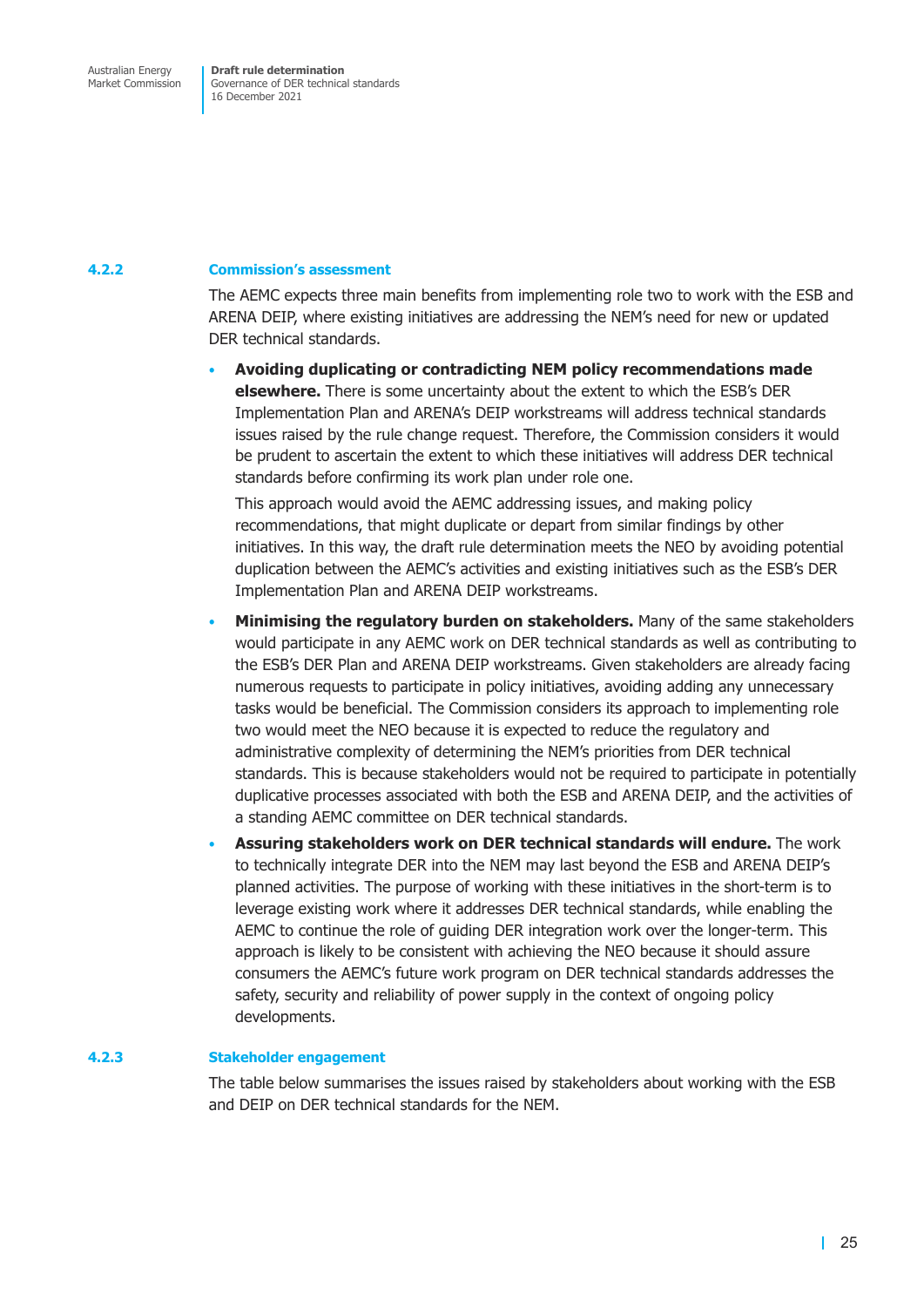### <span id="page-32-0"></span>**Table 4.2: Stakeholder views on working with the ESB and ARENA DEIP**

| <b>ISSUE</b>                                                                                                                                                     | <b>STAKEHOLDERS</b>  | <b>AEMC RESPONSE</b>                                                                                                                                                                        |  |
|------------------------------------------------------------------------------------------------------------------------------------------------------------------|----------------------|---------------------------------------------------------------------------------------------------------------------------------------------------------------------------------------------|--|
| Strong support for leveraging<br>existing abilities, such as the<br>ESB's Implementation Plan<br>and Standards Australia's<br>standards development<br>processes | ENA(p. 1)            | Role two aims to maximise<br>the AEMC's ability to<br>complement, rather than<br>duplicate, existing abilities.                                                                             |  |
| ARENA DEIP workstreams on<br>interoperability and cyber<br>security could be handed to a<br>new AEMC committee on DER<br>technical standards when<br>appropriate | Origin Energy (p. 3) |                                                                                                                                                                                             |  |
| The AEMC's new DER<br>technical standards<br>committee could work with<br><b>ARENA DEIP workstreams</b><br>when appropriate                                      | IEEFA $(p. 13)$      | Role two could include, as<br>discussed in chapter 5, an<br>AEMC committee to support<br>reviews of DER technical<br>standards.                                                             |  |
| <b>ARENA DEIP could</b><br>complement activities<br>undertaken by the AEMC                                                                                       | Reposit Power (p. 8) |                                                                                                                                                                                             |  |
| ARENA DEIP is, to date, only<br>ad hoc and vulnerable to<br>being driven by the interests<br>of a single stakeholder                                             | AGL (p. 7)           |                                                                                                                                                                                             |  |
| Strongly disagree with relying<br>on the ESB's DER<br>Implementation Plan to drive<br>the NEM's governance<br>arrangements for DER<br>technical standards        | SAPN (p. 3)          | To the extent stakeholders<br>identify issues not being<br>undertaken by an existing<br>initiative such as the ESB's<br>Plan, the AEMC would be able<br>to consider these possible<br>gaps. |  |

## 4.3 Role three: observe Standards Australia's DER working groups **4.3.1 Description**

<span id="page-32-1"></span>By implementing role three, the AEMC would participate in Standards Australia's DER technical committees as an observer — that is, a non-voting member. For example, the AEMC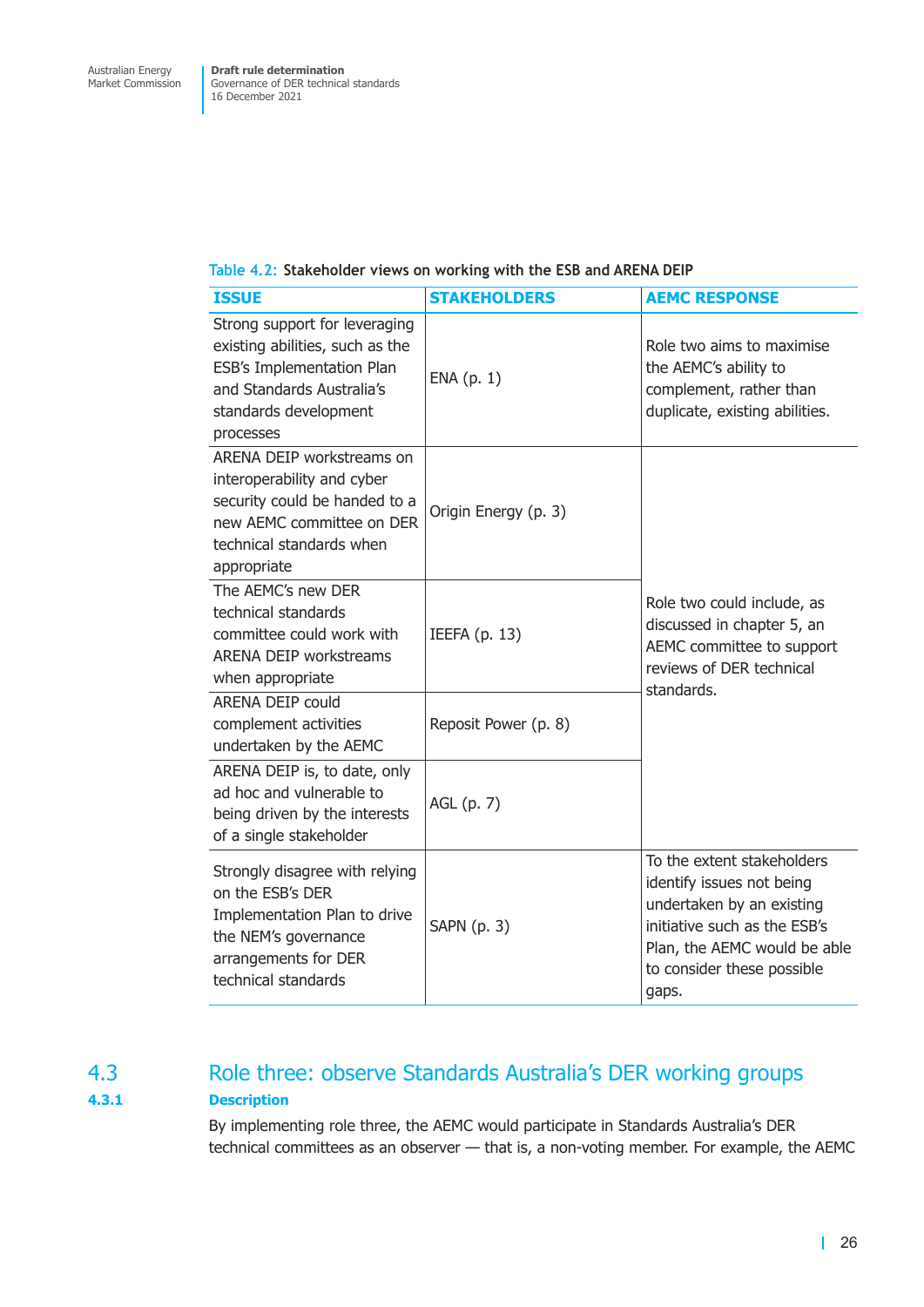is currently an observer on Standards Australia's working group for AS 4777.2 (minimum inverter standards for small-scale generators).<sup>43</sup>

By expanding the AEMC's participation to other DER-related committees, the AEMC will be able to provide perspectives to working groups on NEM issues and priorities, complementing any reports arising from roles one and five.

As part of the broader reporting envisaged in other roles set out in this draft rule determination, the AEMC would provide transparency to stakeholders by reporting its participation in Standards Australia's DER committees. The reporting may include information on developments relevant to the NEM's technical integration of DER.

If implemented, role three would be achieved by accepting an invitation from Standards Australia to join any of its DER technical committees as may be relevant to the NEM's technical integration of DER. As observing members, the AEMC's representative staff will have full access to the material considered by the working group. This will enable the Commission to remain informed on the progress of DER-related standards.

#### **4.3.2 Commission's assessment**

There are two key benefits arising from the AEMC expanding its staff-level participation in Standards Australia's DER working groups as observing members:

- contribute NEM and NEO perspectives to the consideration of DER related technical standards
- enable the Commission to remain informed on the progress of DER-related standards and include this in decision-making as relevant.

By contrast, the rule change request suggested the AEMC could, as part of its proposed governance model, assume responsibility for determining DER technical standards in the NEM. By contrast, better supporting existing processes for determining DER technical standards would be more consistent with achieving the NEO, at least in the first instance.

In making this decision, the Commission notes it is not possible to place enforceable obligations on Standards Australia under the NER with respect to its standards making process. Regardless of any processes that may be established under the NER for the AEMC or a supporting committee to determine DER technical standards, Standards Australia could, and likely would, continue developing DER technical standards. Consequently, implementing the rule change request's proposed solution risks duplication and confusion.

For example, the OEMs of DER devices sold in Australia need a certain amount of time to update manufacturing processes to enable the devices to comply with new technical standards. Further time is required to complete necessary testing to demonstrate compliance with Australian Standards. Even if the AEMC determined NEM-based DER technical standards more quickly than Standards Australia, OEMs would still need to update their processes and address compliance requirements. The additional cost could lead to higher costs for consumers. Alternatively, manufacturers may withdraw from the Australian market in

<sup>43</sup> For more on Standards Australia's DER working groups, see section 1.3.3.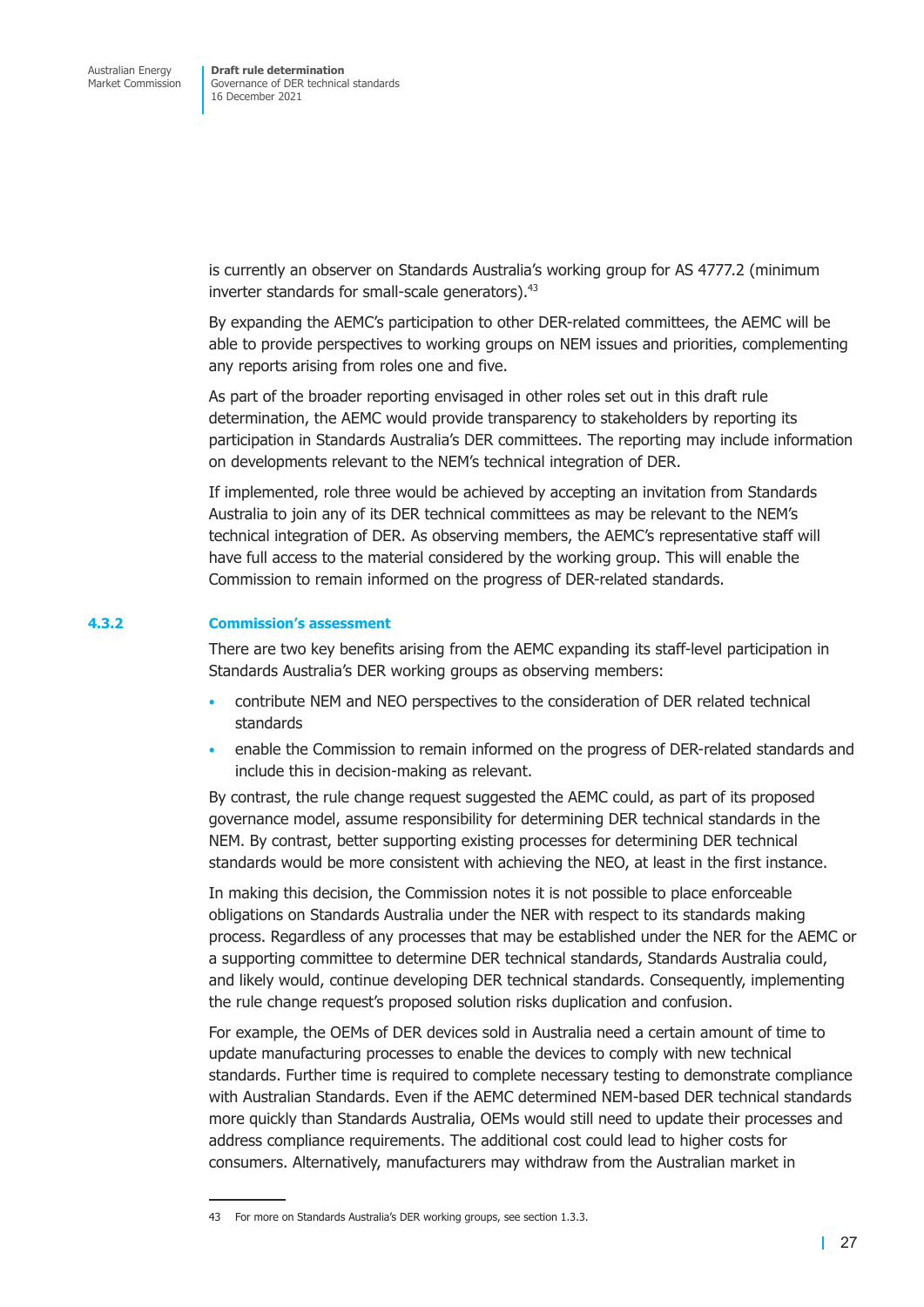response to the increased regulatory burden device. This risk is particularly relevant given a significant share of DER devices sold in Australia are imported.

Further, the high rate of imported DER devices in Australia increases the importance of developing local technical standards that align with international standards and processes. Standards Australia has longstanding relationships where it learns from, and contributes to, the development of international technical standards. The AEMC would be unlikely to be able to replicate this expertise.

If the AEMC implements role three, it considers this approach would meet the NEO by avoiding the risk of duplicating Standards Australia's processes for developing new DER technical standards. Consumer outcomes are supported by avoiding such duplication. Manufacturers and service providers should therefore be able to provide a range of DER devices to consumers in the NEM without the costs that may arise from a less timely and more cumbersome process for integrating new DER capacity.

### **4.3.3 Stakeholder engagement**

The table below summarises the issues raised by stakeholders about working with Standards Australia on DER technical standards for the NEM.

| <b>ISSUE</b>                                                                                                                                                                                                                                                                                | <b>STAKEHOLDERS</b>   | <b>AEMC RESPONSE</b>                                                                                                                                                                                                                                                            |  |
|---------------------------------------------------------------------------------------------------------------------------------------------------------------------------------------------------------------------------------------------------------------------------------------------|-----------------------|---------------------------------------------------------------------------------------------------------------------------------------------------------------------------------------------------------------------------------------------------------------------------------|--|
| The AEMC should become<br>involved in Standards<br>Australia's processes for<br>developing new DER technical<br>standards                                                                                                                                                                   | Dr Martin Gill (p. 1) | The AEMC plans to join the<br>relevant DER technical                                                                                                                                                                                                                            |  |
| The AEMC should enter an<br>agreement outlining our<br>relationship with Standards<br>Australia on DER technical<br>standards                                                                                                                                                               | Rheem $(p. 5)$        | committees in addition to that<br>for AS 4777.2.                                                                                                                                                                                                                                |  |
| Any new AEMC committee<br>determining DER technical<br>standards risks creating<br>unintended compliance<br>problems. This is because<br>several jurisdictional regimes<br>automatically call up<br>standards developed by<br>Standards Australia. Creating<br>a new process for developing | AGL (p. 8)            | Standards Australia will<br>remain responsible for<br>determining new DER<br>technical standards. This<br>avoids unnecessarily<br>duplicating activities and<br>specialities developed by<br>Standards Australia, in<br>accordance with risk<br>allocation principles described |  |

#### **Table 4.3: Stakeholder views on aligning the AEMC with Standards Australia**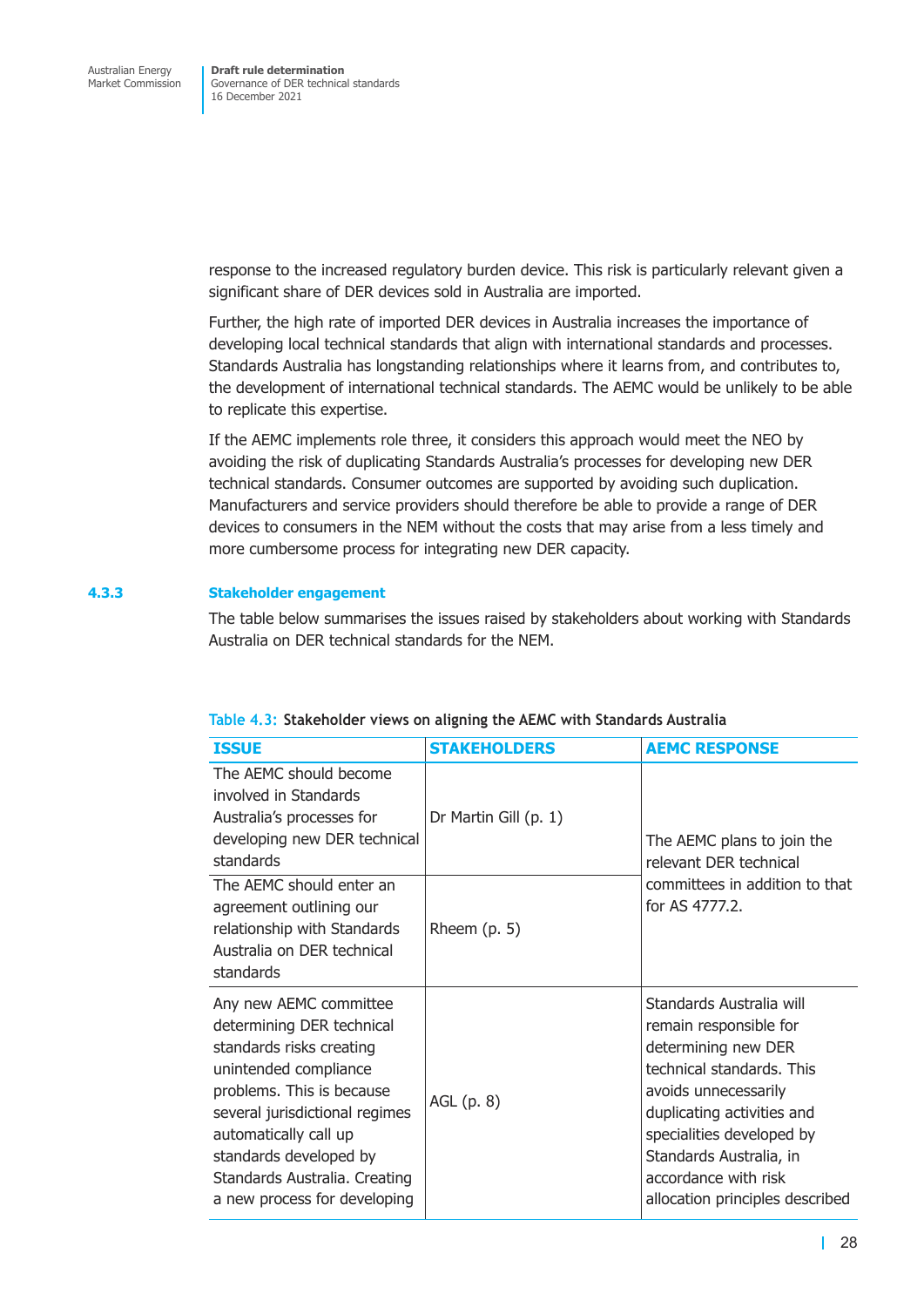<span id="page-35-0"></span>

| <b>ISSUE</b>                                                                                                                                                                                          | <b>STAKEHOLDERS</b>                                                                                            | <b>AEMC RESPONSE</b> |
|-------------------------------------------------------------------------------------------------------------------------------------------------------------------------------------------------------|----------------------------------------------------------------------------------------------------------------|----------------------|
| technical standards in<br>Australia risks creating<br>divergence between the NER<br>and jurisdictional regimes                                                                                        |                                                                                                                |                      |
| Standards Australia should<br>develop DER technical<br>standards                                                                                                                                      | AusGrid, AusNet, Dr Martin<br>Gill, ENA, Rheem, SAPN,<br>Standards Australia,<br><b>TasNetworks and Vector</b> |                      |
| Disagree with the AEMC,<br>AEMO and the AER<br>collaborating to develop and<br>update DER technical<br>standards in the NER as this<br>would increase AEMO's role<br>beyond what the NEL<br>envisages | Ergon Energy and Energex (p.<br>6)                                                                             | in Chapter 3.        |
| The new AEMC committee<br>could determine DER<br>technical standards                                                                                                                                  | AEMO, IEEFA, ECA, Enphase<br>and Tesla                                                                         |                      |

### 4.4 Role four: update DER technical standards in the NER as needed **4.4.1 Description**

<span id="page-35-1"></span>Once technical standards are developed by Standards Australia or international organisations such as the IEEE, the AEMC has a role updating DER technical standards in the NER as needed. In this capacity, as a legislated function, the AEMC will respond to rule change requests to add, update or remove technical standards in the NER. Responses to rule change requests will be determined in accordance with the NEO.

### **4.4.2 Commission's assessment**

The Commission notes that if a rule change request seeks recognition of a standard in the NER and/or NERR, as with AS 4777.2, the proposal will be assessed through a rule change process. In addition, other technical requirements could be similarly included in the NER and/or NERR if the Commission is satisfied that doing so would be consistent with achieving the relevant energy objective.

The ability for stakeholders to submit a rule change request related to DER technical standards would continue regardless of whether the AEMC adopted the governance model proposed by the rule change request.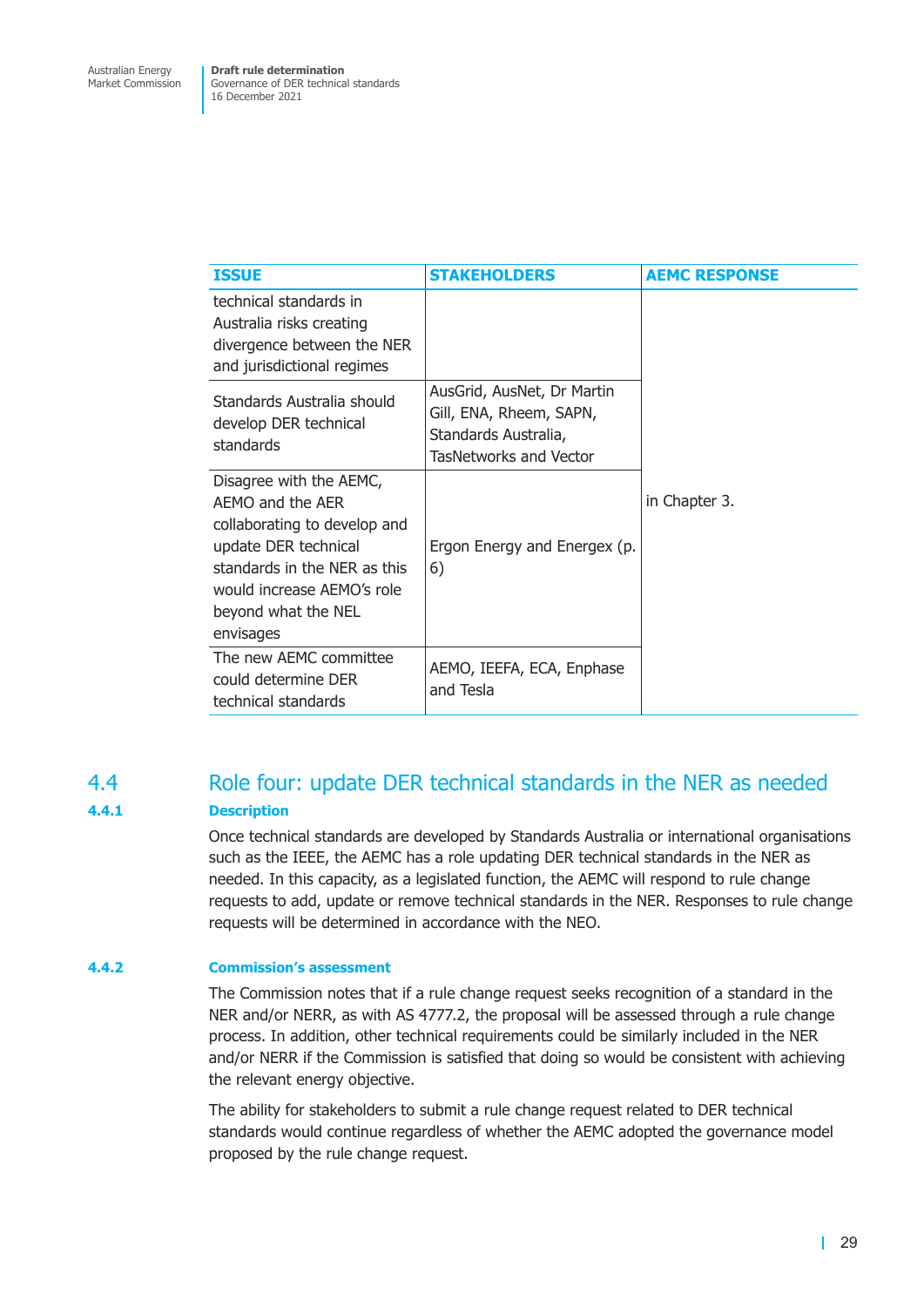### <span id="page-36-0"></span>**4.4.3 Stakeholder engagement**

The table below summarises the issues raised by stakeholders about including DER technical standards in the NER.

| <b>ISSUE</b>                                                                                                                                                                                                                                                                                                                              | <b>STAKEHOLDERS</b>                                                                                | <b>AEMC RESPONSE</b>                                                                                                                              |
|-------------------------------------------------------------------------------------------------------------------------------------------------------------------------------------------------------------------------------------------------------------------------------------------------------------------------------------------|----------------------------------------------------------------------------------------------------|---------------------------------------------------------------------------------------------------------------------------------------------------|
| DER technical standards<br>should be in the NER                                                                                                                                                                                                                                                                                           | AGI, Citipower, Powercor and<br>United Energy, CEC, Enphase,<br>Origin Energy and Reposit<br>Power | The AEMC will respond to rule<br>change requests in<br>accordance with our<br>obligations under the NEL.                                          |
| DER technical standards<br>should be in either the NER<br>or a subordinate instrument                                                                                                                                                                                                                                                     | Ergon Energy and Energex (p.<br>$6)$ and PIAC $(p. 1)$                                             |                                                                                                                                                   |
| DER technical standards<br>should be in a subordinate<br>instrument to the Rules                                                                                                                                                                                                                                                          | AEMO, ECA IEEFA and SA<br><b>DEM</b>                                                               |                                                                                                                                                   |
| DER technical standards<br>should be in a subordinate<br>instrument to the NER, but<br>only if an AEMC advisory<br>committee is responsible for<br>maintaining the subordinate<br>instrument and the<br>instrument only calls up<br>technical standards developed<br>by a standard-setting<br>organisation such as<br>Standards Australia | SAPN $(p. 3)$                                                                                      | The AEMC will decide if<br>specific standards should be<br>included in the NER or<br>subordinate instruments in<br>response to specific requests. |

### **Table 4.4: Stakeholder views on including DER technical standards in the NER**

### 4.5 Role five: report on progress adopting standards and integrating DER

### **4.5.1 Description**

Role five would enable the AEMC to report on DER technical standards and requirements that apply in the NEM through the NER and/or the NERR. This reporting could be carried out through a review process to the extent there are gaps in any existing initiatives and work programs by other organisations. Role five may include:

• reporting on recently introduced or updated DER technical standards in the NEM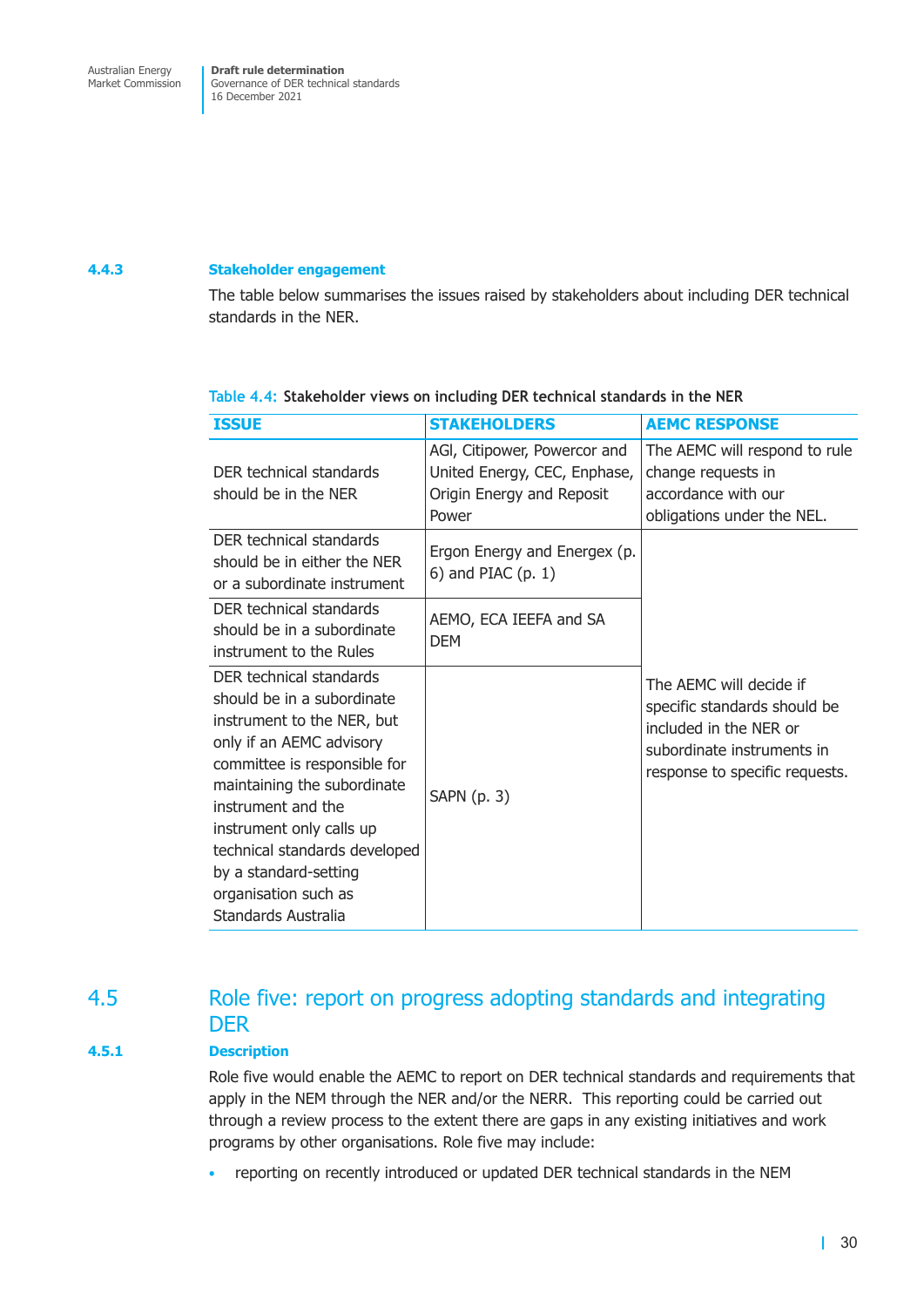Governance of DER technical standards 16 December 2021

- in conjunction with role one, assessing and commenting on market trends associated with integrating DER in the NEM, including the outcomes from work undertaken by other market bodies and initiatives
- recommendations, where necessary, about actions market participants and other stakeholders may be able to undertake to better support the integration of DER.

Given the potential overlap between issues considered in each role, this activity can likely be done as a single review process at any given point in time. The AEMC's review powers provide significant flexibility to consider, consult on and tailor reporting on priority issues if and when needed.

#### **4.5.2 Commission's assessment**

Stakeholders have expressed an interest in better understanding how various jurisdictional regimes and standards development processes are impacting the NEM's ability to integrate DER. In a sense, this reporting role is therefore an opportunity to provide an assessment of 'progress so far' in introducing DER technical standards to the NEM.

Under this role, there is an opportunity to assess if existing DER standards and technical requirements in the NEM are having their intended impact in practice. For example, from 18 December 2021, the NER will require connection agreements between DNSPs and customers with micro embedded generation units to comply with the DER Technical Standards (which will be defined as the requirements in AS 4777.2:2020).<sup>44</sup> This Standard addresses minimum inverter standards to promote small-scale generators riding through voltage disturbances in the distribution network.<sup>45</sup>

The rule change adopted the prevailing version of AS 4777.2 as updated from time to time. It is possible, in theory, for future updates to AS 4777.2 to not be consistent with achieving the NEO. If the AEMC were to carry out role five it could assess if any update of standards already in the NER remain consistent with the long-term interests of consumers.

More broadly, a review carried out to implement role five would allow the AEMC to consult stakeholders on the operation of the NER and/or NERR in terms of the progress of implementing technical standards. A targeted review could respond to specific issues (such as compliance and enforcement of technical standards) stakeholders might like the AEMC to address, outlined in the terms of reference established before the review begins.

The Commission considers this approach, if implemented, is likely to meet the NEO by promoting market efficiency principles. In particular, implementation of role five allows the AEMC to promote dynamic efficiency outcomes for DER. Dynamic efficiency is achieved by considering what reforms may be necessary to support improvements to DER manufacturing efficiency over time.

<sup>44</sup> For more, see section 1.2.

<sup>45</sup> AEMC, *Technical standards for distributed energy resources*, final determination, 25 February 2021.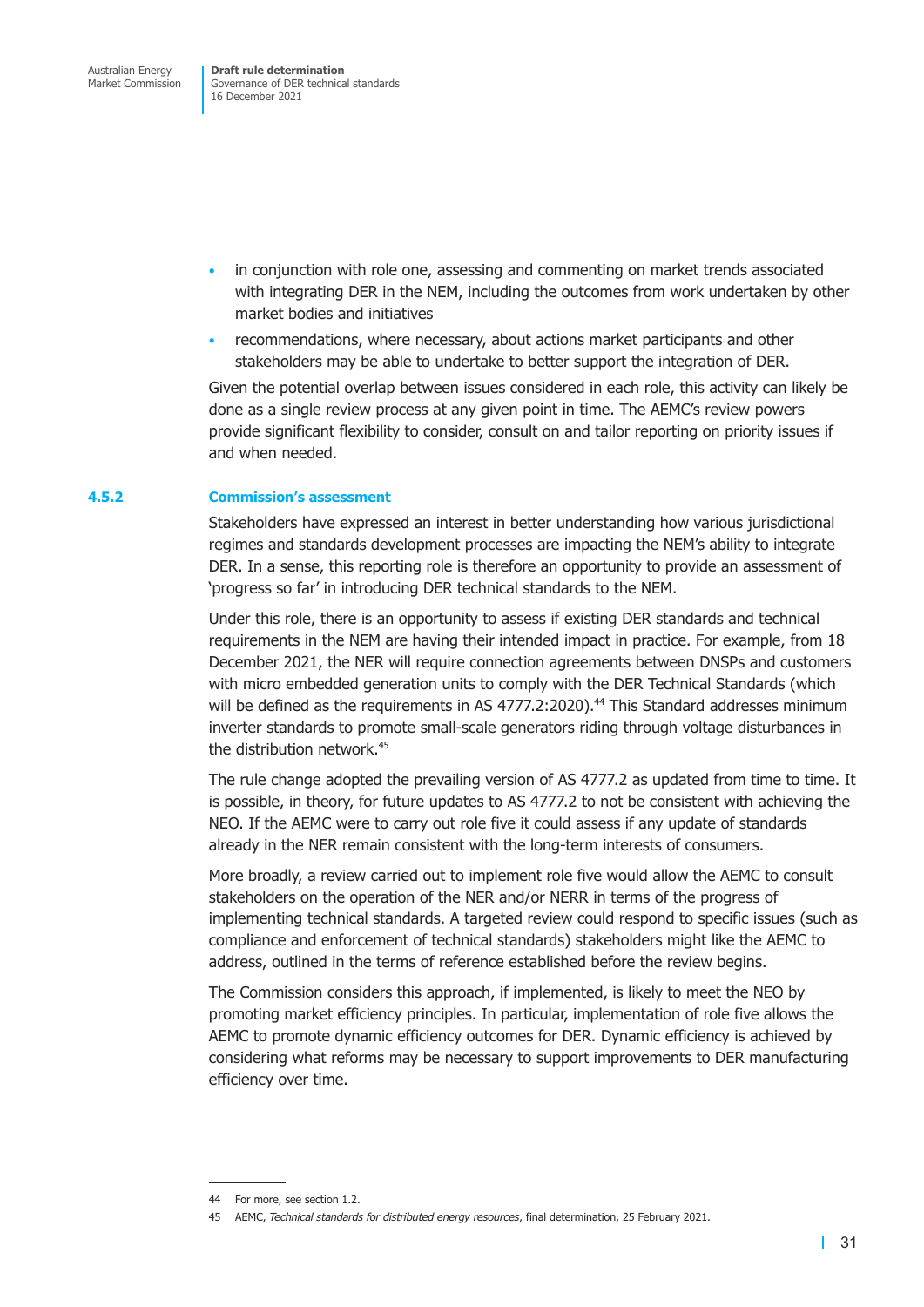### <span id="page-38-0"></span>**4.5.3 Stakeholder engagement**

The table below summarises the issues raised by stakeholders about including DER technical standards in the NEM.

### **Table 4.5: Stakeholder views on integrating DER technical standards in the NEM**

| <b>ISSUE</b>                                                                                                                                                                                              | <b>STAKEHOLDERS</b>               | <b>AEMC RESPONSE</b>                                                                                                            |  |
|-----------------------------------------------------------------------------------------------------------------------------------------------------------------------------------------------------------|-----------------------------------|---------------------------------------------------------------------------------------------------------------------------------|--|
| The AEMC should assess<br>implementation issues,<br>including how to resolve<br>differing interpretations of<br>standards incorporated in the<br>NER such as AS 4777.2                                    | CEC and ECA                       |                                                                                                                                 |  |
| <b>Expanding compliance</b><br>activities likely increases<br>consumer costs                                                                                                                              | AusGrid (p. 1)                    |                                                                                                                                 |  |
| Benefit from periodically<br>assessing the NEM's progress<br>adopting DER technical<br>standards                                                                                                          | CEC $(p. 1)$ and Enphase $(p. 5)$ | Through role five, the AEMC<br>may be able to consider a                                                                        |  |
| Important to define DER<br>devices covered by the NER.<br>Some devices (such as air<br>conditioners, pool pumps and<br>EV chargers) may be difficult<br>to implement through<br>customer connection rules | SA DEM (p. 2)                     | range of issues related to<br>how the NER and/or NERR<br>operate in relation to DER<br>standards and technical<br>requirements. |  |
| The AEMC's response should<br>explain how jurisdictional<br>development interact<br><b>Connection frameworks</b><br>should be nationally<br>consistent                                                    | Tesla (pp. $2, 8$ and $9$ )       |                                                                                                                                 |  |
| DNSP service and installation<br>rules should be captured by a<br>single governance framework                                                                                                             |                                   |                                                                                                                                 |  |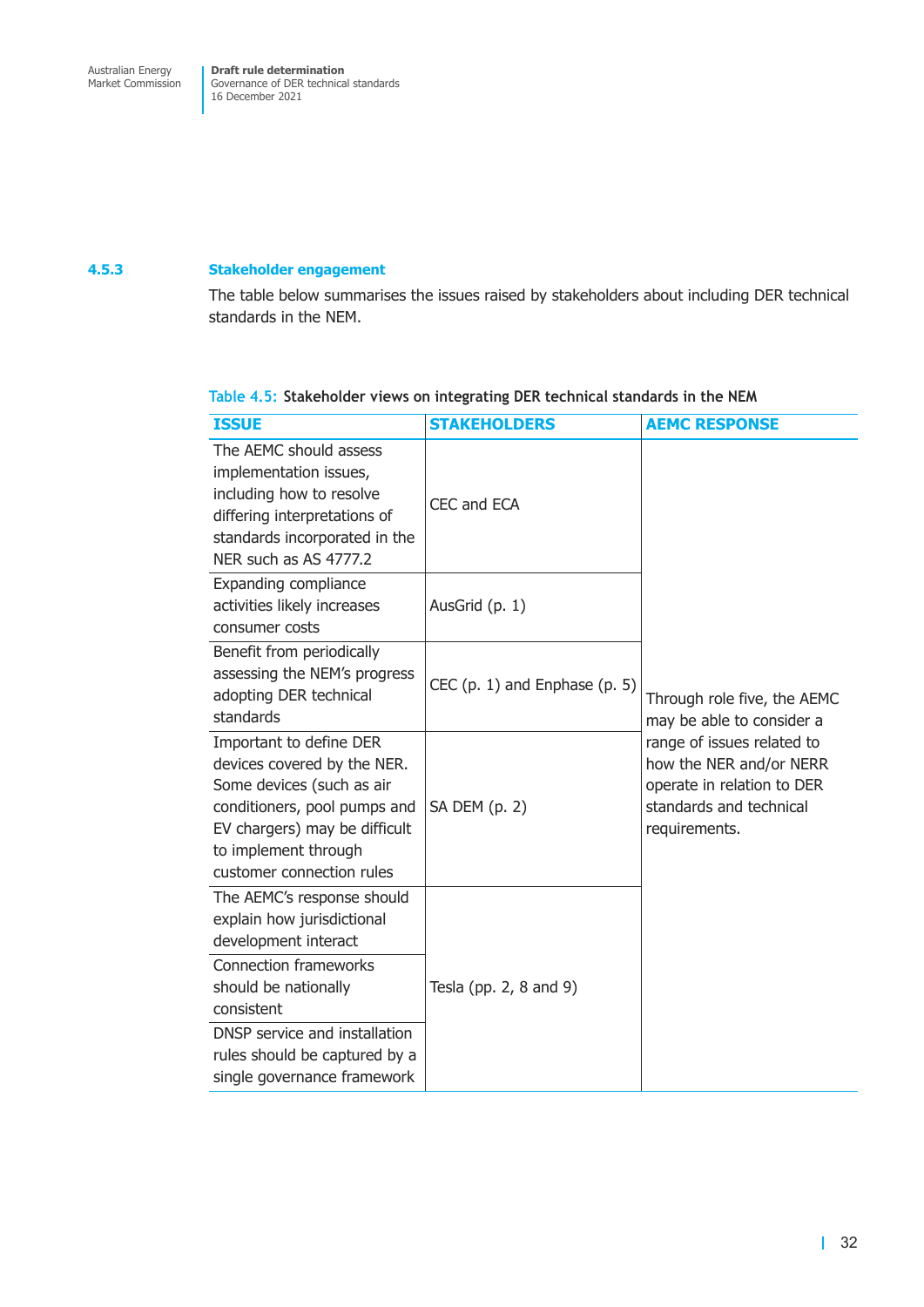<span id="page-39-0"></span>Market Commission

Governance of DER technical standards 16 December 2021

# 5 USING EXISTING POWERS

Where the AEMC will undertake any of the five roles described in this draft rule determination, it will do so by using its existing legal powers. In particular, the AEMC will rely on its ability to:

- <span id="page-39-1"></span>self-initiate a review
- establish committees, panels and working groups.

This chapter sets out the relevant requirements and obligations for these powers and how they address the issues raised in this rule change process.

### 5.1 AEMC-initiated reviews

### **5.1.1 Description**

<span id="page-39-2"></span>The AEMC's review power allows it to consider how existing rules are achieving energy market objectives and the extent to which reforms may be needed.<sup>46</sup> The focus of the NEO and NERO are the efficient investment in, and operation and use of, electricity services in the long term interests of consumers. As a result, the AEMC is required to apply assessment frameworks based on these objectives when initiating reviews that relate to DER technical standards.<sup>47</sup>

The provisions enabling the AEMC to initiate a review provides it with some flexibility. Specifically, the AEMC is able to commission reports, publish discussion papers or draft interim reports during the review.<sup>48</sup> In conducting a review, the AEMC may convene working groups consisting of any persons considered relevant to the issues under consideration (for more, see section 5.2).<sup>49</sup>

Under the review power, the AEMC is required to provide a copy of its report to energy ministers and publish the report online.<sup>50</sup>

#### **Applying the review power to DER technical standards in the NEM**

The AEMC's review power provides a broad scope to consider the NEM's development and implementation of DER technical standards — in particular, the reporting envisaged in roles one, two and five. The NEL and NERL allow the AEMC to review the operation and effectiveness of the NER and the NERR, or any matter relating to the rules.<sup>51</sup> This allows a review to consider issues relating to both DER technical standards and broader issues related to the NEM's technical integration of DER. The limit to any reviews would be making sure any issues considered relate to the NER and NERR.

<sup>46</sup> Section 45 of the NEL and section 232 of the NERL. While the ability to self initiate a review is provided in each of the energy laws, only the NEL and NERL are relevant to DER technical standards.

<sup>47</sup> AEMC, *Applying the energy market objectives*, 2019, p. 4.

<sup>48</sup> Section 45(3) of the NEL and section 232(3) of the NERL.

<sup>49</sup> Ibid.

<sup>50</sup> Section 45(4) of the NEL and section 232(4) of the NERL.

<sup>51</sup> Section 45(1) of the NEL and section 232(1) of the NERL.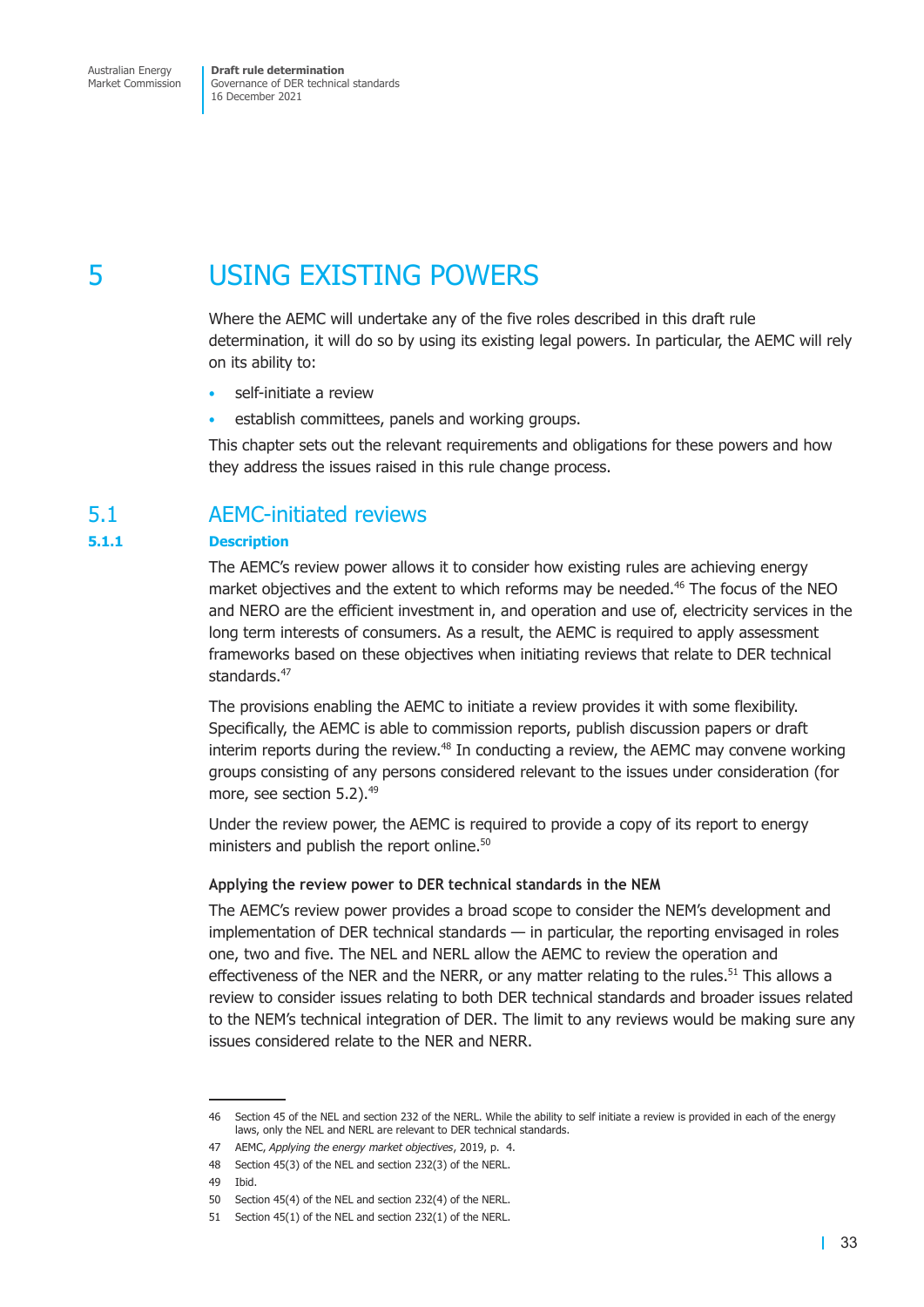A review could be combined to consider DER-related issues under the NER, the NERR or a combination of the two frameworks:

• **NER:** The NER provides the framework for distribution system security.

For example, the AEMC could use its review powers to consider the impact of DER uptake on the distribution system including the extent to which specific technical standards such as AS 4777.2 and its updates remain appropriate or if other standards should be required.

- **NERR:** The NERR defines a 'small generator' as an embedded generating unit of the kind contemplated by AS 4777.2.52 It imposes obligations on DNSPs to publish information relating to small generator connections such as:
	- information about the safety and technical requirements applicable under energy laws to small generators or the owners, operators or controllers of small generators
	- information about requirements for servicing and inspecting small generators and the required qualifications for persons undertaking the work and requirements for providing information to DNSPs about the results of these inspections
	- references to the jurisdictional or other legislative and statutory instruments under which the above requirements are imposed.<sup>53</sup>

For example, the AEMC could use its review power to consider whether the NERR's information provision obligations on DNSPs sufficiently protect consumers in the context of high DER uptake.

### **5.1.2 Commission's assessment**

Using existing powers to address DER technical standards in the NEM is consistent with achieving the NEO for three reasons:

- maximising the AEMC's ability to address evolving market and policy issues
- providing the AEMC with the ability to consider DER technical standards as part of a broader work program on integrating DER in the NEM
- enabling stakeholders to be able to hold the AEMC to account.

### **Maximising ability to address evolving market and policy issues**

Governance arrangements introduced in response to Dr Schott's rule change request as Chair of the ESB would be limited to addressing the issues raised by the request. The issues include implementing consistent DER technical standards across the NEM and concern about the pace, flexibility and transparency by which technical standards are developed by organisations such as Standards Australia.<sup>54</sup>

It is possible these issues, identified in the September 2020, are in line with all future NEM needs from DER technical standards. However, it is also plausible new or related issues will arise in the NEM in future years which the AEMC may need to address, but which are not

<sup>52</sup> Rule 3 of the NERR.

<sup>53</sup> See rule 147A of the NERR for a full list of the information required to be published.

<sup>54</sup> For more on the rule change request, see Chapter 2.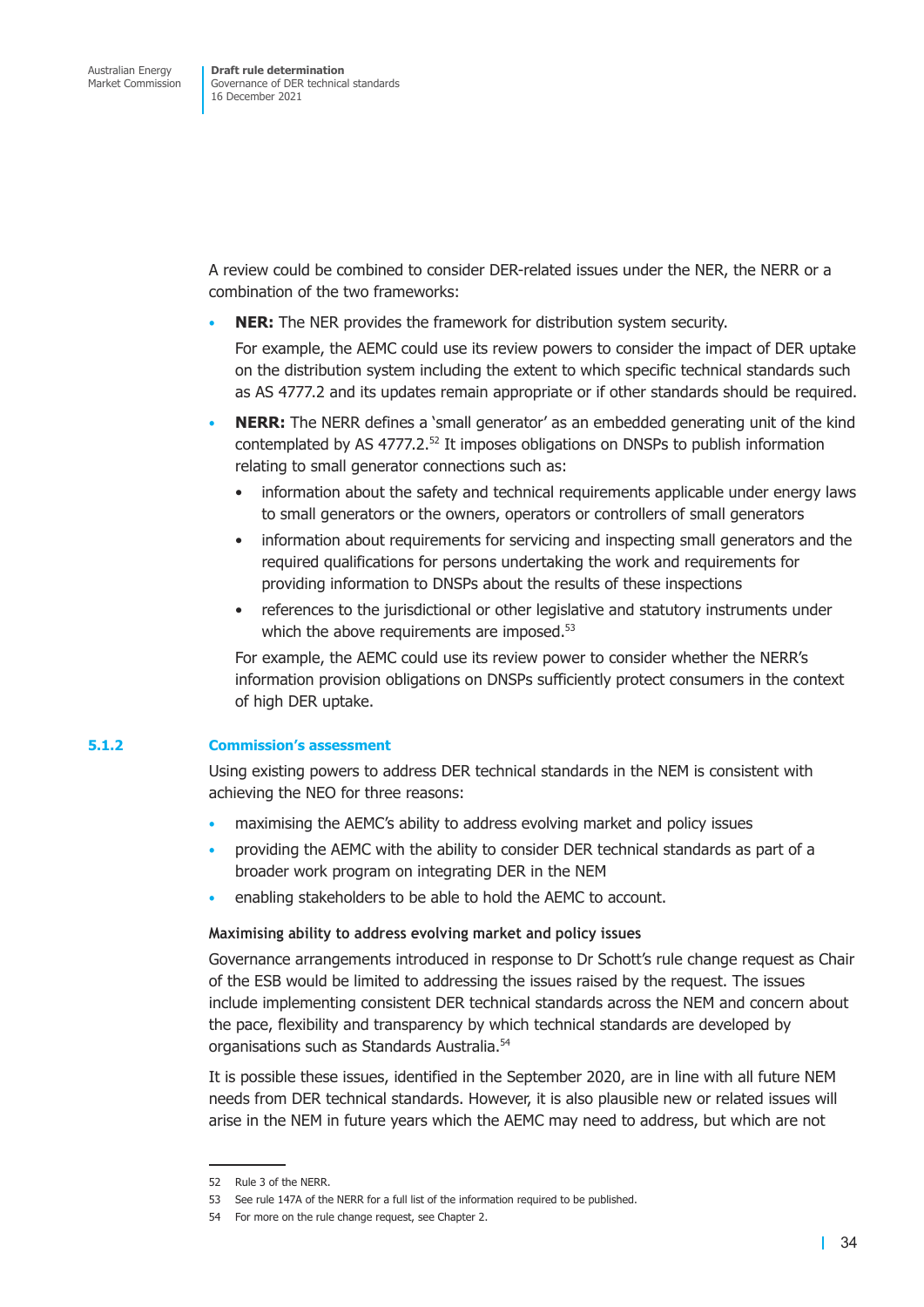sufficiently identified by the request to be considered by an AEMC DER technical standards committee. At the very least, there is some doubt that governance arrangements introduced in response to the rule change request will provide the AEMC sufficient scope to address all DER technical standards issues arising in the future. This may ultimately impact on the ability, timeliness and price of DER devices connecting in the NEM. This concern is particularly relevant given the rapid technological evolution underway for DER devices, changing behaviour by the consumers who use these devices and the need for policymakers to respond to this evolving situation in a timely way.<sup>55</sup> For this reason, the Commission has concluded the proposed governance approach in the rule change request would not be consistent with achieving the NEO.

By contrast, the AEMC's review power allows it to consider a broader range of potential issues related to the technical integration of DER devices in the context of the NER and the NERR. Potential issues for the AEMC to address could include interactions between the NEM and as yet unkown DER technologies.<sup>56</sup>

In practice, initiating a review will require the AEMC to set out terms of reference in advance. This will allow the Commission to work with stakeholders to identify the particular issues needing to be considered by the review, as well as the review's timeframe and overall process. Given the evolving market and technological context for DER devices, setting out terms of reference for each review should provide stakeholders clarity about each review's scope.<sup>57</sup>

By maintaining maximum flexibility to address evolving market and technological conditions, the Commission considers the draft rule determination promotes market efficiency principles. In particular:

- Productive efficiency is promoted by governance arrangements aiming to provide maximum flexibility to OEMs to innovate devices processes and other technological aspects of manufacturing, while still contributing to the safety, security and reliability of the NEM's power supply. For example, the AEMC or an AEMC committee would consider whether manufacturers could meet new DER technical standards introduced in the NER. This would help manage the risk of standards being developed or updated too quickly for device manufacturers to update processes and equipment, and complete compliance and safety testing to meet the new NER requirements.
- Dynamic efficiency is promoted by governance arrangements providing flexibility to support improvements to manufacturing efficiency over time. Relying on the AEMC's existing powers rather than prescribing new governance arrangements in the NER now will allow the AEMC, with stakeholders, to better refine the issues to be considered in each review to address emerging issues over time.

<sup>55</sup> Stakeholders concerned broadly with the need to address DER technical standards through enhanced governance arrangements include AEMO, AGL, ARENA, Ausnet, the CEC, ECA, Enphase, Ergon Energy and Energex, IEEFA, Origin Energy, PIAC and Tesla.

<sup>56</sup> ECA submission to the consultation paper, p. 3.

<sup>57</sup> ENA submission to the consultation paper, p. 1.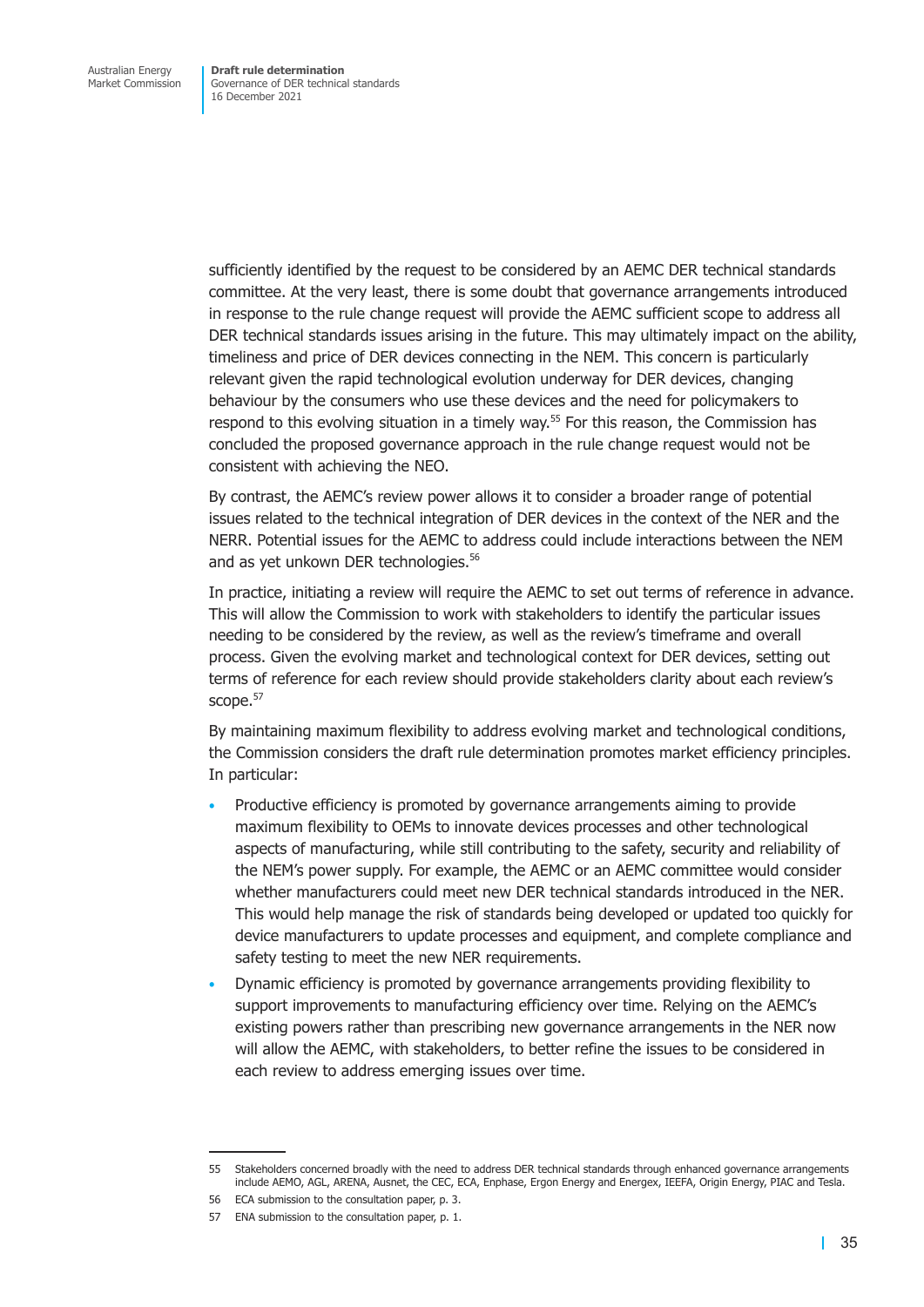#### **Considering DER technical standards as part of broader DER work program**

Drawing on the AEMC's ability to initiate a review will also allow it to address DER technical standards as part of a broader work program to support the NEM's technical integration of DER devices. Benefits of this approach include administrative efficiencies for the AEMC and stakeholders by potentially reducing the number of initiatives addressing issues related to DER technical integration. For example, this approach could enable a swifter respond to any new recommendations or tasks arising from the ESB's DER Implementation Plan and ARENA DEIP. This is because the AEMC does not yet know the outcome from these initiatives. If new DER governance arrangements are not prescribed in the NER through this rule change process, the future work program for DER technical standards can be tailored to reflect forthcoming policy developments as necessary. In other words, the Commission avoids committing to ongoing process arrangements before the full policy context for addressing DER technical standards is clear to market bodies and stakeholders.

Addressing DER technical standards as part of a broader DER work program meets the NEO by promoting market efficiency principles — namely, appropriate risk allocation. For example, under the draft rule determination Standards Australia will remain responsible for determining new or updated DER technical standards. This reflects Standards Australia's institutional skills and experience, including relationships with standards development processes in the international jurisdictions with the potential to impact devices imported in Australia. By contrast, responsibility for assessing the extent to which obligations on DNSPs remain appropriate given DER's unprecedented uptake remains with the AEMC in line with our institutional experience and relationships.

### **Holding the AEMC to account**

Stakeholders have indicated they would like to hold the AEMC to account for addressing DER technical standards in the NEM. A rule change would provide certainty to stakeholders to the extent the NER require the AEMC to undertake specified tasks in a prescribed way. Nevertheless, there are alternative methods for stakeholders to hold the AEMC to account:

- the roles the Commission consider necessary to address DER technical standards in the NEM are outlined in this draft rule determination
- this draft rule determination sets out the Commission's commitment to work with other market bodies and stakeholders in the development of DER technical standards
- any recommendations or tasks for the AEMC from the ESB's forthcoming DER Implementation Plan
- new rule change requests.

The Commission considers these options are fit for purpose for the issues under consideration and are consistent with the flexibility sought by stakeholders to achieve DER integration in the NEM in a cost effective, timely manner that does not impact on the safety and reliability of the market.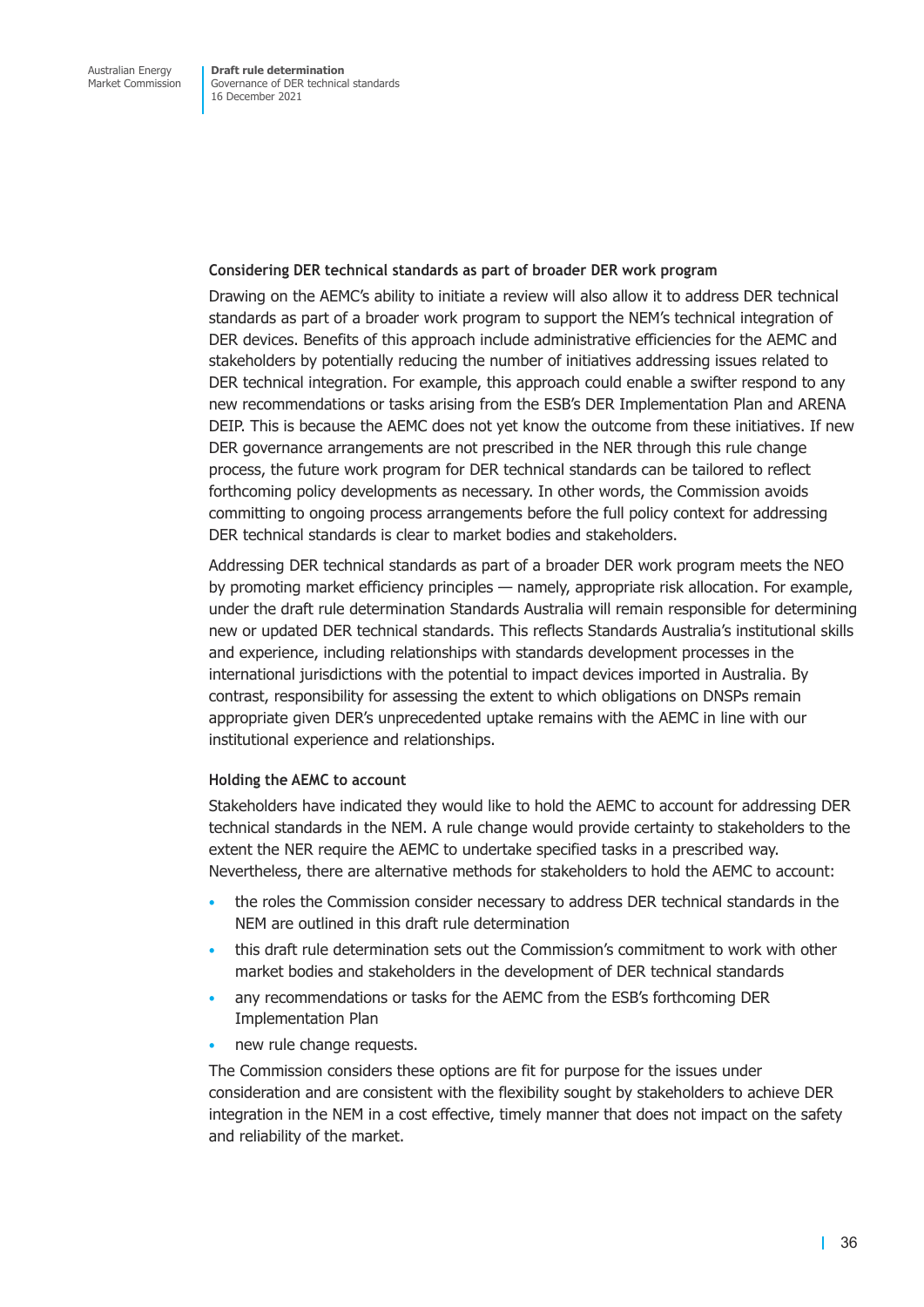### <span id="page-43-0"></span>**5.1.3 Stakeholder engagement**

The table below summarises the issues raised by stakeholders about governance approaches to DER technical standards in the NEM.

| <b>ISSUES</b>                                                                                                                                              | <b>STAKEHOLDERS</b>       | <b>AEMC RESPONSE</b>                                                                                                                                                                                                                          |
|------------------------------------------------------------------------------------------------------------------------------------------------------------|---------------------------|-----------------------------------------------------------------------------------------------------------------------------------------------------------------------------------------------------------------------------------------------|
| The AEMC should include new<br>governance arrangements in<br>the NER with prescribed<br>operations, functions and<br>powers                                | AEMO, AGL, IEEFA and PIAC | The AEMC can address the<br>issues raised by the rule<br>change request more flexibly<br>by using its ability to initiate a<br>review.                                                                                                        |
| Existing governance<br>arrangements are not<br>prescriptive enough, with<br>uncertainty about which<br>organisations are responsible<br>for specific tasks | CEC (p. 17)               | The determinations in<br>response to the rule change<br>request, particularly the roles<br>described in chapter 4, aim to<br>provide greater clarity about<br>roles and responsibilities to<br>address DER technical<br>standards in the NEM. |
| If the AEMC creates new<br>governance arrangements<br>under the NER, we should<br>clearly define the terms of<br>reference                                 | ENA(p. 1)                 | The AEMC will work with<br>stakeholders to establish<br>terms of reference on each<br>occasion it initiates a review<br>to consider DER technical<br>issues.                                                                                  |

### **Table 5.1: Stakeholder views on governance approach**

### 5.2 Forming a committee

### **5.2.1 Description**

Under the NEL and the NERL, the AEMC can establish committees, panels and working groups to:58

- provide advice on specified aspects of the AEMC's functions
- undertake any other activity related to the AEMC's functions as specified by the AEMC.

The AEMC's functions include:

- rule-making
- market development

<sup>58</sup> Section 39 of the NEL and section 227 of the NERL.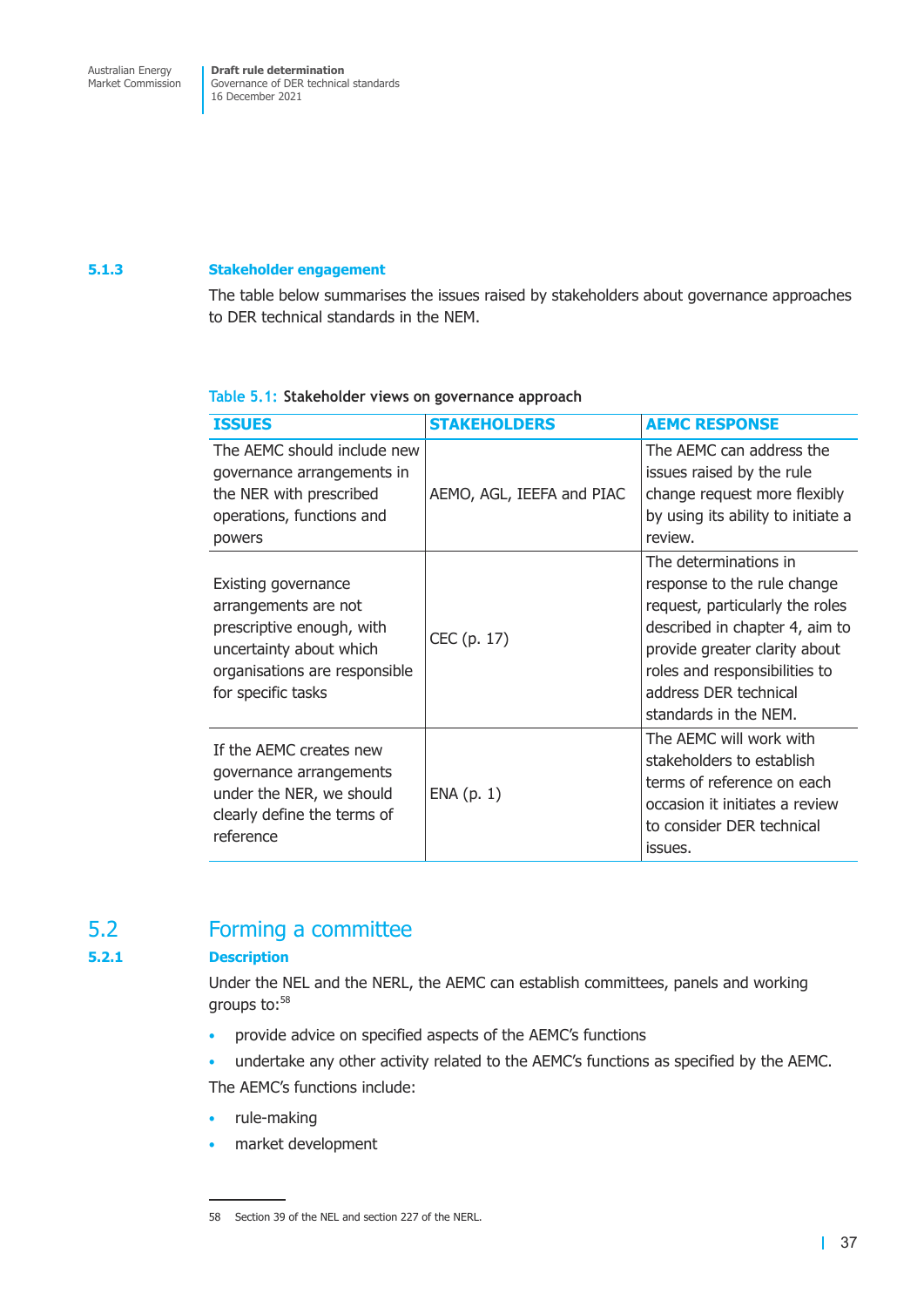• any other functions conferred on the AEMC under the relevant law or rules.<sup>59</sup>

#### **Applying the committee power to DER technical standards in the NEM**

The AEMC can create a committee to support specific work such as a review or rule change process. This means, for example, the AEMC could establish a committee to provide expert advice to a review considering the NEM's application of minimum inverter standards under the recent AS 4777.2 rule change. The AEMC could also create a standing committee to consider, to the extent of its functions, broader DER technical integration issues.

#### **5.2.2 Commission's assessment**

Using the Commission's existing power to form committees is consistent with achieving the NEO because it allows committee structures and functions to flexibly adapt to the evolving market and policy context for DER in the NEM.

By contrast, the proposal set out in the rule change request suggested amending the NER to require the AEMC to establish and maintain a committee to advise on DER technical standards. The Commission has determined this would not be consistent with achieving the NEO. Making such rules would result in a committee structure, governance and scope that addresses the specific DER issues identified in the rule change request. Other issues that may arise in the future, as DER integration develops, may be outside the scope of such a committee.

#### **Existing committee power can achieve similar outcomes as rule change request**

Committees formed to support self-initiated reviews can:

- be convened to consist the mix of industry representatives suggested by the rule change request
- consider specific issues related to DER technical standards
- publicly report on advice provided by the committee, and the reasons if the AEMC departs from this advice.

These structures and functions are consistent with the outcomes sought by the rule change request. However, there are other benefits in forming a committee or panel under the existing provisions in the NEL and/or NERL. These are set out below and are consistent with achieving the NEO.

### **Additional benefits from using existing committee power**

There are additional advantages to committees convened under the AEMC's existing powers, compared with prescribing the new committee's processes and membership criteria in the NER. These advantages include the AEMC being able to:

• scale committee activities to suit the priority DER issues facing NEM participants and other stakeholders

<sup>59</sup> Section 29 of the NEL and section 221 of the NERL.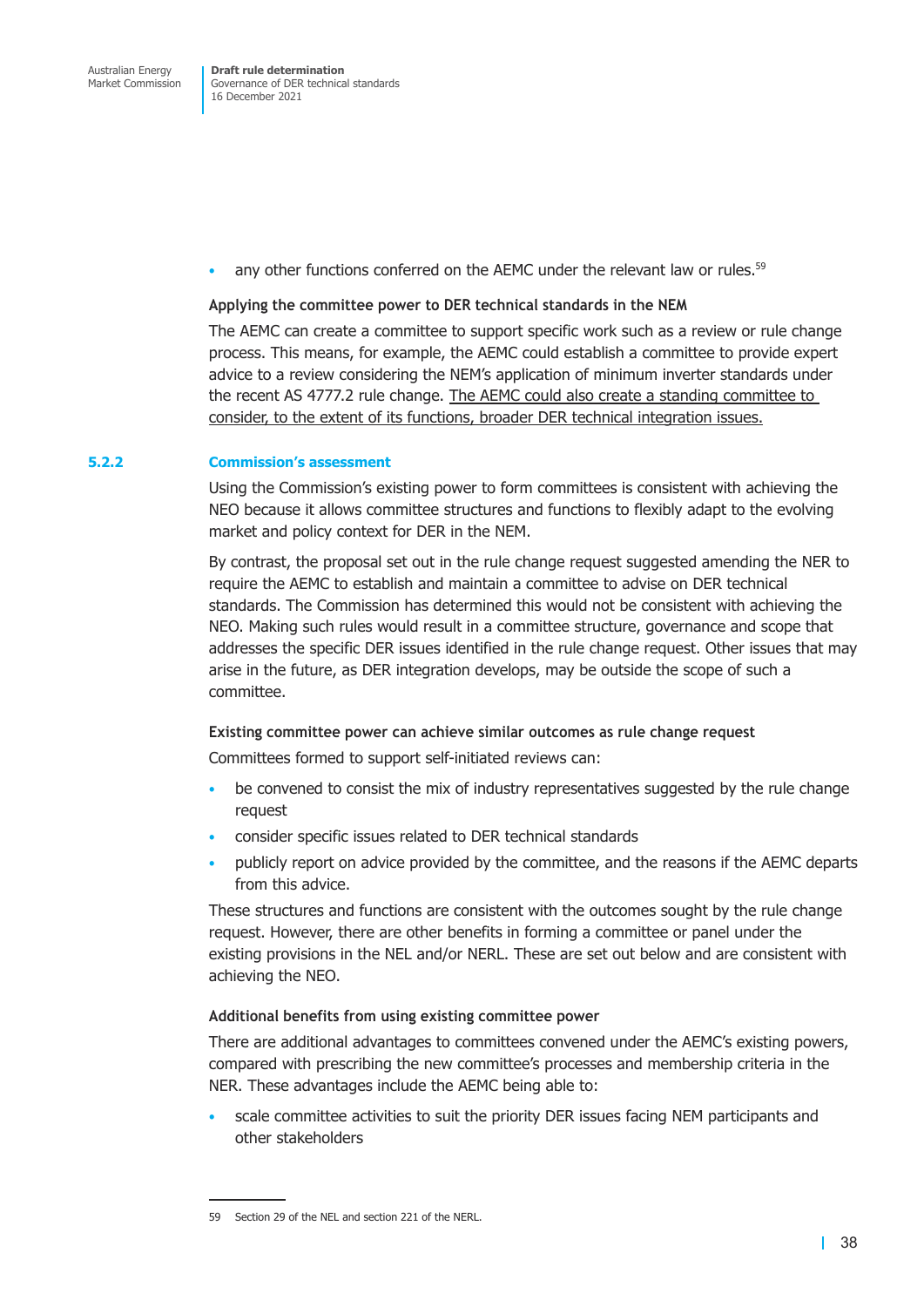- <span id="page-45-0"></span>• update the mixture of industry representatives on committees in line with evolving technological and markets for DER devices and the expertise needed to consider the issues at any particular time
- rely on the same advisory committee, where relevant, for DER technical standards and broader DER integration issues.

The AEMC can also engage external consultants to provide technical advice and support under either approach. The Commission will be able to consider the suitability of such engagements as its future DER work plan evolves.

Using the AEMC's existing committee power is consistent with achieving the NEO by promoting dynamic efficiency. By providing greater discretion over the individuals called upon to participate in a committee on DER technical standards, and the issues considered by the committee, the AEMC can better align the committee with the evolving market for DER devices. That is, the AEMC can convene a committee to specifically address the NEM's DER technical standards at that time. It would not be locked into a committee structure set under the NER that, in the future, may be unlikely to support technological improvements by new market entrants.

Further, the draft rule determination supports consumer outcomes by avoiding unnecessary duplication. Unlike the rule change request, the AEMC is not required to establish a standing committee that risks duplicating the activities of other initiatives. Duplicating other initiatives and standard setting processes would risk creating a difficult DER implementation path for industry participants. This may reduce the availability of DER devices sold in Australia, and potentially put upward pressure on device prices.

### **5.2.3 Stakeholder engagement**

The table below summarises the issues raised by stakeholders about convening a committee to consider DER technical standards.

| <b>ISSUE</b>                                                                                                                                                                          | <b>STAKEHOLDERS</b>                                                                                                                                                                    | <b>AEMC RESPONSE</b>                                                                                                                                                        |
|---------------------------------------------------------------------------------------------------------------------------------------------------------------------------------------|----------------------------------------------------------------------------------------------------------------------------------------------------------------------------------------|-----------------------------------------------------------------------------------------------------------------------------------------------------------------------------|
| Any committee addressing<br>DER technical standards<br>issues in the NEM should<br>include diverse representation<br>in line with the model<br>proposed by the rule change<br>request | AEMO, AGL, AER, AusGrid<br>Citipower, Powercor and<br>United Energy, Enphase,<br>Ergon Energy and Energex,<br>George Wilkenfeld and<br>Associates, IEEFA, Origin<br>Energy, PIAC, SAPN | The AEMC's power to<br>convene committees to<br>support functions, such as<br>reviews, provides flexibility to<br>appoint members in line with<br>the model proposed by the |
| Committee membership<br>might be better modelled on<br>ARENA DEIP than the<br><b>Reliability Panel</b>                                                                                | SA DEM (p. 2)                                                                                                                                                                          | rule change request but also<br>adjust the membership to<br>best support analysis of the<br>most relevant issues.                                                           |
| The selection process for a                                                                                                                                                           | Master Electricians                                                                                                                                                                    |                                                                                                                                                                             |

#### **Table 5.2: Stakeholder views on convening a committee**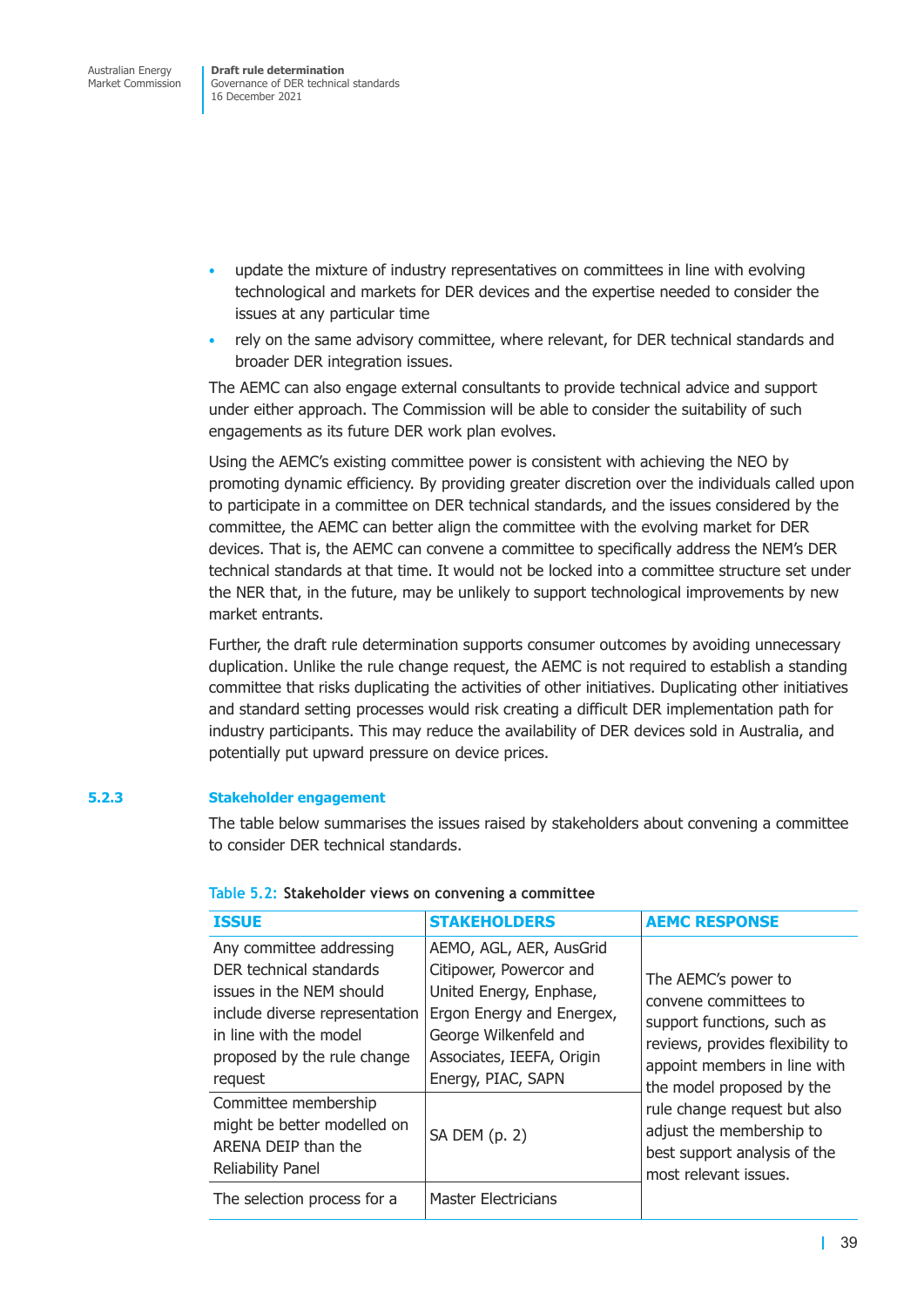| <b>ISSUE</b>                                                                                                                                     | <b>STAKEHOLDERS</b>  | <b>AEMC RESPONSE</b>                                                                                                                                             |
|--------------------------------------------------------------------------------------------------------------------------------------------------|----------------------|------------------------------------------------------------------------------------------------------------------------------------------------------------------|
| newly created Committee on<br>DER technical standards<br>should be the subject of<br>separate consultations                                      | Association (p. 5)   |                                                                                                                                                                  |
| May need to fund the<br>participation of consumer<br>representatives                                                                             | AER (p. 2)           | The AEMC does not, at this<br>stage, have plans to fund<br>participants on committees<br>convened to support<br>functions addressing DER<br>technical standards. |
| The AEMC should introduce a<br>'bar exam' asking potential<br>committee members about<br>electricity issues before<br>accepting their membership | Reposit Power (p. 6) | The AEMC does not intend to<br>introduce examinations<br>testing the ability of potential<br>committee members.                                                  |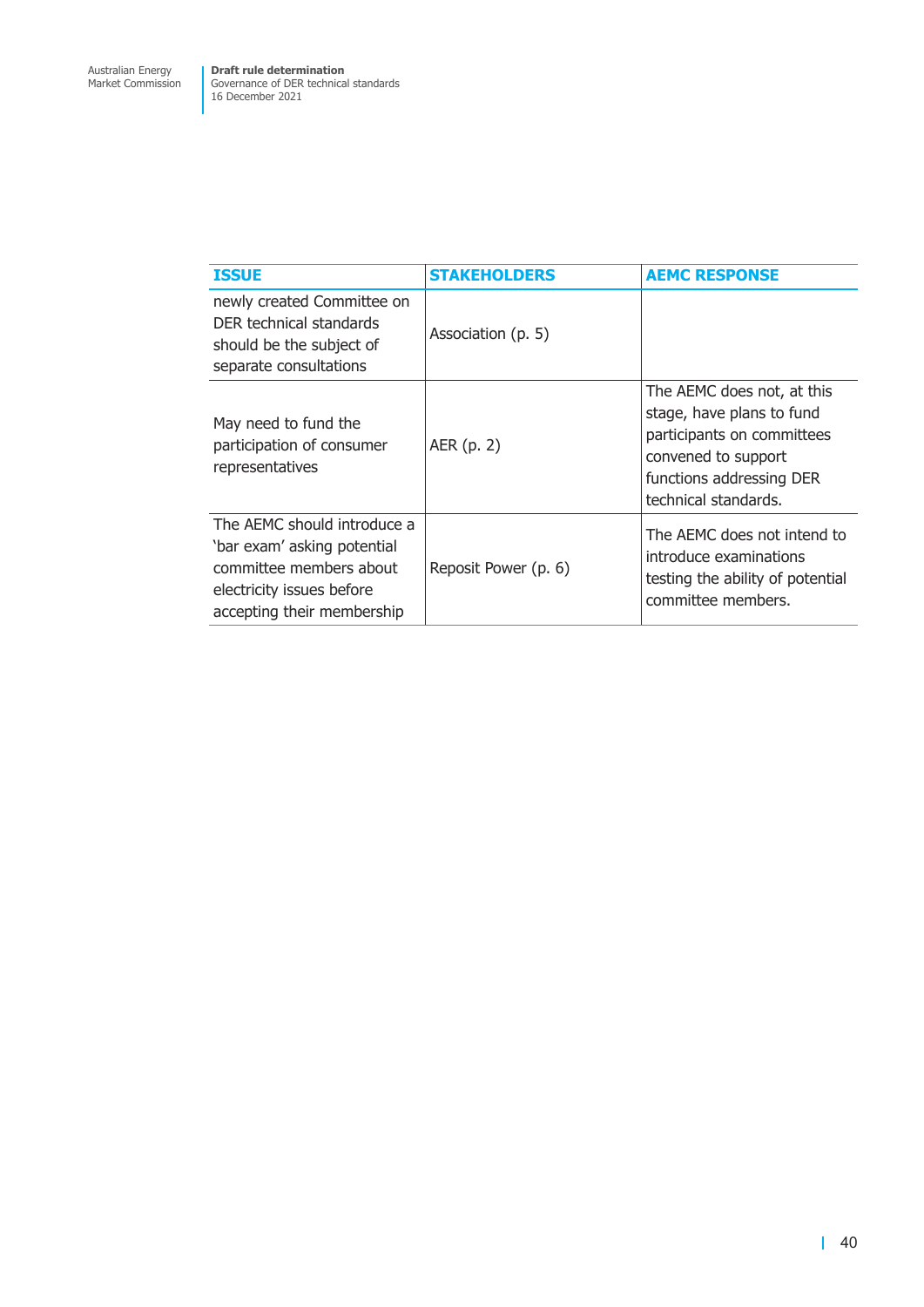# <span id="page-47-0"></span>ABBREVIATIONS

| <b>AEMC</b> | Australian Energy Market Commission               |
|-------------|---------------------------------------------------|
| AEMO        | Australian Energy Market Operator                 |
| AER         | Australian Energy Regulator                       |
| ARENA       | Australian Renewable Energy Agency                |
| <b>CER</b>  | Clean Energy Regulator                            |
| Commission  | See AEMC                                          |
| <b>DEIP</b> | Distributed Energy Integration Program            |
| <b>DER</b>  | Distributed energy resources                      |
| <b>DNSP</b> | Distribution Network Service Provider             |
| ESB         | <b>Energy Security Board</b>                      |
| IEEE        | Institute of Electrical and Electronics Engineers |
| NEL.        | National Electricity Law                          |
| NEO         | National electricity objective                    |
| NERL        | National Energy Retail Law                        |
| <b>NERO</b> | National energy retail objective                  |
| <b>SRES</b> | Small-scale Renewable Energy Scheme               |
|             |                                                   |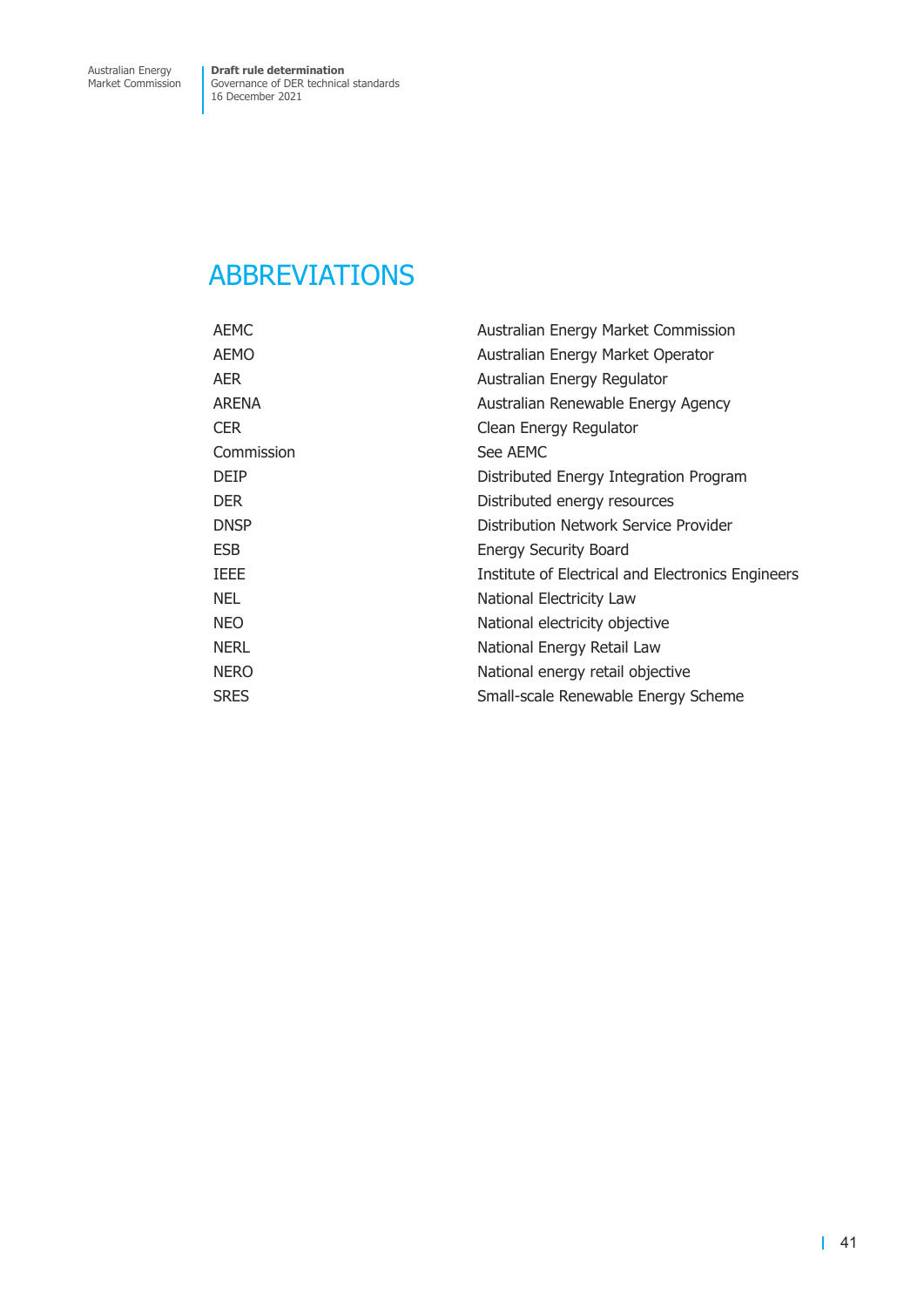# <span id="page-48-0"></span>A SUMMARY OF OTHER ISSUES RAISED IN **SUBMISSIONS**

<span id="page-48-1"></span>This appendix sets out the issues raised in the first round of consultation on this rule change request and the AEMC's response to each issue. If an issue raised in a submission has been discussed in the main body of this document, it has not been included in this table.

| <b>ISSUE</b>                                                                                                                                                                                                                              | <b>STAKEHOLDERS</b>                                                    | <b>AEMC RESPONSE</b>                                                                                                                                                                                           |
|-------------------------------------------------------------------------------------------------------------------------------------------------------------------------------------------------------------------------------------------|------------------------------------------------------------------------|----------------------------------------------------------------------------------------------------------------------------------------------------------------------------------------------------------------|
| Disagree with expanding the<br>Reliability Panel's<br>responsibilities to include<br>issues associated with DER<br>technical standards                                                                                                    | AEMO, AusNet, CEC, ENA,<br>Enphase, IEEFA, Origin<br>Energy and SA DEM | The AEMC recognises widely<br>held stakeholder reservations<br>about this concept and has<br>not pursued this further.                                                                                         |
| Industry and consumer<br>representatives should be<br>compensated for contributing<br>to the development and<br>implementation of DER<br>technical standards in the<br><b>NEM</b>                                                         | AER, CEC, Enphase, IEEFA<br>and PIAC                                   | To the extent external<br>expertise is required to<br>undertake detailed technical<br>work in support of the AEMC's<br>work program, the AEMC is<br>able to engage paid<br>consultants.                        |
| Similar to Generator<br>Performance Standards, DER<br>technical standards should be<br>regularly reviewed by peers                                                                                                                        | Reposit Power (p. 8)                                                   | At this stage, the AEMC does<br>not have plans to introduce<br>peer review similar to that for<br>Generator Performance<br>Standards. However, an AEMC<br>review is able to consult<br>industry stakeholders.  |
| The AEMC should review the<br>performance of its new DER<br>technical standards<br>committee in 10 years (or<br>greater)                                                                                                                  | Ergon Energy and Energex (P.<br>7)                                     | The AEMC has decided<br>against establishing a<br>committee in the NER.                                                                                                                                        |
| DNSPs should be assigned<br>more compliance<br>responsibilities. But DNSPs<br>would need to be funded for<br>this additional activity. Such<br>an idea should be explored<br>with the likely expansion of<br>the Clean Energy Regulator's | SAPN (p. 4)                                                            | The AEMC may consider<br>issues related to compliance<br>as part of role five, which<br>involves reporting on the<br>NEM's adoption of DER<br>technical standards and<br>broader DER technical<br>integration. |

### **Table A.1: Summary of other issues raised in submissions**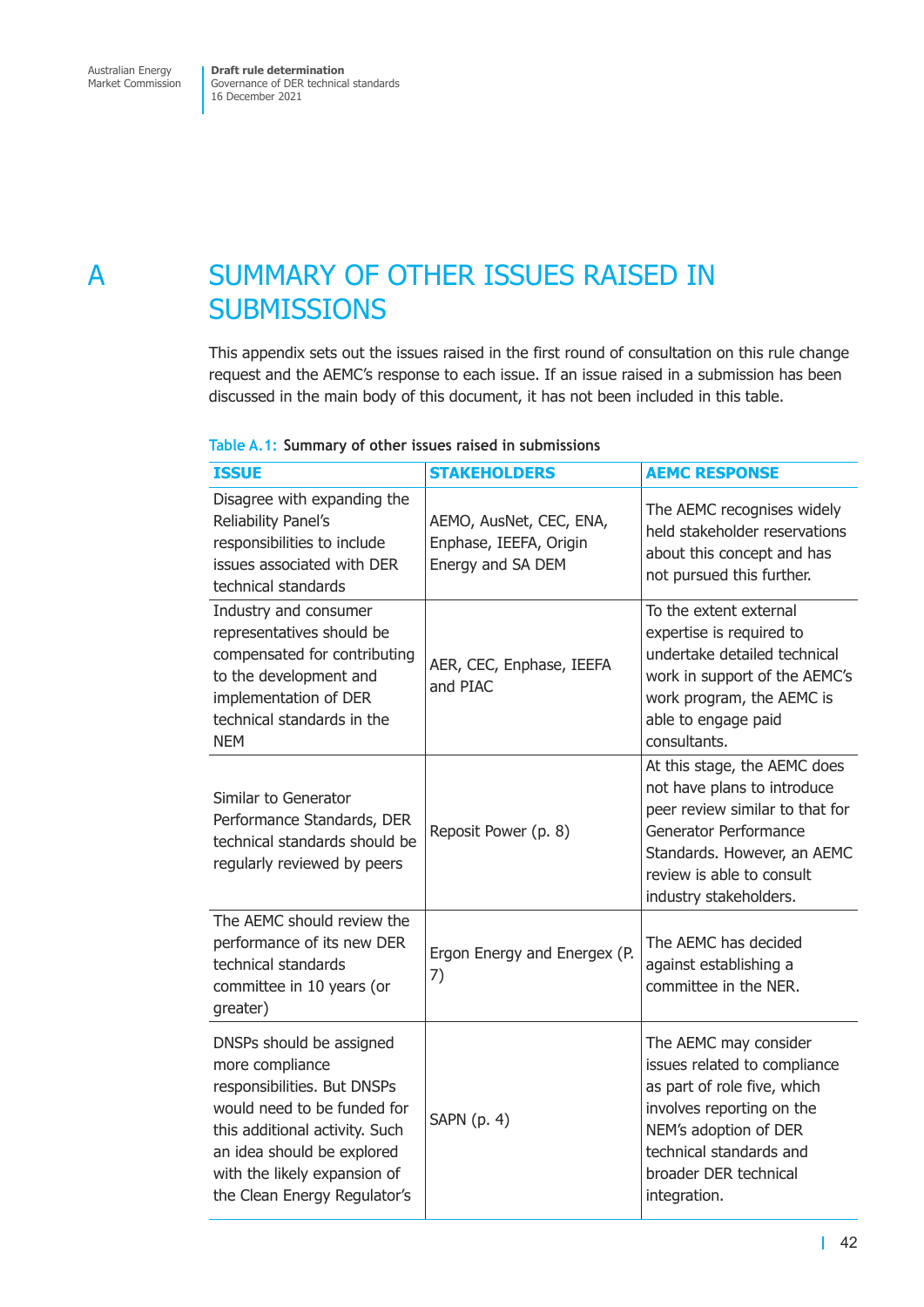| <b>ISSUE</b>                                                                                                                                                                                                                      | <b>STAKEHOLDERS</b>                          | <b>AEMC RESPONSE</b>                                                                                                                                                                                                                                                                                                          |
|-----------------------------------------------------------------------------------------------------------------------------------------------------------------------------------------------------------------------------------|----------------------------------------------|-------------------------------------------------------------------------------------------------------------------------------------------------------------------------------------------------------------------------------------------------------------------------------------------------------------------------------|
| (CER's) likely expanded<br>compliance role for the Small-<br>scale Renewable Energy<br>Scheme (SRES).<br>Compliance issues should be                                                                                              |                                              |                                                                                                                                                                                                                                                                                                                               |
| considered when DER<br>technical standards are<br>developed and adopted in the<br><b>NEM</b>                                                                                                                                      |                                              |                                                                                                                                                                                                                                                                                                                               |
| The AEMC should create a<br>compliance matrix for the<br>NER to help consumers ore<br>easily understand<br>relationships between various<br>standards, regulations and<br>compliance regimes                                      | Enphase (pp. 8 and 14)                       |                                                                                                                                                                                                                                                                                                                               |
| Expanding DNSP compliance<br>activities would likely lead to<br>higher consumer costs                                                                                                                                             | Ausgrid (p. 3)                               | Any additional costs to<br>consumers from new or<br>expanded compliance<br>activities, to the extent<br>considered by the AEMC,<br>would need to be assessed<br>against the NEO to promote<br>the long-term interests of<br>consumers.                                                                                        |
| Standards Australia could be<br>paid to expedite faster<br>development of DER technical<br>standards. This could be done<br>instead of establishing under<br>the Rules a new committee to<br>determine DER technical<br>standards | Dr Martin Gill (p. 1) and<br>Enphase (p. 14) | The AEMC has no plans to<br>fund the expedition of new<br>DER technical standards<br>developed by Standards<br>Australia. However, this<br>option may be available to<br>NEM stakeholders with an<br>interest in faster standards<br>process. For more on<br>Standards Australia's<br>publication options, see<br>Appendix D. |
| The AEMC should work with<br>the CER to differentiate<br>between DER technical<br>standards and DER safety                                                                                                                        | Enphase (p. 8)                               | The AEMC remains open to<br>working with stakeholders,<br>including the CER, to further<br>refine responsibilities for the                                                                                                                                                                                                    |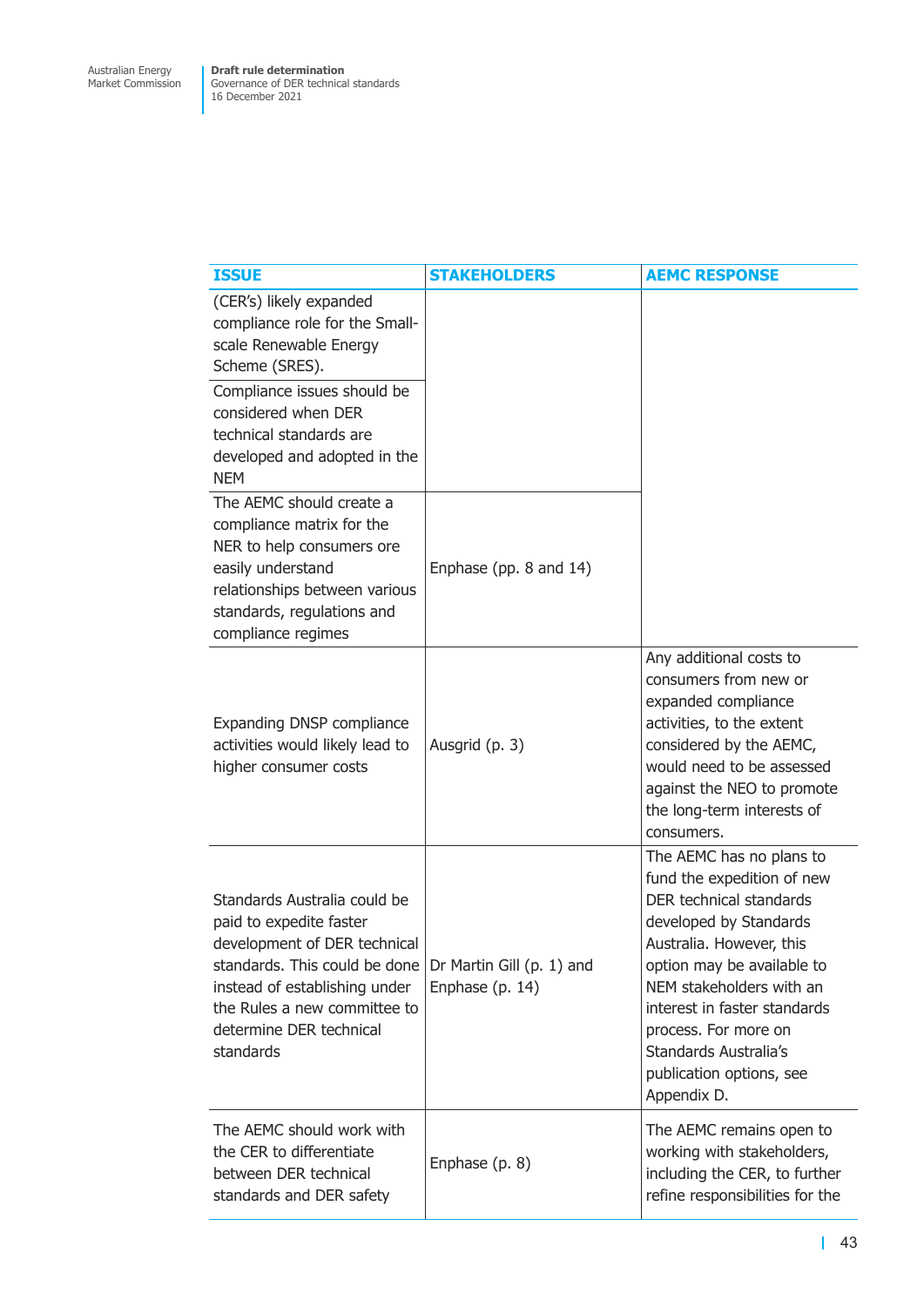| <b>ISSUE</b>                                                                                                            | <b>STAKEHOLDERS</b>  | <b>AEMC RESPONSE</b>                                                                                                                                                                                                     |
|-------------------------------------------------------------------------------------------------------------------------|----------------------|--------------------------------------------------------------------------------------------------------------------------------------------------------------------------------------------------------------------------|
| standards.                                                                                                              |                      | NEM's DER technical<br>standards as required by the<br>NEO.                                                                                                                                                              |
| Consumer concern about the<br>impact of internet security<br>issues on the implementation<br>of DER technical standards | Siraj Rakhada (p. 1) | To the extent internet security<br>issues may impact the<br>adoption of DER technical<br>standards in the NEM, the<br>AEMC remains open to<br>considering this issue through<br>its reporting envisaged in role<br>five. |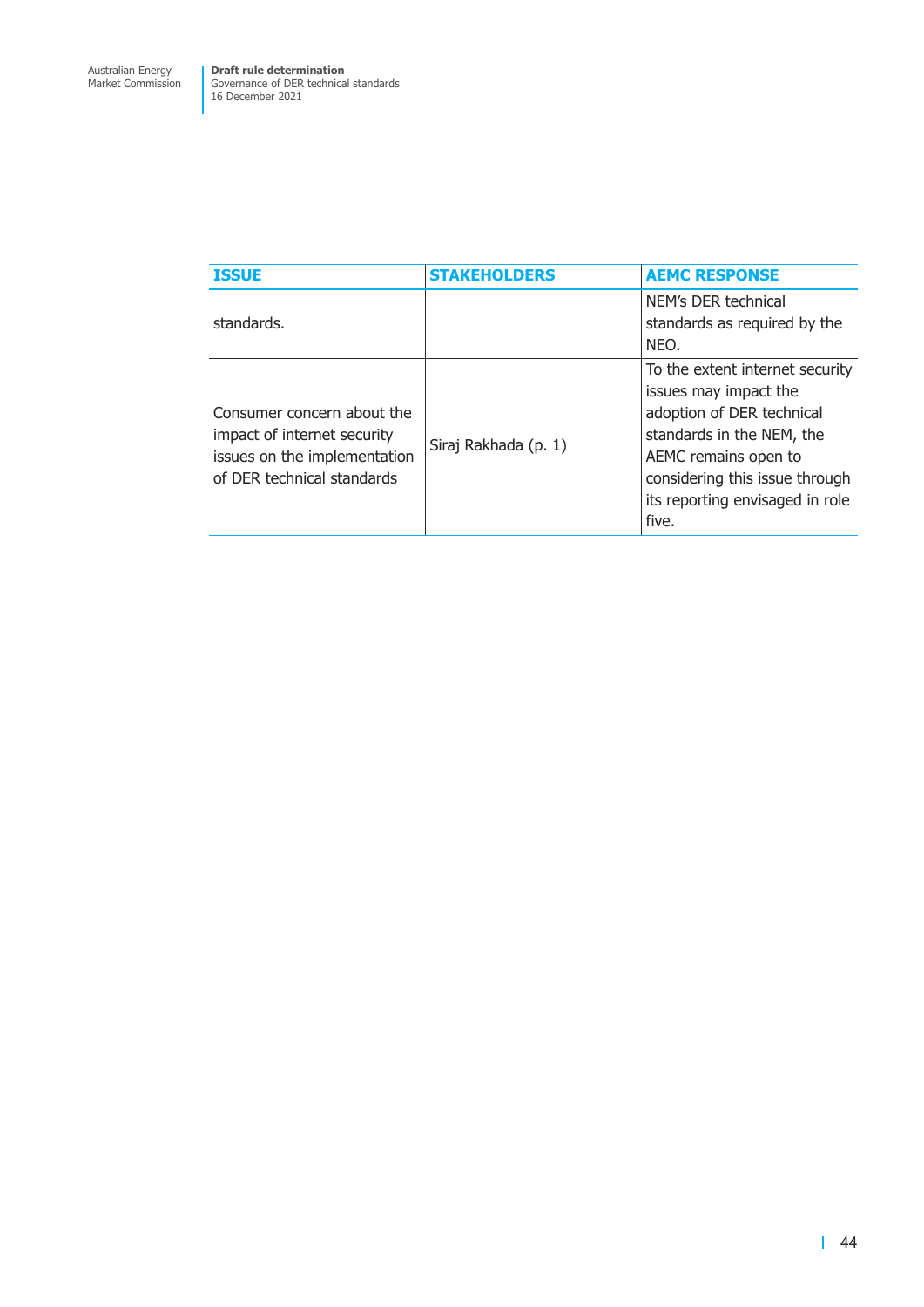# <span id="page-51-0"></span>B **RULE MAKING TEST AND ASSESSMENT** FRAMEWORK

<span id="page-51-1"></span>This appendix set out the rule making tests and assessment framework the Commission applied in making this draft rule determination.

This appendix also sets out the Commission's responses to stakeholder feedback on the assessment framework included in the consultation paper.

### B.1 Achieving the NEO and the NERO

Under the NEL the Commission may only make a rule if it is satisfied that the rule will, or is likely to, contribute to the achievement of the national electricity objective (NEO).<sup>60</sup>

The NEO is: $61$ 

to promote efficient investment in, and efficient operation and use of, electricity services for the long term interests of consumers of electricity with respect to:

(a) price, quality, safety, reliability and security of supply of electricity; and

(b) the reliability, safety and security of the national electricity system.

Further, under the NERL, the Commission may only make a rule if it is satisfied that the rule will, or is likely to, contribute to the achievement of the national energy retail objective  $(NERO).<sup>62</sup>$ 

The NERO is:<sup>63</sup>

to promote efficient investment in, and efficient operation and use of, energy services for the long term interests of consumers of energy with respect to price, quality, safety, reliability and security of supply of energy.

The Commission must also, where relevant, satisfy itself that the rule is"compatible with the development and application of consumer protections for small customers, including (but not limited to) protections relating to hardship customers" (the "consumer protections test").<sup>64</sup>

Where the consumer protections test is relevant in the making of a rule, the Commission must be satisfied that both the NERO test and the consumer protections test have been met.<sup>65</sup> If the Commission is satisfied that one test, but not the other, has been met, the rule cannot be made.

<sup>60</sup> Section 88 of the NEL.

<sup>61</sup> Section 7 of the NEL.

<sup>62</sup> Section 236(1)of the NERL.

<sup>63</sup> Section 13 of the NERL.

<sup>64</sup> Section 236(2)(b) of the NERL.

<sup>65</sup> That is, the legal tests set out in s. 236(1)and (2)(b) of the NERL.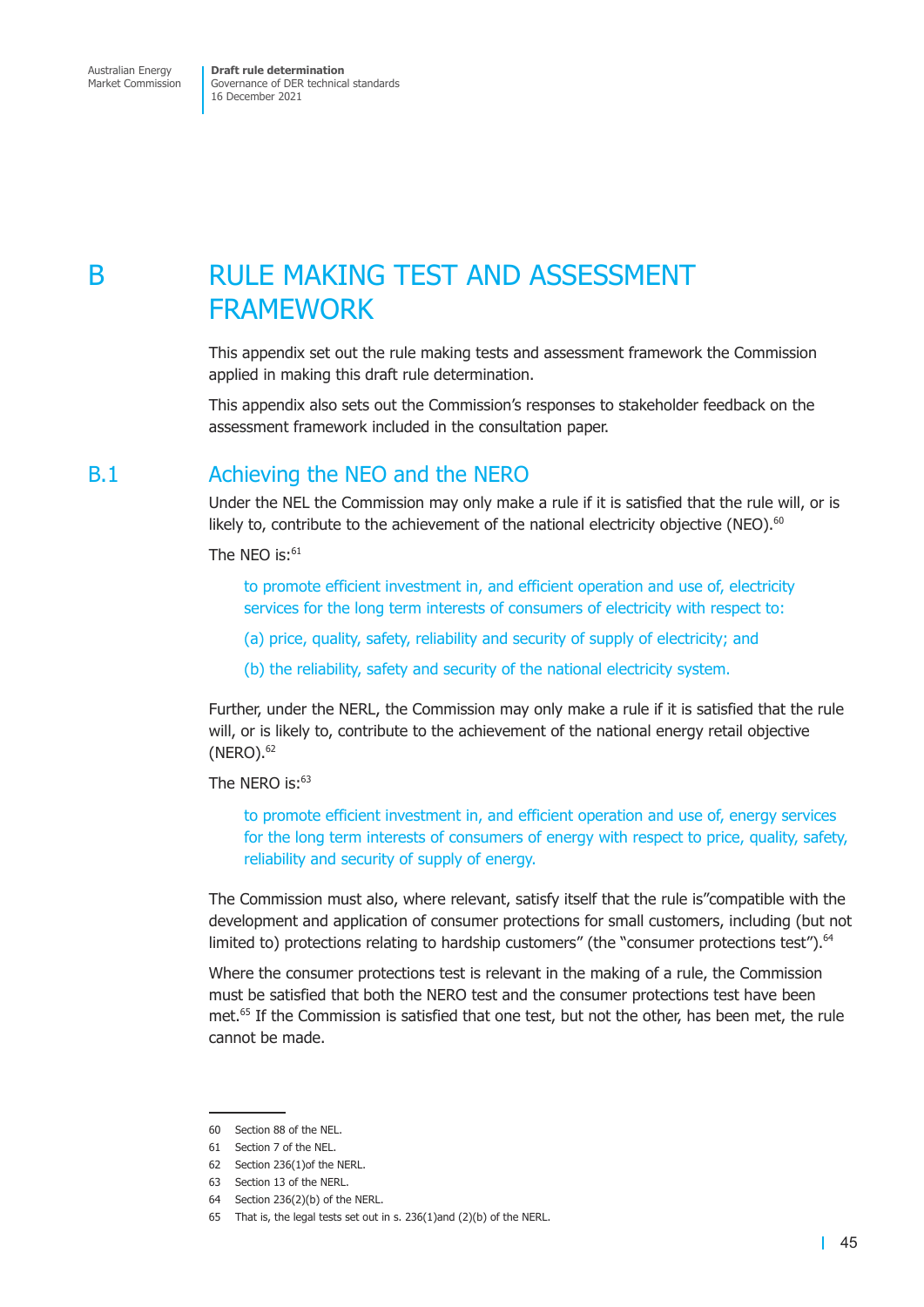<span id="page-52-0"></span>Governance of DER technical standards 16 December 2021

There may be some overlap in the application of the two tests. For example, a rule that provides a new protection for small customers may also, but will not necessarily, promote the NERO.

### B.2 Assessment framework

In assessing the rule change request against the NEO and the NERO, the Commission considers the most relevant aspects of the NEO and NERO for this rule change request are the efficient investment in, and operation of, electricity services with respect to the price, quality and security of supply of electricity.

For more on the Commission's assessment framework, see Table B.1.

| <b>OBJECTIVE</b>         | <b>DESCRIPTION</b>                                                                                                                                                                                                                                                                                                                   |
|--------------------------|--------------------------------------------------------------------------------------------------------------------------------------------------------------------------------------------------------------------------------------------------------------------------------------------------------------------------------------|
| Security and reliability | Maximising DER's potential contribution while maintaining<br>٠<br>grid                                                                                                                                                                                                                                                               |
|                          | Security and reliability, particularly as the energy transition<br>results in increased DER installation and grid-scale variable<br>renewable energy                                                                                                                                                                                 |
|                          | Accounting for differences in DER installation rates between<br>and within NEM regions                                                                                                                                                                                                                                               |
|                          | Timeliness of DER technical standards setting for the NEM<br>given the rapid pace of new DER capacity being installed by<br>consumers                                                                                                                                                                                                |
| Price                    | Complexity, cost and timeliness of standard setting and<br>$\bullet$<br>compliance under any new governance arrangements are no<br>more than necessary to achieve security, reliability, and safety<br>objectives (including internal opportunity costs for the AEMC<br>from appropriately resourcing any new governance activities) |
|                          | Parties responsible for meeting the costs of any new<br>governance arrangements are those best able to manage and<br>mitigate those costs                                                                                                                                                                                            |
| Safety                   | Promote and maintain approved industry safety standards for<br>$\bullet$<br>the owners of DER and across the power system more<br>broadly                                                                                                                                                                                            |

#### **Table B.1: Assessment framework description**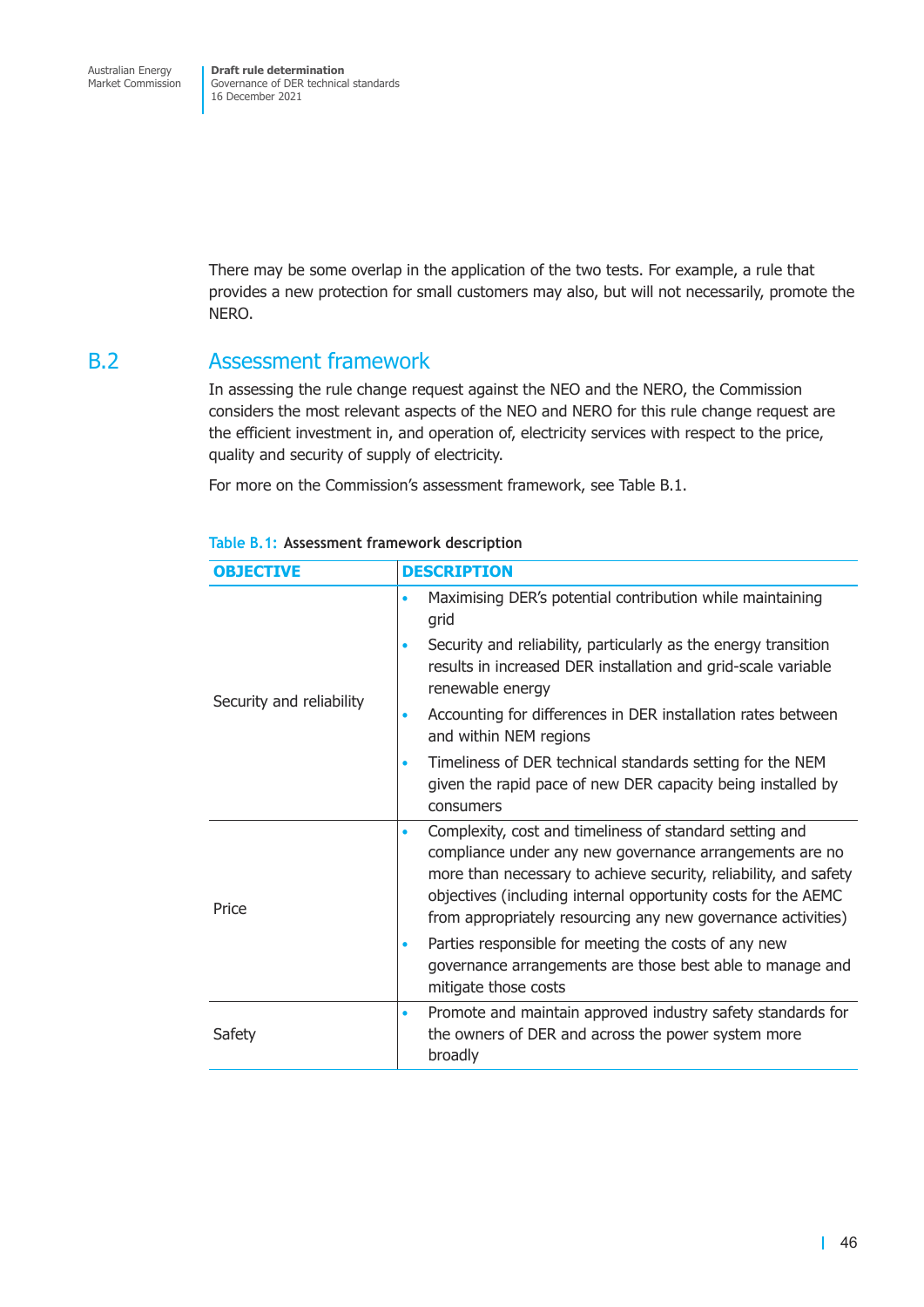# <span id="page-53-0"></span>B.3 Stakeholder engagement

### **Table B.2: Stakeholder views on the assessment framework proposed in the consultation paper**

| <b>ISSUE</b>                                                                                                                                                                                                                                                                                                           | <b>STAKEHOLDERS</b>                                                                                                                                       | <b>AEMC RESPONSE</b>                                                                                                                                                                                                                                                          |
|------------------------------------------------------------------------------------------------------------------------------------------------------------------------------------------------------------------------------------------------------------------------------------------------------------------------|-----------------------------------------------------------------------------------------------------------------------------------------------------------|-------------------------------------------------------------------------------------------------------------------------------------------------------------------------------------------------------------------------------------------------------------------------------|
| Agree with proposed<br>assessment framework but<br>want the AEMC to consider<br>additional objectives<br>(specified below)                                                                                                                                                                                             | AEMO, AGL, AusGrid, the<br>Clean Energy Council,<br>Enphase, Origin Energy,<br>South Australia Department<br>for Energy and Mining (SA<br>DEM) and Vector | The assessment framework<br>as proposed in the<br>consultation paper has been<br>maintained for the draft rule<br>determination. See below for<br>specific responses.                                                                                                         |
| Framework should also<br>include when the NEO<br>requires new technical<br>standards                                                                                                                                                                                                                                   | AEMO (attachment 2, p. 1)                                                                                                                                 | The AEMC will use the NEO to<br>inform recommendations and<br>other activities in all five roles<br>envisaged by the draft rule<br>determination.                                                                                                                             |
| The framework should also<br>include a customer objective<br>to:<br>facilitate access to open<br>and competitive markets<br>align Australian energy<br>markets with international<br>standards<br>support technologically<br>agnostic standard setting.                                                                | AGL (p. 3)                                                                                                                                                | Customer objectives as<br>described form part of the<br>AEMC's assessment<br>framework by which we have<br>made this draft rule<br>determination. For more, see<br>chapter 3.                                                                                                 |
| The price objective should be<br>reframed as a cost objective                                                                                                                                                                                                                                                          | AGL (p. 3)                                                                                                                                                |                                                                                                                                                                                                                                                                               |
| Framework needs to include<br>potential costs to all<br>customers, including:<br>direct costs such as new<br>or replacement DER<br>devices to comply with<br>new governance<br>arrangements<br>indirect costs from<br>monitoring compliance<br>more broadly, whether<br>the proposed changes<br>maximise benefits from | AusGrid (p. 2)                                                                                                                                            | The AEMC considered the<br>potential cost implications of<br>implementing the rule change<br>request compared to the<br>approach set out in this draft<br>rule determination. This<br>includes costs from the long-<br>term consumer perspective.<br>For more, see chapter 3. |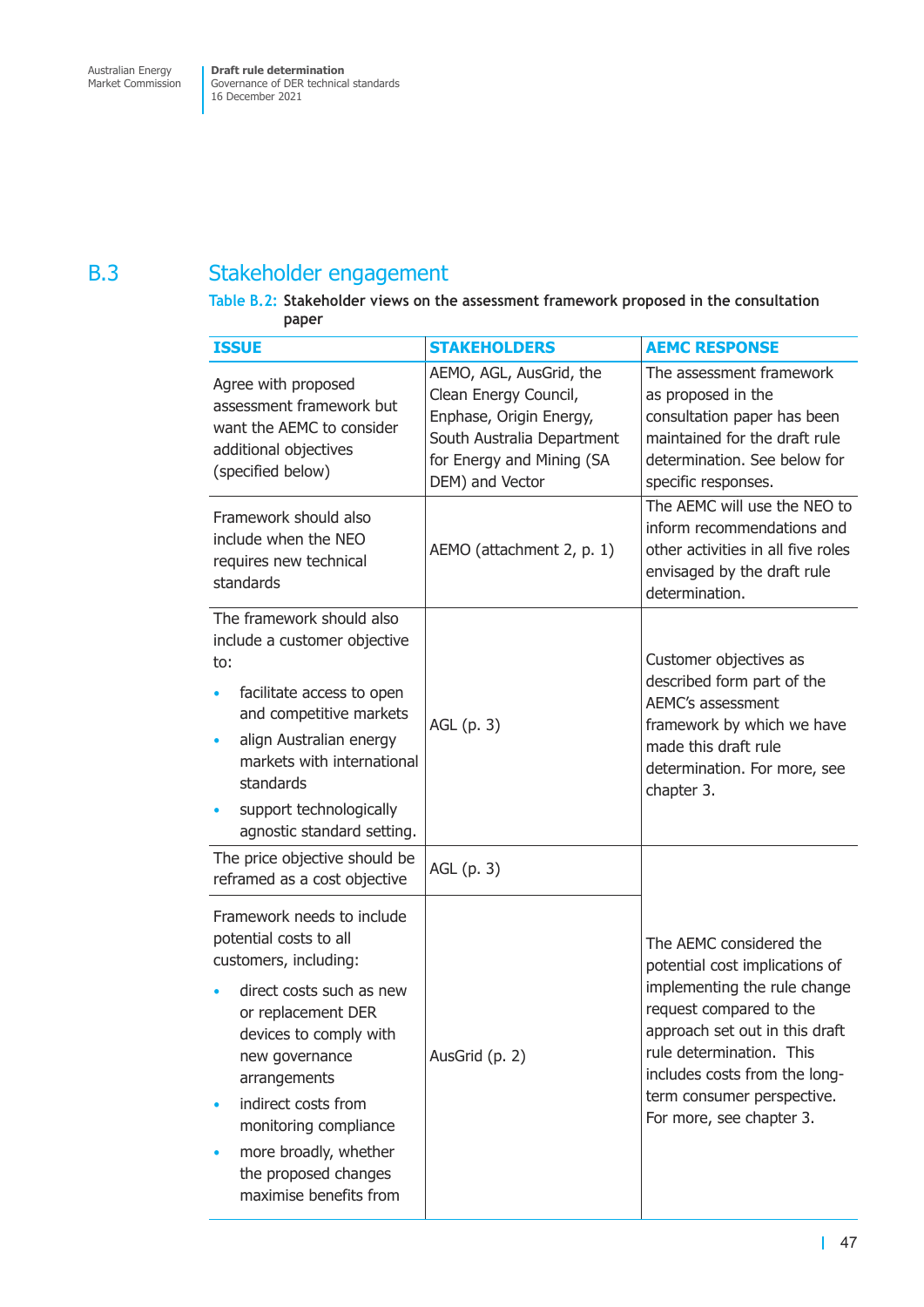| <b>ISSUE</b>                                                                                                                                                               | <b>STAKEHOLDERS</b>                     | <b>AEMC RESPONSE</b>                                                                                                                                                                                                                                  |
|----------------------------------------------------------------------------------------------------------------------------------------------------------------------------|-----------------------------------------|-------------------------------------------------------------------------------------------------------------------------------------------------------------------------------------------------------------------------------------------------------|
| the above costs.                                                                                                                                                           |                                         |                                                                                                                                                                                                                                                       |
| Framework needs to focus on<br>consumer costs from<br>governance arrangements                                                                                              | Origin Energy (p. 3)                    |                                                                                                                                                                                                                                                       |
| Assessment framework's price<br>criteria should specify that<br>the beneficiaries from DER<br>pay and broader investment<br>efficiency objectives                          | Rheem $(p. 1)$                          |                                                                                                                                                                                                                                                       |
| Framework should also<br>explicitly address the quality<br>of electricity supply                                                                                           | CEC (p. 10) and Origin<br>Energy (p. 3) | While appreciating the need<br>to make sure the NER<br>maintains the quality of<br>electricity supply for<br>consumers, the AEMC does<br>not think the issues raised in<br>the rule change request<br>require us to focus specifically<br>on quality. |
| Framework should also<br>consider product quality and<br>installation compliance                                                                                           | Enphase (p. 5)                          | The scope of this request did<br>not extend to product quality<br>or installation compliance<br>matters.                                                                                                                                              |
| The NEO and NERO are too<br>narrow to fully capture<br>consumer interests from                                                                                             | ECA $(p. 2)$                            | The AEMC is required to                                                                                                                                                                                                                               |
| The assessment framework<br>should move beyond the NEO<br>to consider the interaction<br>between electricity, transport,<br>digital issues and<br>environmental objectives | IEEFA $(p. 7)$                          | assess its responses to rule<br>change requests against the<br>NEO. This is a legal<br>requirement under the NEL.                                                                                                                                     |
| The AEMC should also<br>consider 'implementability' -<br>that is, whether NEO<br>objectives will be achieved by<br>implementing the proposed<br>governance arrangements    | SA DEM (p. 1)                           | The practical aspects of<br>achieving the NEO have been<br>addressed throughout this<br>draft rule determination,<br>rather than as a specific<br>element of the assessment<br>framework.                                                             |
| Safety should be prioritised<br>over price and reliability<br>objectives                                                                                                   | Rheem (p. 1)                            | The overall safety of<br>electricity supply is part of the<br>assessment framework the                                                                                                                                                                |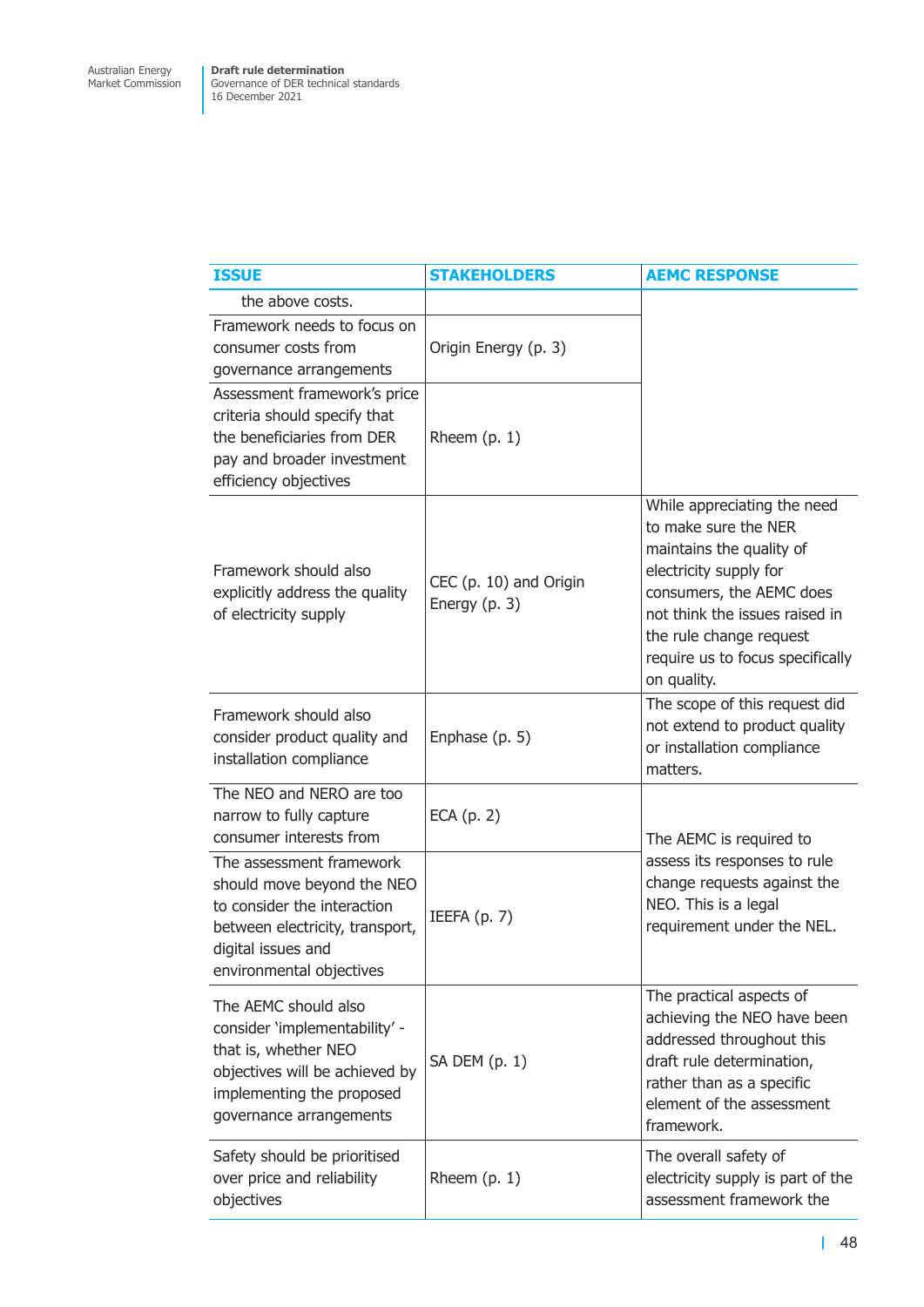| <b>ISSUE</b>                                                                                           | <b>STAKEHOLDERS</b> | <b>AEMC RESPONSE</b>                                                                                                                                                       |
|--------------------------------------------------------------------------------------------------------|---------------------|----------------------------------------------------------------------------------------------------------------------------------------------------------------------------|
|                                                                                                        |                     | AEMC developed for this draft<br>rule determination. For more,<br>see chapter 3.                                                                                           |
| Assessment framework<br>should additionally consider<br>innovation and minimising<br>regulatory burden | Vector $(p, 1)$     | Innovation and regulatory<br>burden have been considered<br>as part of the assessment<br>framework applied to the<br>draft rule determination. For<br>more, see chapter 3. |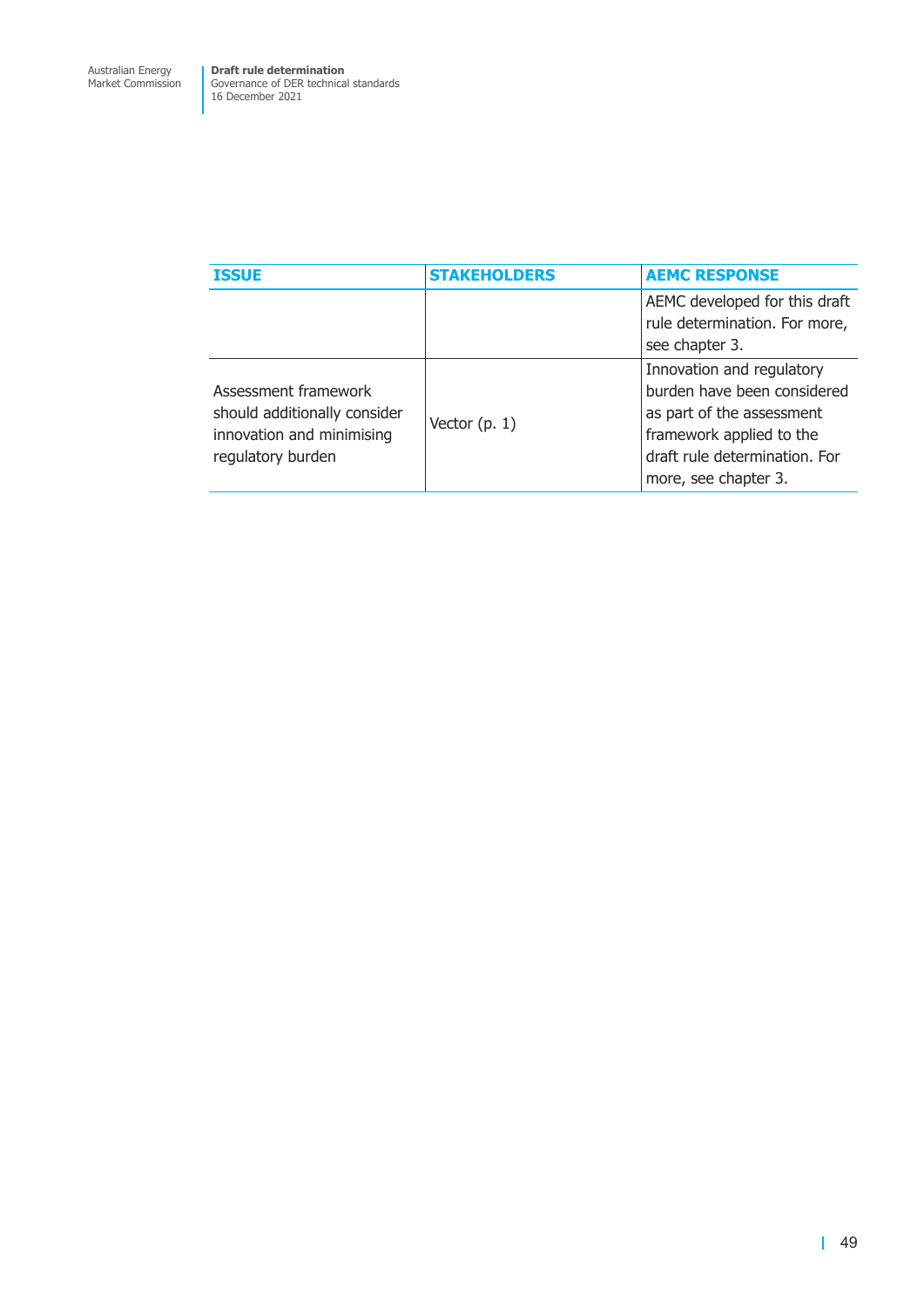<span id="page-56-0"></span>Market Commission

Governance of DER technical standards 16 December 2021

# C LEGAL REQUIREMENTS UNDER THE NEL AND THE **NFRI**

This appendix sets out the relevant legal requirements under the NEL and the NERL for the AEMC to make this draft rule determination.

### C.1 Draft rule determination

In accordance with s. 99 of the NEL and s. 256 of the NERL the Commission has made this draft rule determination in relation to the rule change request.

The Commission has determined not to make a draft rule.

The Commission's reasons for making this draft rule determination are set out in chapter 3.

### C.2 Commission's considerations

In assessing the rule change request the Commission considered:

- its powers under the NEL and the NERL to make the rule
- the rule change request
- submissions and other information received during the first round of consultation
- the Commission's analysis as to the ways in which the proposed rule will or is likely to, contribute to the NEO and the NERO.

There is no relevant Ministerial Council on Energy (MCE) statement of policy principles for this rule change request.<sup>66</sup>

### C.3 Northern Territory

From 1 July 2016, the NER, as amended from time to time, apply in the Northern Territory, subject to derogations set out in regulations made under the Northern Territory legislation adopting the NEL (referred to here as the NT Act).<sup>67</sup>

The NT Act provides for an expanded definition of the national electricity system in the context of the application of the NEO to rules made in respect of the Northern Territory, as well as providing the Commission with the ability to make a differential rule that varies in its terms between the national electricity system and the Northern Territory's local electricity system.

The Commission has determined not to make a rule and, consequently, has not made a differential rule in respect of the Northern Territory.

<sup>66</sup> Under s. 33 of the NEL and s. 225 of the NERL, the AEMC must have regard to any relevant MCE statement of policy principles in making a rule. The MCE is referenced in the AEMC's governing legislation and is a legally enduring body comprising the Federal, State and Territory Ministers responsible for energy. On 1 July 2011, the MCE was amalgamated with the Ministerial Council on Mineral and Petroleum Resources. The amalgamated council was formerly called the COAG Energy Council but is now called the Energy Ministers' Meeting.

<sup>67</sup> NT Act: National Electricity (Northern Territory) (National Uniform Legislation) Act 2015. Regulations: National Electricity(Northern Territory) (National Uniform Legislation) (Modifications) Regulation.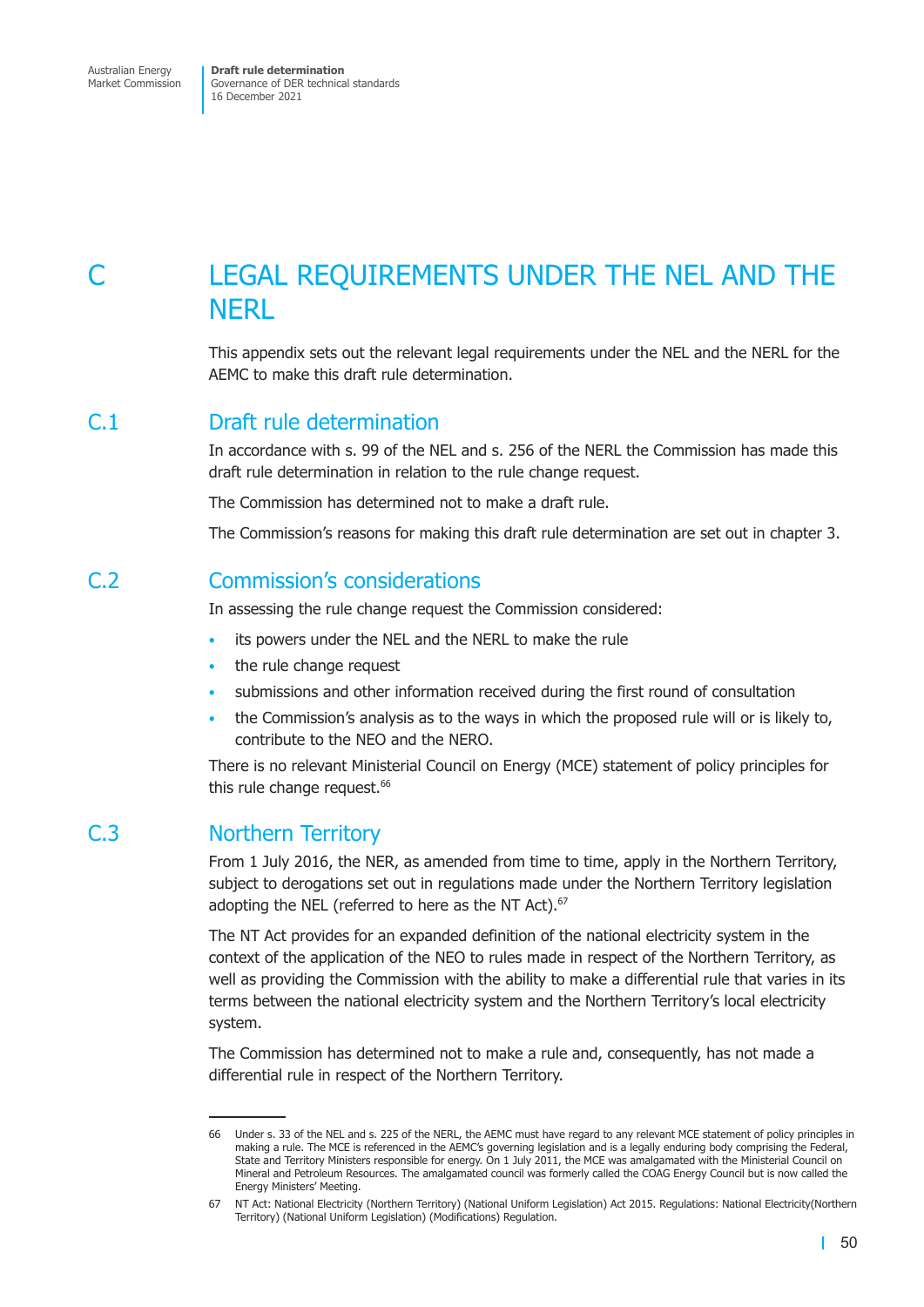# <span id="page-57-0"></span>D **STANDARDS AUSTRALIA'S RANGE OF** PUBLICATIONS

As summarised below, Standards Australia offers stakeholders a range of publication types. Each publication prioritises distinct aspects of technical standards - for example, the time taken to determine a new technical standard and the amount of stakeholder consultation required before publication.

| <b>PUBLICATION</b>      | <b>DESCRIPTION</b>                                                                                                                                                                                                                                   |
|-------------------------|------------------------------------------------------------------------------------------------------------------------------------------------------------------------------------------------------------------------------------------------------|
|                         | A provisional standard with a two-year life<br>$\bullet$                                                                                                                                                                                             |
| Interim standard        | Can take about half the time necessary to develop a 'full'<br>$\bullet$<br>technical standard                                                                                                                                                        |
|                         | Prepared for subjects where not all requirements have been<br>$\bullet$<br>finally determined, or if national consensus is anticipated but not<br>realised                                                                                           |
|                         | Provides guidance on future standard development, allowing<br>$\bullet$<br>stakeholders to provide feedback                                                                                                                                          |
|                         | Developed using a formally constituted technical committee using<br>$\bullet$<br>the same process as 'full' standard. However, there is normally no<br>'public comment' phase as the interim standard is already<br>publicly available for feedback. |
| Technical specification | A normative (behavioural) document subject only to limited<br>$\bullet$<br>transparency                                                                                                                                                              |
|                         | May be prepared where subject, or its regulatory environment,<br>$\bullet$<br>experiencing rapid change and proponent favours speed over full<br>consensus                                                                                           |
|                         | Does not have the support of the full consensus process normally<br>$\bullet$<br>associated with an Australian Standard                                                                                                                              |
|                         | Developed by a working group made up of experts and/or<br>$\bullet$<br>interested parties, under the direction of a knowledgeable<br>technical committee                                                                                             |
|                         | The technical committee approves the final document confirming<br>the appropriate process has been followed, including the<br>necessary consultations and peer review.                                                                               |
| Handbook                | An informative document that may be used to support a standard<br>$\bullet$<br>or a group of standards already in place                                                                                                                              |
|                         | Can aid implementation or provide additional information for<br>$\bullet$<br>standard users                                                                                                                                                          |

### **Table D.1: Standards Australia publications requiring lower consensus than a full standard**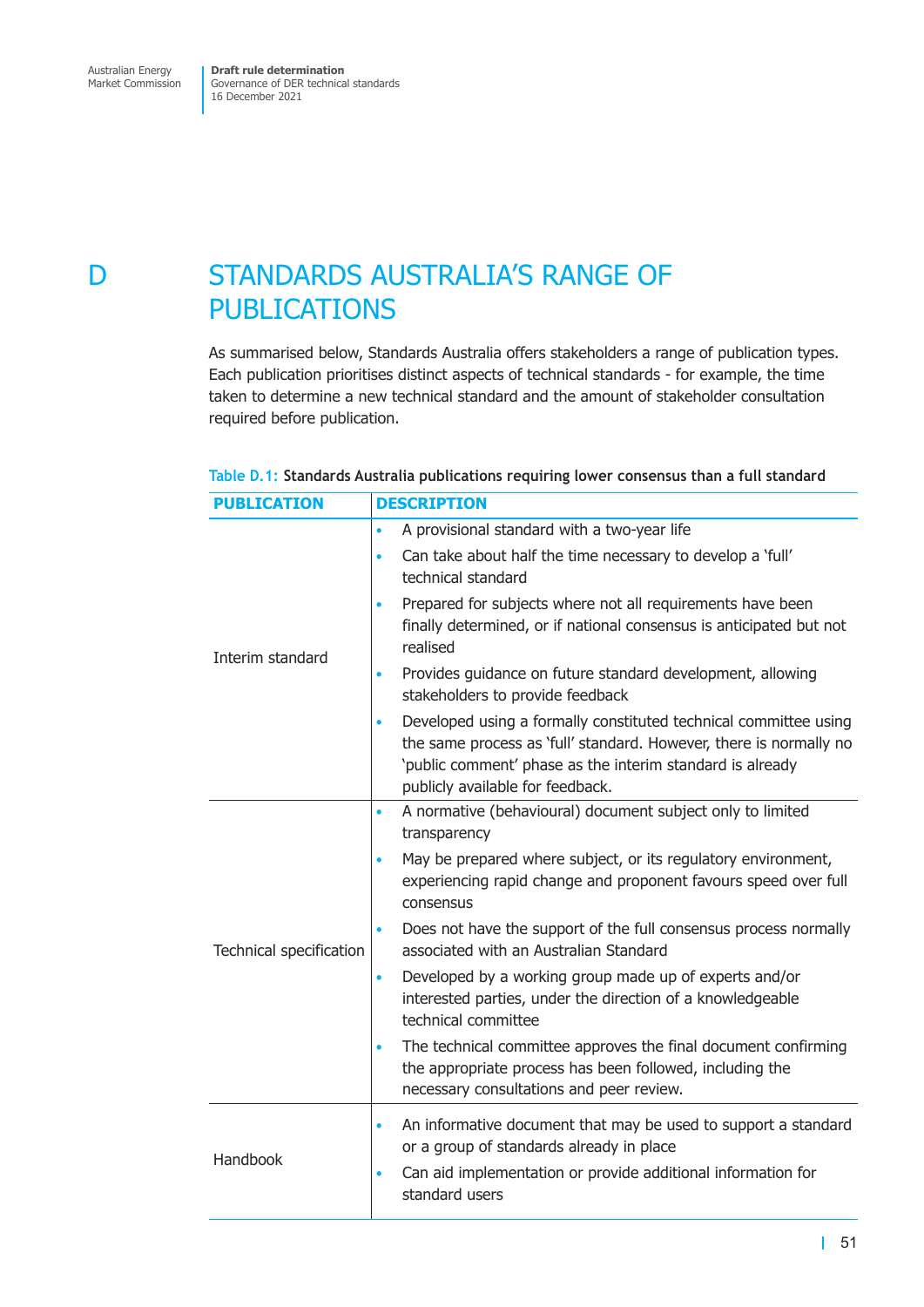| <b>PUBLICATION</b>              | <b>DESCRIPTION</b>                                                                                                                                                                                                                                                                                                                                                                                                                                                                                  |
|---------------------------------|-----------------------------------------------------------------------------------------------------------------------------------------------------------------------------------------------------------------------------------------------------------------------------------------------------------------------------------------------------------------------------------------------------------------------------------------------------------------------------------------------------|
|                                 | In some circumstances a handbook may be produced where<br>$\bullet$<br>there is no Standard, and no technical committee, but the<br>content is considered to be in the public interest                                                                                                                                                                                                                                                                                                              |
|                                 | One possibility is to publish a handbook to gauge reaction and<br>$\bullet$<br>seek comments in a new field, determining if consensus<br>standardisation activities are needed                                                                                                                                                                                                                                                                                                                      |
|                                 | Technical content normally developed by a single author or by a<br>$\bullet$<br>selected group of experts, rather than by a constituted technical<br>committee                                                                                                                                                                                                                                                                                                                                      |
|                                 | In cases where consensus cannot be reached following the<br>$\bullet$<br>development of a draft standard, the technical committee may<br>choose to publish the document as a handbook so that users<br>gain the benefits of the committee's deliberations. In this case<br>there are no requirements and the information is advisory only. A<br>handbook can also be developed in conjunction with an industry<br>association which would take responsibility for the bulk of the<br>drafting work. |
|                                 | Handbooks represent only the authors' views<br>$\bullet$                                                                                                                                                                                                                                                                                                                                                                                                                                            |
|                                 | Peer reviewed, with reviewers normally taken from appropriate<br>$\bullet$<br>committee.                                                                                                                                                                                                                                                                                                                                                                                                            |
| Certified reference<br>material | While not a publication, an Australian Standard Certified<br>$\bullet$<br>Reference Material (ASCRM) is important in a number of<br>industries, particularly coal and minerals. ASCRMs are samples<br>with a known composition that can be used as a 'standard' for<br>chemical analysis                                                                                                                                                                                                            |
|                                 | ASCRMs are always accompanied by a technical report providing<br>$\bullet$<br>details of their source, preparation and chemical composition.                                                                                                                                                                                                                                                                                                                                                        |
| Technical report                | Provides information on the preparation of certified reference<br>$\bullet$<br>material, including chemical and physical properties                                                                                                                                                                                                                                                                                                                                                                 |
|                                 | Do not contain requirements and do not generally contain<br>٠<br>explanatory details or information supplementary to a standard                                                                                                                                                                                                                                                                                                                                                                     |
|                                 | Developed by a technical committee. However, the actual drafting<br>$\bullet$<br>may be done by an individual or by a small working group                                                                                                                                                                                                                                                                                                                                                           |
|                                 | Does not require peer review or public comment. Rather, at the<br>$\bullet$<br>end of the process, the technical committee is asked to sign off<br>the final document $-$ informally and without the need for<br>unanimity. In the unlikely event of a negative vote within the<br>technical committee, a simple majority vote in the committee is<br>enough to publish the technical report                                                                                                        |